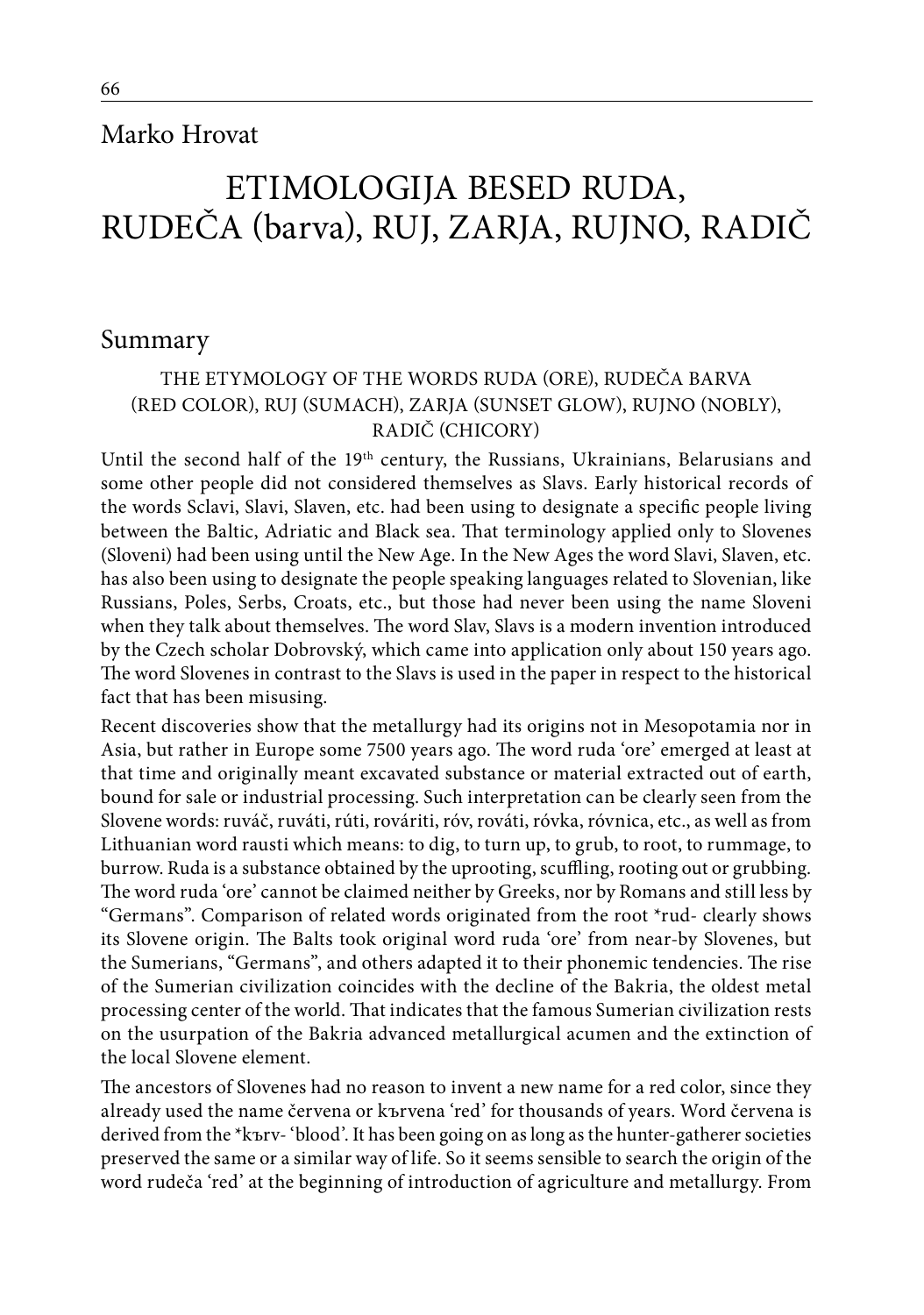remnants of the root, which more or less all Slavs preserved till present time, it is evident that once all Slovenes and related peoples had been using word rudeča. The "Germans" adopted it as a loan-word from the contiguous Slovene populations. The Livonian words for red, reddish-brown, ore, iron, autumn and the month of September, derive from the root \*rud- '\*ore-'. The Serbian and the Croatian term for the month of September is rujan and October in the Czech is říjen, all of them originate from red color. Hematite (iron ore) is red to reddish brown in color. Its name in Slovene is krvavec 'blood substance' and derives from red color of hematite. Hematite had entered thoroughly into the human economic activities not earlier than by invention of the process of an iron ore melting. Due to the reddish color of the iron ore, the ancestors of Slovenes took its name ruda as a synonym for a red color.

We do not need to search Latin and even less Greek origin of the word ruj 'sumac'. It is enough to note its unique characteristic of bright red color of its leaves that is standing out significantly within the autumn landscape. Thus the Greeks have a relatively late historical presence in the eastern Mediterranean region, it is unlikely that much older Slovene language would borrow the word ruj from Greek. After all, the base root \*ruj- is unknown to Greek! Meaning of the word ruj 'sumac' derives from red color and it came to Greek and Latin from an old Slovene source.

The word zarja 'dawn' is being explained by the Slovene etymological dictionary from the terms: beam, shine and glare. Reddish horizon is really a reminiscent of glowing or burning sky, but in fact the redness on the horizon is just a reflection and not the source of the glowing itself. Word zarja derives from the notion rudeč 'red'. It results in aggregation form za-ruj-a, meaning the redness in the morning or in the evening horizon. This is also confirmed by the numerous expressions of dawn in Sanskrit.

In Slovene language word rujno applies only to wine, in the sense of noble, good wine. In Slovak language rujno means vivacious, rollicking, passionate and intoxicating, which are all associated with the red color, but passion is associated with unbridling, fervent, fire and zeal, with common denomination in red color. Not just red and nor just white wine could be considered as fine wine. Oh yes, the heavenly wine is good, even the best one, but the solution of the word rujno can only be made with comparison of the words that are used to express a fine, noble wine. Etymology of the word rujno derives from the word rod, pleme 'tribe' and not from the word raj 'heaven'.

Most of European languages use the Italian term radicchio for chicory. West Slavs use word čekanka and Slovenes word radič. But the Romans had been using word rādīcŭla. Most likely it originates from word radix 'root', what supposes that radix has been used in Latin as a synonym for explicit root, the most conspicuous feature of the chicory. This begs the question: From whence does the root word "radix" come into the Roman lexicon? Within the words rad-ix , rād-īc (ŭla), rad-ic (chio), none of their endings: -ic, -ič or -ik is typical Latin or Italian, conversely, such endings are typically Slovene attributes. Latin words started with the letters rad- are in 44.4 % related to beaming, shining or glaring and in 38.9 % to the root. Those two word groups have no common connection, neither is there a Latin connection. The link between them can be surprisingly seen only when Slovene root \*rud-, with the meaning of red color is considered. It can be claimed with the additional weight of evidence, that word radič 'chicory' of is Slovene and not Latin origin. Word radič with the root \*rud- and suffix -ič directly means red low plant.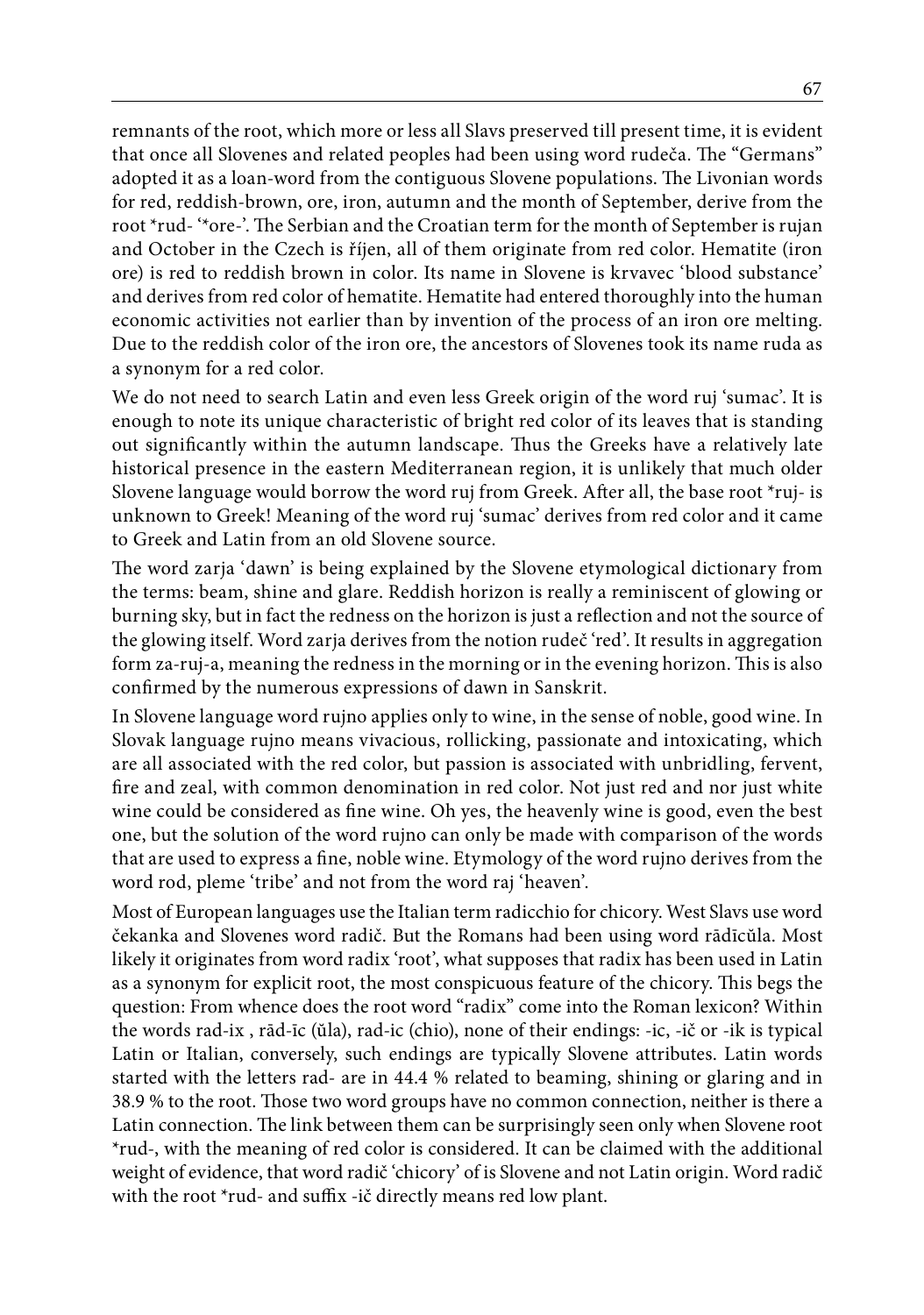# Uvod

Etimološki vpogled v besede je izjemno zanimiv, saj razkriva sorodnost besed in jezikov, ki nas lahko, če so ostaline besed pravšnje, vodi do samih začetkov prvotnega jezika. V najbolj ugodnih okoliščinah pa je s pomočjo zgodovinskih in arheoloških podatkov mogoče z veliko verjetnostjo ugotoviti celo kdaj je beseda nastala. Tak primer je beseda ruda, za katero lahko trdimo, da je nastala takrat, ko so ljudje načrtno začeli kopati zemljino, da bi jo s pomočjo toplotne obdelave predelali v uporaben material. V prispevku je potrebno besede Slovani, slovansko razumeti kot izraz za »sodobno« poimenovanje narodov sorodnega jezika, ki se je začel uporabljati šele od 19. stoletja naprej. Za opredelitev vsaj v ostankih pred 19. stoletjem še enotne etnije in jezika, predvsem na ozemlju srednje Evrope, pa so uporabljane besede slovenski, Sloveni, ki so jih postopoma prekrili ali vsrkali Rusi, Ukrajinci, Poljaki, Čehi, Hrvati, Srbi, Bolgari, Nemci, Italijani, Madžari, Romuni, Albanci, Grki in Turki.

# **RUDA**

Ruda je zmes snovi, iz katere se pridobivajo zlasti kovine.<sup>1</sup> Je naravni mineralni depozit, ki vsebuje kovinsko ali kakšen drugo surovino v taki količini, da se jo splača gospodarsko izkoriščati. Pridobivanje rude imenujemo rudarstvo. Koplje se jo v rudnikih in dnevnih kopih.2

### Etimološki slovar:

### **(slovenski)**:

rúda: stcsl. ruda 'ruda, rudnik', rus. rudá, češ. ruda 'ruda', Psl. \*rudã je v ženskem spolu posamostaljeni pridevnik psl. \*rûdъ 'rdeč' in torej prvotno pomeni \*'rdeča (snov)'. Sorodno je rdéti, rdèč, rjà, rjàv, rumèn, rûs.<sup>3</sup>

#### **(češki)**:

ruda: zemljina, ki vsebuje kovine; češ. rudný, rudonosný, rudokop. Ruda je stsl., svk., rus., ukr., pol. in srh. (naglašeno rus. rudá, srh. ruda). Pogosta je povezava ruda = rja, vendar neupravičeno. Beseda je istega izvora kot nem. erz (stdnem. arut, stgnem. aruz), lat. raudus (ródus, rüdus) v srednjem spolu v enakem pomenu: vse te besede so bile prevzete kot tehnični izrazi iz nekega tujega jezika, ko so se indoevropski narodi (je ta narod preživel?) od njih seznanili z rudarstvom. Tudi sumerski urud spada v to skupino, čeprav neposrednega vira nimamo. Dokler ne bomo na tak ali drugačen način poznali njihove pisave, podrobnejše pojasnitve ne bomo dobili, ker smo te besede prevzeli od narodov, ki so izumrli.4

Baskovski izraz za rudo je mea<sup>5</sup>, kar ne kaže nikakršne sorodnosti z balto-slovensko jezikovno skupino, niti ne z germansko ali romansko.

### Kritična presoja:

Človek je ob prvem izkopavanju bakrove kamnine verjetno že poznal izraz ruda. Besedo ruda je mogoče pripisati vsaki izkopani kamnini, ki jo lahko predelamo v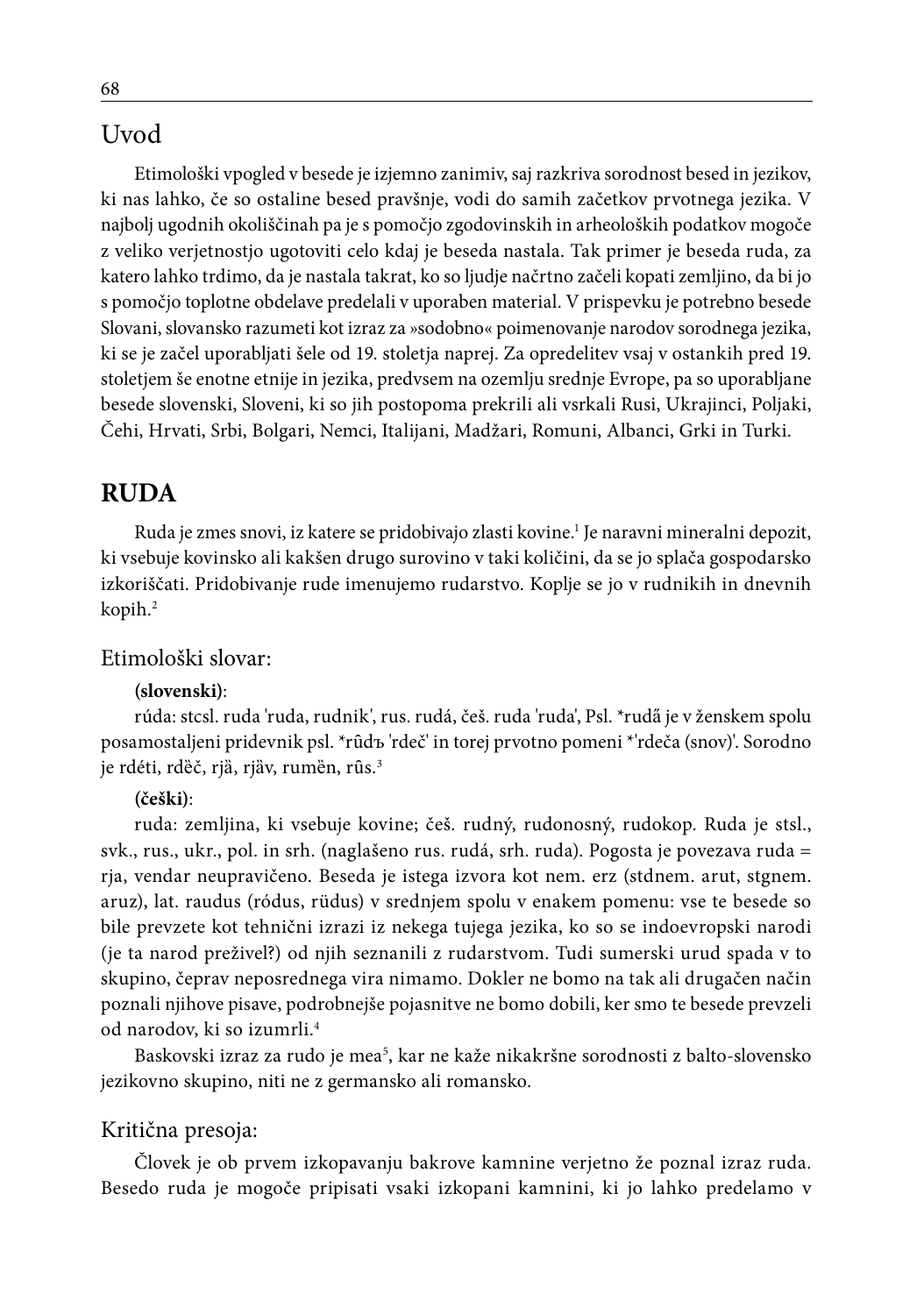uporabno snov, za gospodarsko uporabo. V tem smislu bi bila ruda tudi nakopan apnenec, ki ga je človek z žganjem predelal v apno. Kot je bilo že nakazano, ruda prvotno pomeni izkopan, iz zemlje iztrgan material, namenjen za obrtniško predelavo ali prodajo. Na tako razlago poleg slovenskih besed kaže tudi litovska beseda rausti,<sup>6</sup> ki pomeni: kopati, izkopati, izkopana zemlja, rudniški odpadki in riti.



*Slika 1: Bakrova ruda*

Tudi v slovenščini najdemo besede, ki izvirajo iz korena \*rut- z izpeljanko \*ru(va) t- > \*ruv(at): ruváč 'priprava za ruvanje', ruváti, rúti, rьvati 'puliti, prerivati; s silo spravljati iz česa, navadno iz zemlje; z vlečenjem potegovanjem spravljati kaj iz snovi, v kateri tiči', rováriti 'delati razdor proti komu', róv 'odkrušena skala', ròv 'cevast prostor pod zemeljskim površjem, prostor vodeč v notranjost rudnika, v zemljo narejena ožja podolgovata vdolbina', rováš 'na račun; po dolgem preklana palica, na katero se z zarezami označuje količina česa', rováti 'riti (po zemlji)', róvka 'miši podoben sesalec, ki rije pod zemljo', róvnica 'orodje s ploskim ravnim rezilom za vlečenje izkopanega materiala k sebi (na kup)', riti 'delati rove, jarke, jame; s težavo se premikati skozi kaj ovirajočega; puliti, ruvati'<sup>7</sup>, izrivati 'odmikati koga ali kaj iz česa ali v stran', nariti 'nanositi snov na kup', zariti 'vdreti nekaj v drugo snov'.

Iz česa torej izhaja beseda ruda? Kot že sama razlaga glagolov ruváti, rúti, rьvati in riti pove, da je ruta oz. ruda snov, ki je bila s silo, z vlečenjem ali s potegovanjem iztrgana iz snovi, v kateri je dotlej tičala. Izhaja iz glagola ru(va)t-i, iz katerega je prešla v glagolski samostalnik rut-a, kar označuje snov nastalo z rut-jem. V samostalniku ruta se je zobni zapornik [t] sčasoma približal sorodnemu [d], najverjetneje kot posledica vplivanja sledečega -a, odtod ru**t**-a > ru**d**-a. Ruda je torej snov namenjena nadaljnji predelavi, ki je bila pridobljena z ruvánjem, rьvanjem, rútjem ali ritjem.

Mogoče je sklepati, da je izraz ruda, ki ga uporabljajo prav vsi balto-slovanski jeziki, star vsaj toliko kolikor je stara kovinarska dejavnost, to je najmanj 7500 let.<sup>s</sup> Toda kdo je prvotni »lastnik« besede ruda? Tako Balti kot Sloveni si delijo mnogo skupnega besedišča, zaradi česar jih mnogi raziskovalci uvrščajo v isto jezikovno praskupino. A vendar je v podrobnostih med slovensko in baltsko jezikovno skupino toliko posebnosti in različnosti, da ni mogoče računati na naravni razvoj razlik, pač pa na okoliščino, da sta večja slovenska in tuja severno-evrazijska skupina trčili, pri čemer se je slovensko poljedelsko ljudstvo premešalo z lovci in nabiralci. Ob tem se je njihov jezik obogatil s številnimi slovenskimi besedami, ohranil pa je nekaj svojih besed, značilne pripone in slovnico.

Glede na delitev besede ruda je zanimivo vprašanje, kdo si je od koga izposodil ta samostalnik, ki se nanaša na pridobivanje zemljine (rudarjenje) za potrebe kovinarstva? Če podrobneje pogledamo rudna bogastva Evrope, lahko hitro ugotovimo, da so prav Balti od vseh evropskih jezikovnih skupin najbolj oddaljeni od rudnih nahajališč. Tudi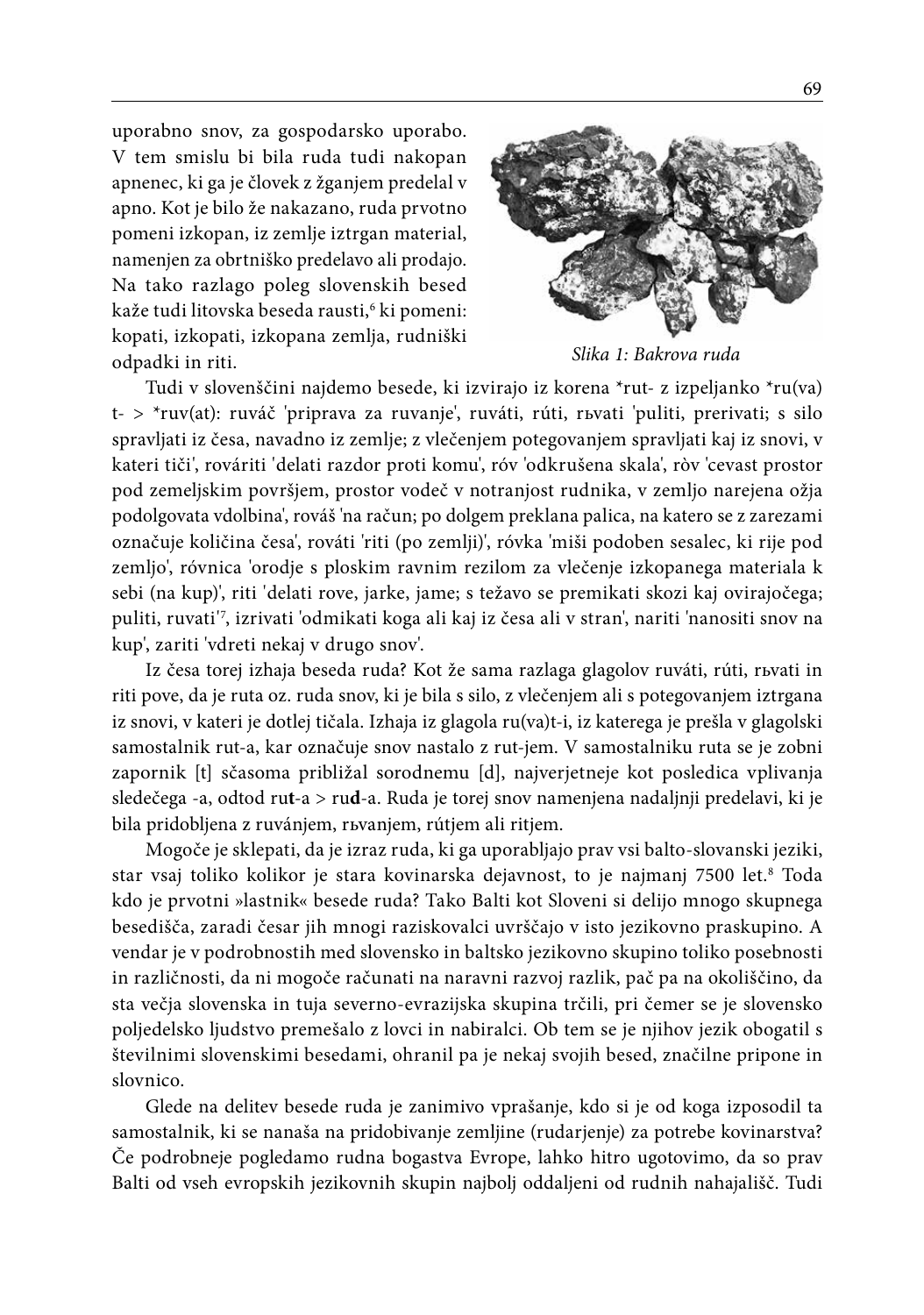predpostavka, da so morda nekdaj poseljevali mnogo širše ozemlje prot jugu in vzhodu ne pomaga prav dosti, kajti Karpati, najbližje rudonosno hribovje, se nahajajo globoko na jugu Poljske.

Toda tudi če bi Balti nekdaj poseljevali celo Karpate, česar pa genske raziskave (haploskupina N) ne potrjujejo, moramo še pred tem upoštevati glavne centre kovinarstva in njihovo širitev. Ta slika pa, sploh po do sedaj znanih podatkih pokaže, da so prva področja pridobivanja kovin bila na Balkanu. Najstarejše znano rudarsko in kovinarsko središče na svetu, starejše od tistih na Bližnjem vzhodu in v Mali Aziji, se nahaja v kraju Pločnik<sup>9</sup> v današnji Srbiji.10,11 Obratovalo je že vsaj pred



*Slika 2: Starodavni rudnik*

7500 leti. Tod so še pred vsaj 1000 leti živeli Slovenci, ki so govorili slovenski jezik. Danes je ta jezik poznan kot stara cerkvena slovanščina, v kateri pa sta mednarodno priznana jezikoslovca Jernej Kopitar in Fran Miklošič odkrila jezik, ki je od vseh ostalih najbližji današnji slovenščini. Pravilno sta ga imenovala stara slovenščina. Šele po več stoletjih se je kovinarstvo razširilo v Malo Azijo, na Bližji vzhod, v srednjo Evropo in še pozneje v zahodno Evropo, najpozneje pa v severno in vzhodno Evropo.

Ker so bili v 2. tisočletju pr.Kr. prebivalci Male Azije, Balkana in srednje Evrope Veneti oz. Sloveni in ker iz genskih podatkov vemo, da je bilo v tem delu Evrope po priselitvi skupine ljudi R1a pred 8-9000 leti mešanja prebivalstva v Evropi le malo,<sup>12</sup> lahko sumimo, da so bili ti Sloveni potomci prvotnih evropskih rudarjev in kovinarjev in da so verjetno bili prav ti prednamci očetje besede ruda.

Hromnik trdi, da so Dravidi iz takratne Indije že pred 5000 leti izkoriščali rudna bogastva srednje Evrope, zlato, kositer in baker, predvsem iz območja Karpatov ter jih tovorili domov v Indijo. Prvi naj bi vzpostavili trgovino z baltskim jantarjem in drugim blagom. Oni naj bi bili tisti, ki so Evropi prinesli kovinarsko znanje. Ker so bili tehnološko mnogo naprednejši od prebivalcev stare celine, so dravidski trgovci, rudarji, kovinarji, duhovniki in popotniki Evropejcem posredovali mnogo novih besed. Med temi sta tudi beseda jantar, ki dravidsko pomeni boginjine solze in ime ljudstva Sloveni, ki pomeni častilci dolgolasega boga Venija. Ime pokrajine Spišsko na Slovaškem naj bi bilo dravidskega izvora, prav tako številna druga ledinska imena v tej državi.<sup>13,14</sup> Haploskupina H-M69 je danes daleč najbolj zastopana med dravidskimi prebivalci južnega dela Indije, skupaj s podskupino H-M82 pa tudi med evropskimi Cigani oz. Romi. Po raziskavah so Cigani prišli v Evropo pred največ 900 leti,<sup>15</sup> zato ni verjetno, da bi njihovi dravidski predniki že pred tisočletji zanesli v Evropo visoko napredno znanje, organizacijo in jezikovne sledi. Hromnik pri dokazovanju dravidskega izvora besed, npr. jantar, Sloveni, itd. sploh ni upošteval možnosti, da so te in druge skupne besede zašle med dravidske jezike v obratni smeri, torej po posredovanju ljudi haploskupine R1a, ki so zapustili Evropo in se na severu Indije naselili pred okoli 3500 leti. Potem ko sem 25. 7. 2014 s široko primerjalno analizo uspel s slovenščino pojasniti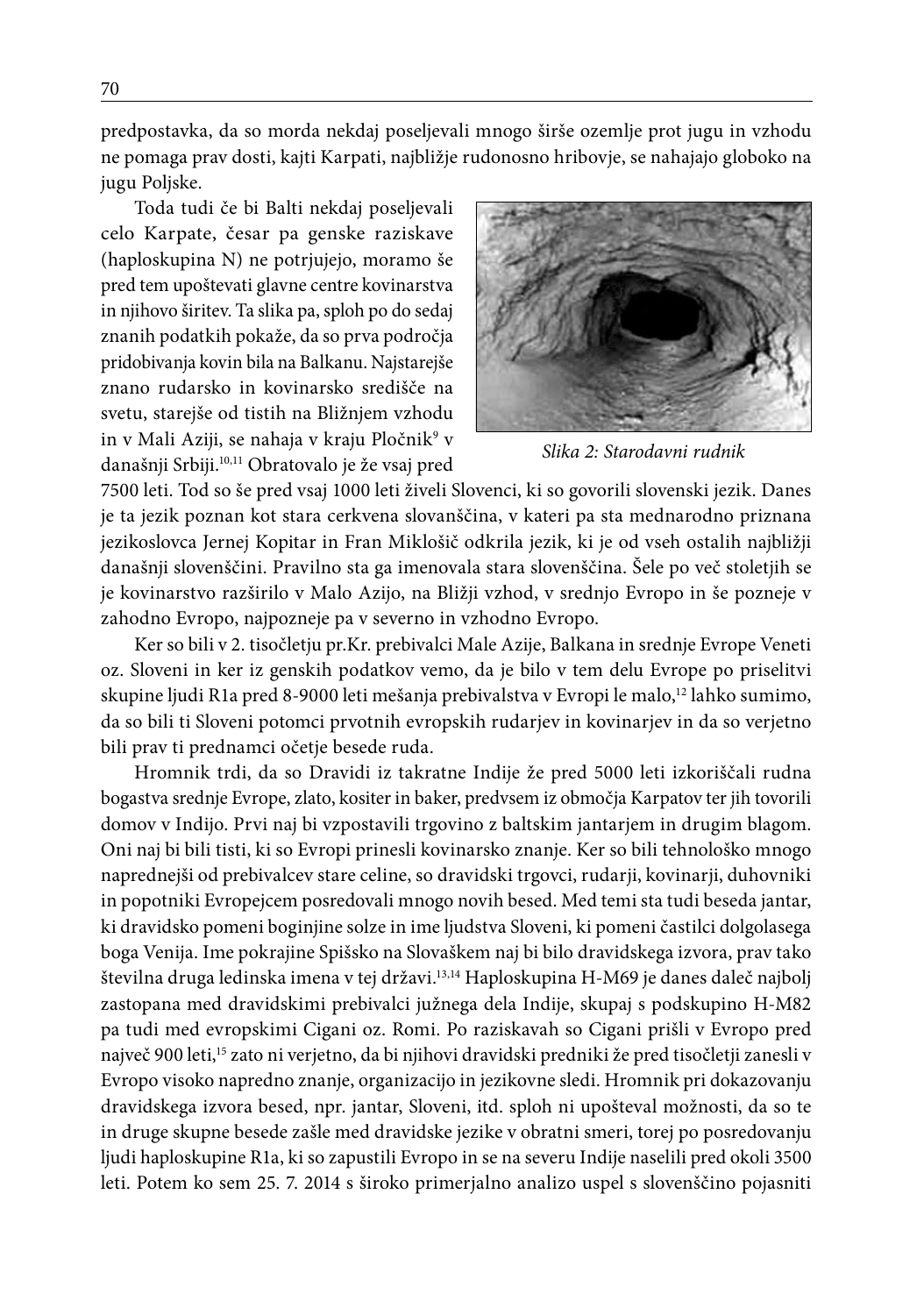etimologijo baltsko-slovenske besede jantar, je Hromnikova teorija, ki v dobršni meri sloni na povezovalni besedi jantar, še toliko manj verjetna.

Beseda ruda se je razširila po vsej Evropi in na Bližnji vzhod, kot se običajno širijo besede novih tehničnih izrazov od tistega ljudstva, ki ga je prvo ustvarilo, med tiste, ki nove besede še ne poznajo, pa jo zaradi sprejete tehnične novosti potrebujejo. Spričo dejstva, da so Balti od rudnih bogastev najbolj oddaljena jezikovna skupina, da je po dosedaj znanih podatkih na evro-azijsko-afriškem prostoru dokazan začetek kovinarstva na Balkanu, da nekaj tisočletij pozneje prve pisne omembe navajajo Venete kot prebivalce tega prostora, za katere vemo, da so le grška različica zapisa ljudstva Slovenov in ker mešanja prebivalstva ni bilo veliko, lahko z veliko verjetnostjo trdimo, da je beseda ruda kot slovenska izposojenka zašla med Balte in ne obratno. Pri tem nam je v podporo tudi genetika, ki potrjuje, da so poljedelci zanesli kmetijstvo iz Panonske nižine oz. Balkana preko Karpatov<sup>16</sup> ravno v času, ko so na Balkanu začeli topiti prvo rudo na svetu. Ti poljedelci, ki so širili kmetijstvo in znanje obdelovanja kovin, se najbolj skladajo z ljudmi skupine R1a, ki je značilna za Slovene.

Stara sumerska civilizacija je za rudo uporabljala besedo urud, kar kaže na verjetno izposojenko iz samostalnika \*rud-a. Pripono -a, ki je značilna za slovenske samostalnike ženskega spola, ostali jeziki večinoma opuščajo. Tako kot npr. nemščina ime Bistrica, Praga, Vltava, ipd. krajša v Feistritz, Prag, Moldau, ipd, je lahko prišlo tudi do okrajšave besede ruda > rud. Sumerska beseda urud pa verjetno nastala z dodanim vzglasnim u-, torej u- + \*rud- > urud. Zelo podobna ji je stdnem. arut 'ruda', ki je zapisana tisoče let pozneje. Primere dodajanja samoglasnikov na začetku besed najdemo tudi v baskovščini, npr.: ohol 'kol', erreka 'reka', erditu 'roditi', itd.17 Baski imajo preko 80 % haploskupine R1b. Glede na navedbe Baileya je Perdih na mednarodni konferenci leta 2012 pokazal, da so nomadski plenilci, nosilci genske skupine R1b prišli v stik s protoSumerci pred približno 5500 leti.18 Da je do tega stika zares prišlo lahko sklepamo tudi iz skoraj enakih besed za rudo, smr. \*u-rud in stdnem. \*a-rut.

Kako pa se je izraz ruda znašel med Sumerci? Pred cca. 6000 leti je neka tuja horda vdrla na vzhodni Balkan ter napadla visoko razvito poljedelsko-obrtno ljudstvo, ki je posedovalo takratno visokotehnološko znanje in je edino na svetu obvladovalo dovršene postopke za predelavo bakra. Katero je bilo to napredno ljudstvo? Kot kažejo genski podatki je do sprememb na Balkanu in v Mali Aziji prišlo potem, ko so ljudje skupine R1a pred pred cca. 8-9000 leti priselili med staroselsko skupino I, s seboj pa so preko Bližnjega vzhoda prinesli znanje kmetijstva. Obe skupini sta se sčasoma zlili tako kulturno, materialno kot jezikovno in tvorili novo napredno ljudstvo Barkrajev. Ko so jim plenilci ukradli znanje obdelovanja kovin in ga zanesli na Bližnji vzhod, so s tem sprejeli tudi dotlej njim tujo besedo ruda ter jo popačili v lažje izgovorljivo urud ali arud.

Kdaj bi se to lahko zgodilo, pa kaže ime sumerskega mesta Uruk (4000-3100 pr.Kr.),<sup>19</sup> katero verjetno izhaja iz izraza za rudo: urud > uruk. Pojav mesta Uruk časovno ravno sovpada z zatonom kovinarstva na Balkanu in vznikom bakrene dobe v Sumeriji. Če hipoteza o izvoru mesta drži, potem ime Uruk izhaja iz slovenske besede ruda. Hkrati bi mesto, katerega ime je povezano z rudo, posredno kazalo tudi, kje točno naj arheologi iščejo področje najstarejše sumerske kovinarske dejavnosti. Iz zapisanega je mogoče zaključiti,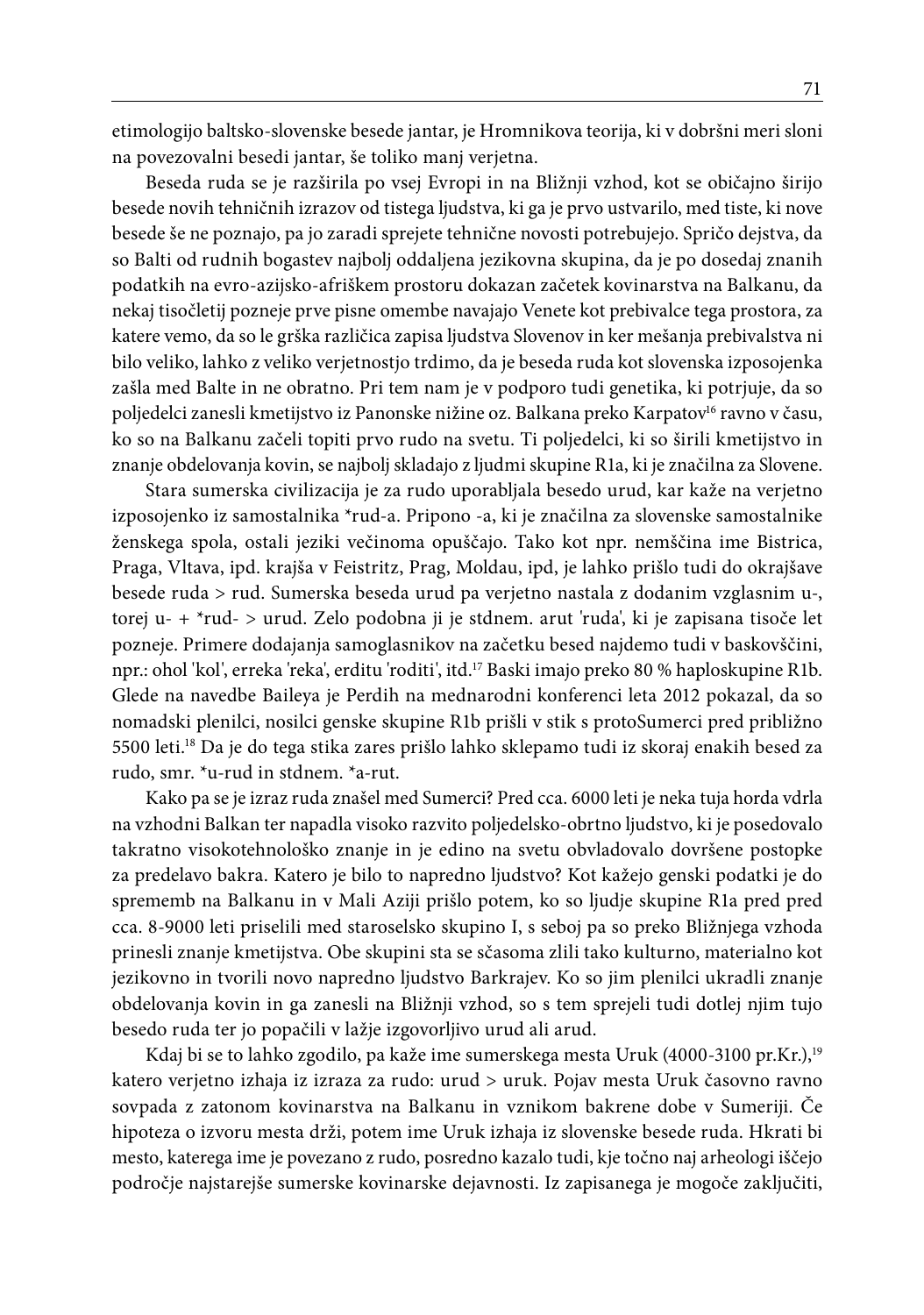da je sumerska beseda urud prevzeta iz izvorno slovenskega samostalnika ruda, le da je približno 1500 let mlajša.

Pred zatonom kovinarstva na vzhodnem Balkanu so tamkajšnji Bakrarji že vsaj 1500 let obvladovali znanje obdelovanja bakra. Svoje izdelke so nedvomno prodajali tako bližnjim, kot tudi daljnim ljudstvom. Postati so morali izjemno bogati in doseči zavidljivo stopnjo tehnične in materialne kulture. To več kot potrjuje najdba iz groba pri bolgarskem mestu Varna, v katerem so našli več kot 1,5 kg zlatega nakita. V enem samem grobu, ki je lahko pripadal le nekomu od najpomembnejših plemenitašev iz področja najdonosnejše dejavnosti takratnega časa, to je obvladovanja kovin, so arheologi našli več zlata, kot so ga dotlej našli po vsem svetu, v vseh predhodnih arheoloških obdobjih skupaj.20 Z bogatenjem pa so Bakrarji postali zelo zanimivi za plenilce, ki so gledali za lahkim zaslužkom. V času 1500 letnega kopičenja bogastva je povsem naravno, da je bogastvo premamilo posamezne roparske skupine. Napadi in obrambe so morali voditi v postopen razvoj urejenega obrambnega sistema Bakrije. Zaradi nakopičenega mamljivega materialnega bogastva je upravičeno pričakovanje, da je ta kultura imela zaščitena in utrjena mesta ali gradišča ter svojo obrambno vojsko. Najmočnejši motiv za cenejše bakrene izdelke, ali da bi prišli do njih celo zastonj, so imeli tisti, ki so dotlej kupovali največ bakrenega orodja in orožja iz Bakrije ter za njih plačevali velike količine blaga. To pa so bili prebivalci plodne ravnice Mezopotamije, do katerih je trgovina z bakrenimi izdelki iz Bakrije tekla preko zahodnih črnomorskih pristanišč. Durman je predstavil podatek, da je bilo bronasto orožje iz mesta Ur enako tistemu, ki so ga našli pri Bakrarjih, kar lahko pomeni bodisi, da je bilo orožje uvoženo iz Bakrije bodisi, da so prisilno privedeni bakrarski kovaški mojstri v Sumeriji nadaljevali z načinom obdelave orožja, ki so ga izvajali v svoji stari domovini.<sup>21</sup> Ti, ki bi uspeli priti do kovinarskega znanja bi s tem prišli tudi do neprecenljivega bogastva. Kdor pa je hotel premagati varnostni sistem Bakrarjev je moral od znotraj poznati njihovo moč, razporeditev obrambe in utrjena mesta. To verjetno niti ni bilo težko, saj so se ogleduhi vešči vojaških znanj lahko pod pretvezo kupcev, trgovcev, popotnikov ali obrtnikov gibali po njihovem ozemlju in njihovih mestih. Brez podrobnega poznavanja vojaških sil in šibkih obrambnih točk Bakrije, napadalci pred 6000 leti ne bi mogli tako temeljito nadvladati in popolnoma razrušiti organizirano bakrarsko zvezo.

Kdo so bili napadalci? Na to vprašanje ni tako enostavno odgovoriti, ker so možne različne možnosti. Glede na navedbe Baileya Perdih meni, da so bili ljudje skupine R1b tisti, ki so preko Ukrajine vdrli na vzhodni Balkan, ga izropali in nato mojstre kovinarstva odgnali s seboj ter s tem zanesli ukradeno znanje obdelave kovin na južni del Ukrajine, na področje okrog Črnega morja in šele nekaj stoletij pozneje od tam na Bližnji vzhod.<sup>22</sup>

Sam menim, da nomadski plenilci skupine R1b niso bili vpleteni v ta rop. Genski podatki kažejo, da na začetku trgovanja z bakrenimi izdelki med Bakrarji in protoSumerci, ljudi skupine R1b v dolini Tigrisa še ni bilo. Do genocida nad Bakrarji je prišlo že pred 6000 leti in hkrati je v istem času na prostoru Sumerije vzniknila najzgodnejša protoSumerska bakrenodobna kultura. Po genskih podatkih, so ljudje haploskupine R1b šele nekaj stoletij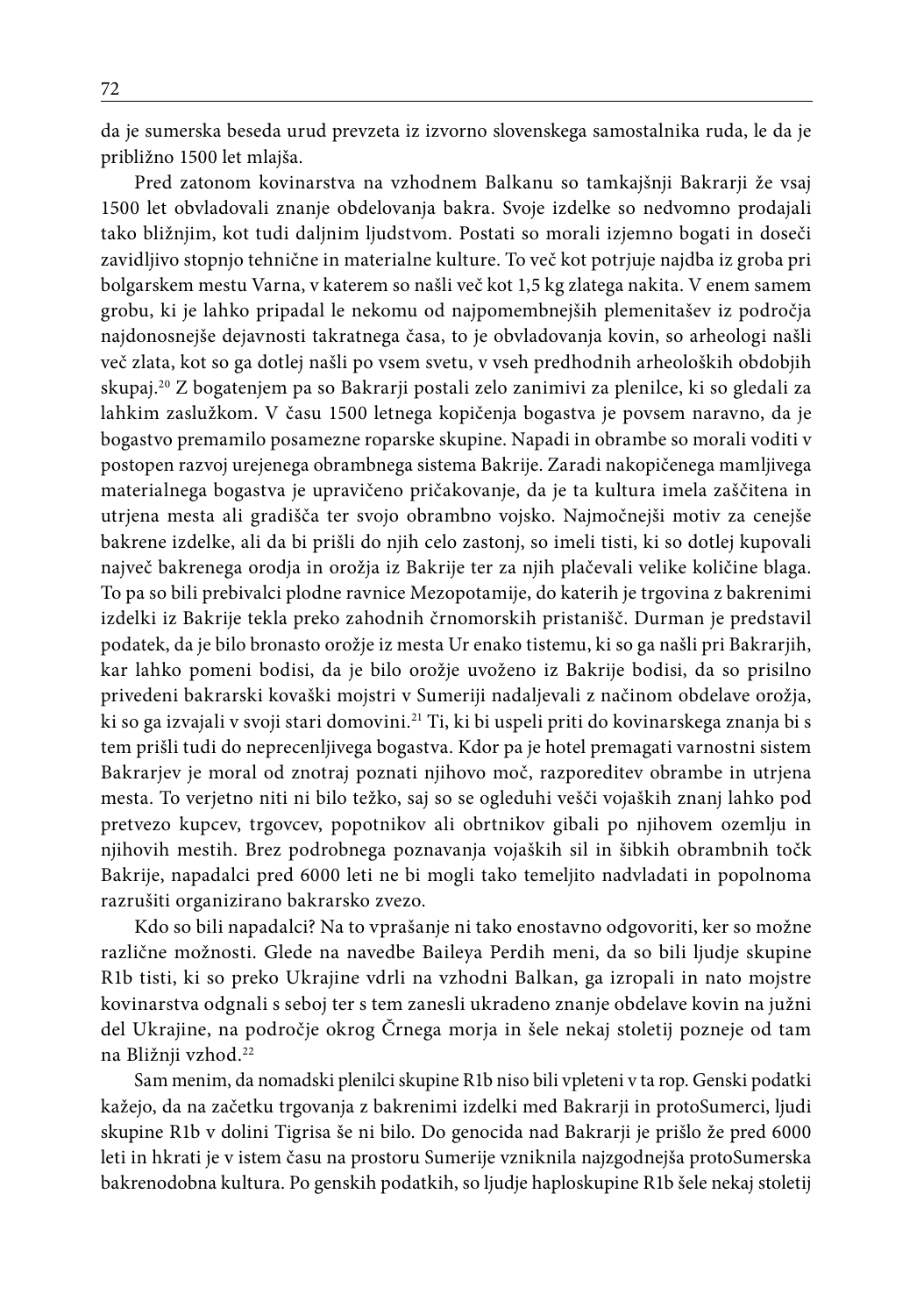pozneje začeli napadati protoSumerce. To kaže na dejstvo, da so lahko le protoSumerci izvedli rop in genocid nad Bakrarji.

Kdo so bili protoSumerci še ne vemo zagotovo? Mogoče je, da so pripadali mešanici ljudi haploskupine I in R1a? A potrebno je tudi raziskati kolikšen delež so imeli v tem času na prostoru Bližnjega vzhoda ljudje haploskupin E, J, G in T. Po letu 5600 so ljudje R1b, verjetno preko Kavkaza, začeli vdirati v Mezopotamijo ter napadati protoSumerce, ki so jih po več bitkah premagali in si jih podvrgli. Na to kaže tudi ime Sumerci, ki je lahko nastalo šele potem, ko so ljudje R1b prišli v stik s protoSumerci in jih imenovali s turškim izrazom Sumerci 'namakalci polj'. Glej razlago spodaj. Treba je tudi upoštevati možnost, da so protoSumerci do prevlade skupine R1b za rudo uporabljali slovensko besedo ruda in da se je ta šele pod vplivom turškega jezika preoblikovala v urud oz. arut.



*Slika 3: Sumerska kraja znanja kovinarstva in uničenje Bakrije*

ProtoSumerci so pred 6000 leti z namenom kraje znanja kovinarstva izvedli napad na Bakrijo sami, ali s pomočjo sosednjih ljudstev. Ti so vojaško uničenje gotovo dolgo in skrbno načrtovali. Za večjo uspešnost je moral biti vojaški vpad usklajen. Da bi bakrarsko vojsko čim bolj oddaljili od mesta glavnega napada, so verjetno najprej iz različnih smeri napadli oddaljene manj pomembne točke. Glavni vpad pa je verjetno potekal neposredno iz smeri Male Azije? Pri tem so bili očitno uspešni, saj je poslej kovinarstvo na Balkanu popolnoma zamrlo. To pa ne kaže le na krajo kovinarskega znanja, pač pa tudi na popolno iztrebljenje,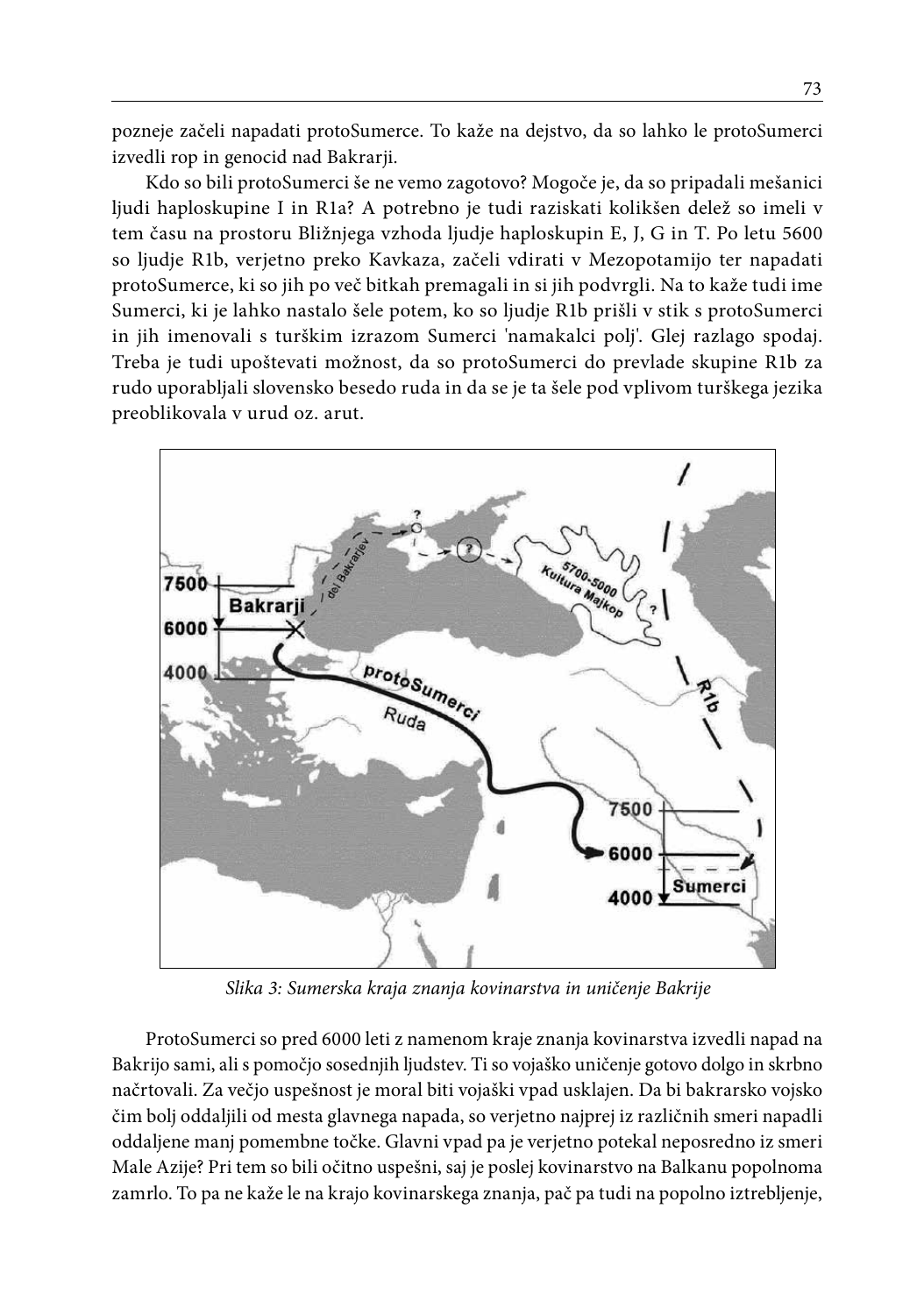na genocid nad Sloveni tistega področja. V kolikor bi kdo od slovenskih kovinarskih mojstrov na prostoru Bakrije ostal živ, bi kovinarska dejavnost gotovo spet zaživela, a ker bi ta pomenila konkurenco Sumercem, so ti očitno iz čistega pohlepa poskrbeli za popolno iztrebljenje vseh tekmecev. Pojav kovinarstva na jugu današnje Ukrajine po uničenju Bakrije bi lahko kazal na to, da se je del slovenskih kovinarskih mojstrov vendarle uspeli rešiti čez Donavo na vzhod, kjer so v manjšem obsegu nadaljevali svojo obrtno dejavnost. S prebegom Bakrarjev na vzhod bi bila lahko povezana kultura Majkop, ki se je uveljavila pred 5700 leti na SV delu Črnega morja.23 Ne bi bilo presenetljivo, če bi nove arheološke najdbe razkrile, da so Bakrarji v času med uničenjem Bakrije in vznikom kulture Majkop, delovali tudi severno od Črnega morja.

Kako dosedanja znanost razlaga besedo Sumerci? Pravi, da izvor imena Sumerci etimološko ni jasno! Mesto Samarra leži v osrednjem delu današnjega Iraka ob reki Tigris. Sprva naj bi se imenovalo Sur-marrati, gr. Souma, lat. Sumere. Samarra je ležala v središču samarske kulture. Nekateri arheologi menijo, da so iz te kulture nekoliko bolj proti jugu nastali Sumerci, ki naj bi bili skupek treh različnih kulturnih vplivov: 1. kmetov, ki so živeli v hišah, bodisi iz šibja zamazanega z glino, bodisi zidanih iz opeke ter so se ukvarjali s poljedelstvom, pri čemer so polja namakali; 2. lovcev in ribičev, ki so živeli v močvirjih na plavajočih otokih v hišah pletenih iz trsja (proto-Sumerci); 3 nomadskih pastirjev, ki so živeli v črnih šotorih (proto-Akadci).24 Če v raziskavo vključimo stare turške besede, sta za pojasnitev imena Sumerci zanimiva predvsem dva sklopa besed in sicer tiste, ki se nanašajo na vodo, namakanje, močenje in druge, ki se nanašajo na jezik.

Stare turške besede nanašajoče se na vodo: 25

| suv:                   | 'namakati zemljo, močiti'                                 |
|------------------------|-----------------------------------------------------------|
| suva-                  | 'ometavati'                                               |
| suvuk                  | 'tekočina, tekoč, karkoli tekočega ali premikajočega'     |
| suvğar-                | 'napojiti živino; namakati močiti, zemljo'                |
| suwar-                 | 'navlažiti'                                               |
| suvar-                 | 'napojiti ovce, zaliti'                                   |
| suvla:-                | 'prostor za napajanje živine', 'področje z obilico vode'  |
| suvla:g                | 'prostor za napajanje živine', 'področje z obilico vode'  |
| suvluğ                 | 'vodnat, imeti vodo'                                      |
| suvluk                 | pridevnik nanašajoč se na vodo                            |
| suluk                  | 'posoda za vodo, zbirališče vode, vodnat, poln vode'      |
| suva:l-                | 'napojen, namočen, poškropljen z vodo, ometan'            |
| suvla:-                | 'namakati, napajati živino'                               |
| savruld <sub>1</sub> - | 'valovita in peneča reka'                                 |
| suvsus                 | 'pijača iz namočenih zrn'                                 |
|                        | Stare turške besede nanašajoče se na jezik: <sup>26</sup> |
| sumlim                 | 'tisti. ki ne zna turško'                                 |

| suml <sub>1:-</sub> | 'Turkom nerazumljivo govoriti' |
|---------------------|--------------------------------|
| sumli:di:           | 'govoriti ne turško'           |
| sumlis              | 'tuj, neturški jezik'          |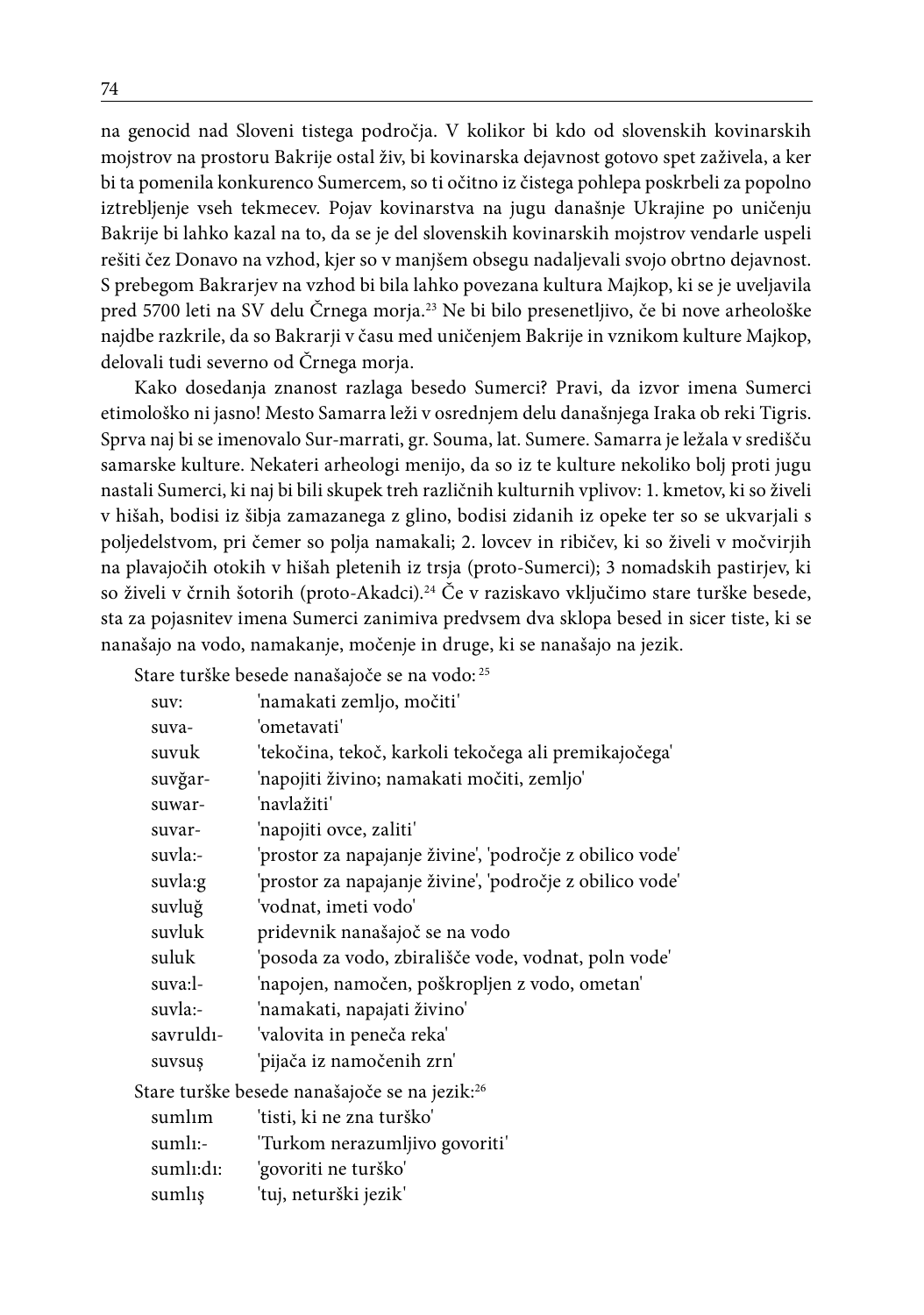Iz vidika turškega jezika je izvor besede Sumerci mogoče razlagati iz obeh prikazanih skupin, tako iz samostalnika voda oz. glagola namakati, kot tudi izraza govoriti, ki označuje ljudi, ki govorijo Turkom nerazumljivo govorico, kar so prebivalci Bližnjega vzhoda, pred prihodom ljudi R1b, vsekakor bili. Gre za isto besedno razmerje kot jo predstavlja beseda Nemci, s katero so Sloveni imenovali tiste, ki so govorili njim nerazumljiv jezik. Na večja verjetnost, da beseda Sumerci izvira iz pomena namakati, kot iz nerazumljivo govoriti kaže pričakovanje, da bi govorci prototurškega jezika morali imenovati Sumerci tudi druga ljudstva osrednje Azije, ki so govorila njim nerazumljiv jezik. Takih sledi pa nimamo.

V porečju Evfrata in Tigrisa so tamkajšnji kmetje prvi v znanem svetu polja namakali z obilico okoliške vode. Ko je turško govoreče ljudstvo naletelo na te kmete je razumljivo, da so jih poimenovali z besedo Sumerci in sicer po njihovi najbolj izstopajoči značilnosti, to je po namakanju polj. Beseda namreč izhaja iz tur. korena \*suv:- 'namakati zemljo, močiti', čeprav ta ni videti prav nič blizu besedi Sumerci. Pri etimološki raziskavi pa je treba biti pozoren tudi prehod glasu [v] > [m]. Nemščina in angleščina oz. germanski jeziki nasploh imajo raje glas [m] kakor [v]. To je razvidno tudi iz slovenskega korena \*čьrv- 'črv', ki se v obrobnih jezikih pojavlja v obliki \*kьrm-. Privlačnost prehoda glasu [v] > [m] pri neslovanskih jezikih kaže tudi ime češke reke Vltave, ki se v večini neslovanskih jezikov piše z ‹m›, kot npr. lat. Moldavia, Multavia, nem. Moldau in nrv. Modla. Sicer pa je prehod glasu [v] > [m] ali obratno domač tudi v slovenščini, tako npr.: s**v**a, **m**nogo, **m**nožina, prehajajo v nar.št. v s**m**a, **v**nogo, **v**nožina.27 Franc Ramovš našteje še primere: ženò**m** > ženòóu**v**(1), žr**v**ńa > \*žr**m**ńa(2), žrn**v**i > žrn**m**i (2), gu**m**no > gu**v**no, gu**b**no(3), od besed, ki jih je zajel betacizem pa še primere: dro**b**no > dro**m**no(4), ka**m**ra > ka**mb**ra(5), **m**linci > **b**linci(5),  $$ 

Kako je torej nastalo ime Sumerci? Zgornja razlaga nakazuje na veliko verjetnost, da ime Sumerci res izvira iz turškega korena \*suv-: 'namakati zemljo, močiti'. Ta se je preko prehoda glasu [v] > [m] izoblikoval v \*sum-, ki je temelj imenu Sumerci, posledično pa tudi tur. besedi suvar > sumar 'napojiti ovce, zaliti'. Ta je prešla v etnonim Sumarci, ki enostavno pomeni zalivalci oz. namakalci polj. Ime ni nastalo med domorodnim prebivalstvom, pač pa so domačine z imenom Sumerci imenovali protoTurki šele po prvem stiku z njimi. To kaže na zelo zgoden vpliv nekega prototurškega ljudstva na protoSumerce, ki so bili verjetno pripadali slovenski ali iranski jezikovni skupini. Strnjeno prikazano je razvoj imena Sumerci je potekal takole:

#### \*suv- > \*sum- > sumar > Sumari (Sumerci)

Razloženo širi verjetnost, da so bili nomadski plenilci haploskupine R1b res ljudje prototurške jezikovne skupine. Dokazano je, da so ljudje R1b že pred približno 7000 leti prišli v porečje Volge,<sup>29</sup> od koder izvirajo zgodnjesrednjeveški Bolgari, ki so bili tudi turškega porekla. Tam še vedno najdemo ostanke turških ljudstev. Na jugu Rusije se v reko Volgo izliva tudi reka Samara, na sotočju pa je nastalo mesto z istim imenom. Izvor in etimologija imena reke in mesta Samara jezikoslovcem nista znana. Če izhajamo iz zgornje obrazložitve, bi ime reke Samara v turščini pomenilo reko, ki rada poplavlja. Skladno z izsledki raziskave so R1b ljudje prišli v Mezopotamijo pred približno 5500 leti ter napadali in postopoma prevladali nad protoSumerci. V kolikor jim ne bi zavladali, obstaja le majhna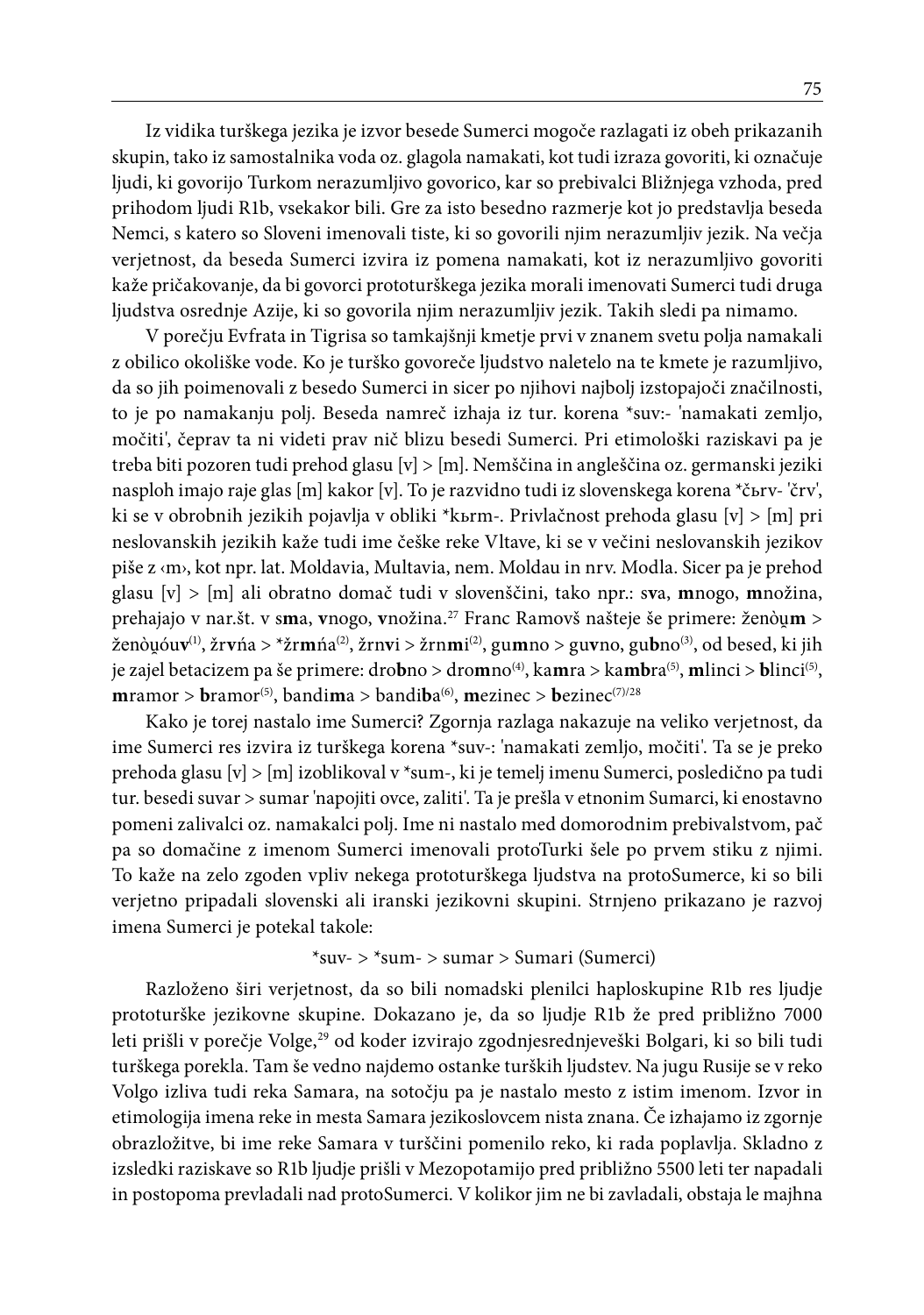možnost, da bi se tuja turška beseda Sumerci uveljavila med domačim prebivalstvom.

Ljudje genske skupine R1b so v poznejšem času preko severne Afrike le počasi napredovali od Španije do Irske, saj so za to potrebovali kar 1000 let.<sup>30</sup> To bi lahko kazalo, da se niso selili usmerjeno, s ciljem čim prej priti na ozemlje zahodne Evrope, pač pa prej kaže na počasno parazitsko izčrpavanje staroselcev. Ko so izčrpali ali celo iztrebili eno skupino ljudi, so se selili naprej na novo »sveže« ozemlje. Tako so Nemci, ki so še vsaj do 12. stoletja živeli nomadsko, brezdelno življenje vojaških gospodarjev, dokazano izčrpavali staroselce oz. Slovene in tako iztrebljali njihova celotna naselitvena področja.<sup>31</sup> Tako poročata že Tacit in Jordanes. Povsod kjer naletimo na prisotnost širjenja skupine R1b je najti tudi ostanke množičnega iztrebljenja staroselcev haploskupin I1, I2 in R1a.<sup>32</sup>

Potem ko so protoSumerci plenilci pred približno 6000 leti uspešno zavzeli Bakrijo, center kovinarstva na Balkanu, bi bilo naivno pričakovati, da so jih Sloveni tam učili znanj o predelavi bakra. Povsem v skladu s pričakovanji in izkušnjami bi bilo, da so sumerski razbojniki ubrali pot najmanjšega napora in odvlekli s seboj v suženjstvo le ključne mojstre, rudarje, talivce, kovače in obdelovalce bakra, ki so jih potrebovali za izgradnjo centra kovinarstva v Sumeriji ter jih tam s surovimi metodami mučenja prisilili v telo ter v izdajo skrbno varovanih skrivnosti. Tu pa se končno poraja prestižno vprašanje, ali slavna sumerska civilizacija počiva na kriminalu in genocidu? Podatki gredo ravno v smer, ki kaže na kriminalni rop visokotehnološke napredne slovenske družbe in na genocidno iztrebljenje Slovenov? In drugo vprašanje. Ali so v času zgodnje bakrene dobe ljudje res govorili le en jezik, kot pripoveduje sveto pismo? In če so ga, ali so nomadski plenilci haploskupine R1b začeli namerno kaziti, spreminjati in uničevati dotlej enoten jezik in ljudi, ki so ga govorili?

Genski in arheološki podatki povedo, da so nomadski plenilci skupine R1b po svojem vdoru pobili večino prvotnega prebivalstva zahodne Evrope. Na to kaže velika gostota haploskupine R1b v zahodnem delu Evrope, ki pa je hkrati tudi zelo mlada, saj šteje komaj cca 4000 let.33 Tisti, ki zagovarjajo starodavni izvor ljudi skupine R1b na zahodu Evrope, kjer so danes res v večini, bi morali biti v skrbeh. Primerjava obstoječega genetskega stanja in stanje pred 4500 leti namreč kaže na drastične spremembe, na poplavo ljudi R1b preko zahodne Evrope, kjer jih prej sploh ni bilo. Če bi se ti le doselili med staroselce, ne bi mogli tako močno prevladati nad njimi. Na drugi strani genski podatki redke podskupne R1a v Angliji kažejo na njeno največjo bližino prav z najpogostejšo slovensko R1a podskupino.34 Med angleškimi besedami pogosto najdemo take, ki drugim jezikom niso sorodne. Angleži ne poznajo več njihove semantike, medtem ko so Slovencem razumljive brez posebne razlage. Ena od takih besed je vomit 'bruhati, bljuvati'. To je zelo enostavna slovenska beseda, ki s preprosto ponazoritvijo označuje dogajanje pri bruhanju in bljuvanju, to pa je vunmetanje tekočih snovi iz telesa. Tako je iz združitve (sinteze) slovenske pripone ven- / von- in glagola metati nastal nov glagol vunmet / vonmet / vonmit, z odpadom glasu [n] pa je prešel v končno obliko:

#### von-  $+$  -mit  $>$  vo(n)mit  $>$  vomit.

Dokaj pogoste slovenske besede v stari angleščini namigujejo na to, da je bila pred vdorom nomadske skupine R1b v zahodne dele stare celine, jezikovno vsa Evropa v pretežnem delu verjetno enotna. Današnji zahodni Evropejci v največjem deležu nosijo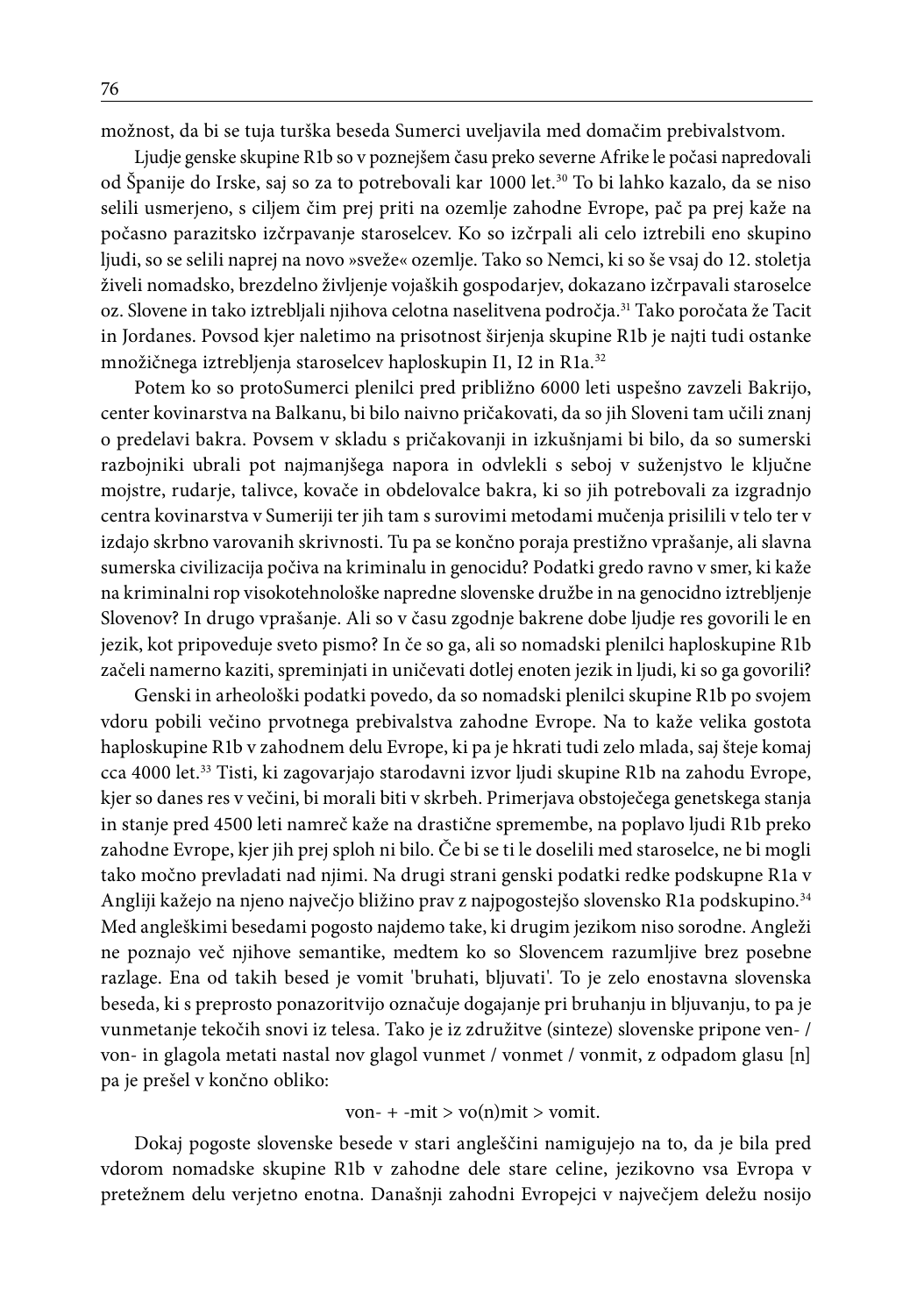gensko skupino R1b. V nekaterih predelih Irske Walesa, Baskije in Španije tudi preko 80 %, kar pove, da so vsaj po moški strani v dokajšnjem številu potomci nomadskih plenilcev. Ker se z geni vsaj deloma prenašajo tudi značajske lastnosti, ti gotovo nosijo tudi vsaj del njihove krvoločnosti. Zavedajoč se tega se lahko vprašamo, ali je naperjena rimska okupacija, predvsem pa nemška agresivnost Karla Velikega, agresivnost solnograških škofov, nemškega parazitskega izčrpavanja Slovenov, ki so še do 12. stoletja živeli nomadsko življenje na plečih Slovenov,<sup>35</sup> nemške zakonske prepovedi slovenskega jezika že v 13. stoletju<sup>36</sup> ter številni in stalni poznejši izpadi nemške agresije proti Slovenom zgolj slučajna, ali pa gre za pregovorno ponavljanje zgodovine nosilcev agresivnih nomadskih genov proti miroljubnim staroselskim Slovenom? Toda mentaliteta in navade se po zakonitostih socialne hierarhije širijo tudi v smeri od peščice zavojevalcev na podrejeno večino. Slabe navade se širijo precej hitreje kot dobre, ker je za vse dobro potrebno zavestno in kontrolirano usmerjati energijo. Že Pavel Diakon je zaznal spremembe v psihi ljudi, ki so bili pod oblastjo nomadov, ko pravi: »Tam so ljudje podivjali«.

Poglejmo še kako je z besedo ruda in njeno starostjo pri narodih, ki se štejeta za nosilca evropske civilizacije in kulture. Po podatkih so se predniki Grkov najverjetneje priselili z vzhoda, nekateri menijo, da s področja današnje Armenije, sam pa menim, da s področja Perzijskega zaliva. Prvi naval, ki ga poznamo kot vpad Mikencev se je zgodil v 16. stoletju pr. Kr., drugi poznan kot dorski vpad pa v 11. stoletju pr. Kr.<sup>37</sup> Prvi vpad Ioncev in Aeolcev popolnoma sovpada z uničenjem minojske kulture v 15. stoletju pr. Kr. Minojska kultura je pred tem cvetela na zavidljivem nivoju kar 1200 let.38 Že grške besede μετάλλευμα, μεταλλεύματος, ipd. izhajajoče iz korena \*metal- 'ruda' ter zelo pozen prihod protoGrkov na ozemlje stare evropske kulture izključujeta možnost, da bi slovenska beseda ruda izvirala iz grškega jezika. Tudi če so Grki uporabljali svojo različico prvotne besede ruda, so jo kot zelo pozni priseljenci lahko sprejeli le od prvotnih naseljencev, ki so tehnologijo obdelave kovin poznali že vsaj 4000 let pred prihodom protoGrkov.

Latini naj bi začeli naseljevati Apeninski polotok v času t.i. italijanske železne dobe, od leta 900 pr. Kr. Po najširokogrudnejši teoriji naj bi se priselili med leti 1800–900 pr. Kr., v času t.i. italijanske bronaste dobe, najverjetneje iz območja Balkana.39 Ta premik v grobem sovpada z vdorom protoGrkov na področje egejskih ozemelj. Latinske besede za rudo so aes in chalcitis. Aes se v klasični latinščini izgovori [ajs], tako kot železo še vedno v sodobni nemščini. V njih ni zaslediti nobene sorodnosti s staro besedo ruda. Tudi od protoGrkov še poznejši prihod protoLatinov ne daje nobene vzpodbude za sklepanje, da bi slovenska beseda ruda izvirala iz latinščine. Ne prav pogosto uporabljane latinske besede raudus (ródus, rüdus) 'ruda', res kažejo popolno sorodnost z izrazom ruda, a če gre verjeti, da so se protoLatini priselili na Apeninski polotok iz Balkana, potem gre za prenos te besede iz Bakrije, najstarejšega področja kovinarske dejavnosti. Ta je kot potreben tehnični izraz morala obstajati že vsaj 4600 let pred selitvijo protoLatinov in je zato nesmiselno računati, da bi slovenska beseda ruda izvirala iz latinske, pač pa gre za obratno potovanje besede.

Izraz za rudo je znotraj evropskih jezikovnih skupin dokaj enoten. Germanska skupina uporablja ore ali erz (zemlja), ki izhaja iz stdnem. arut in stgnem. aruz, romanska skupina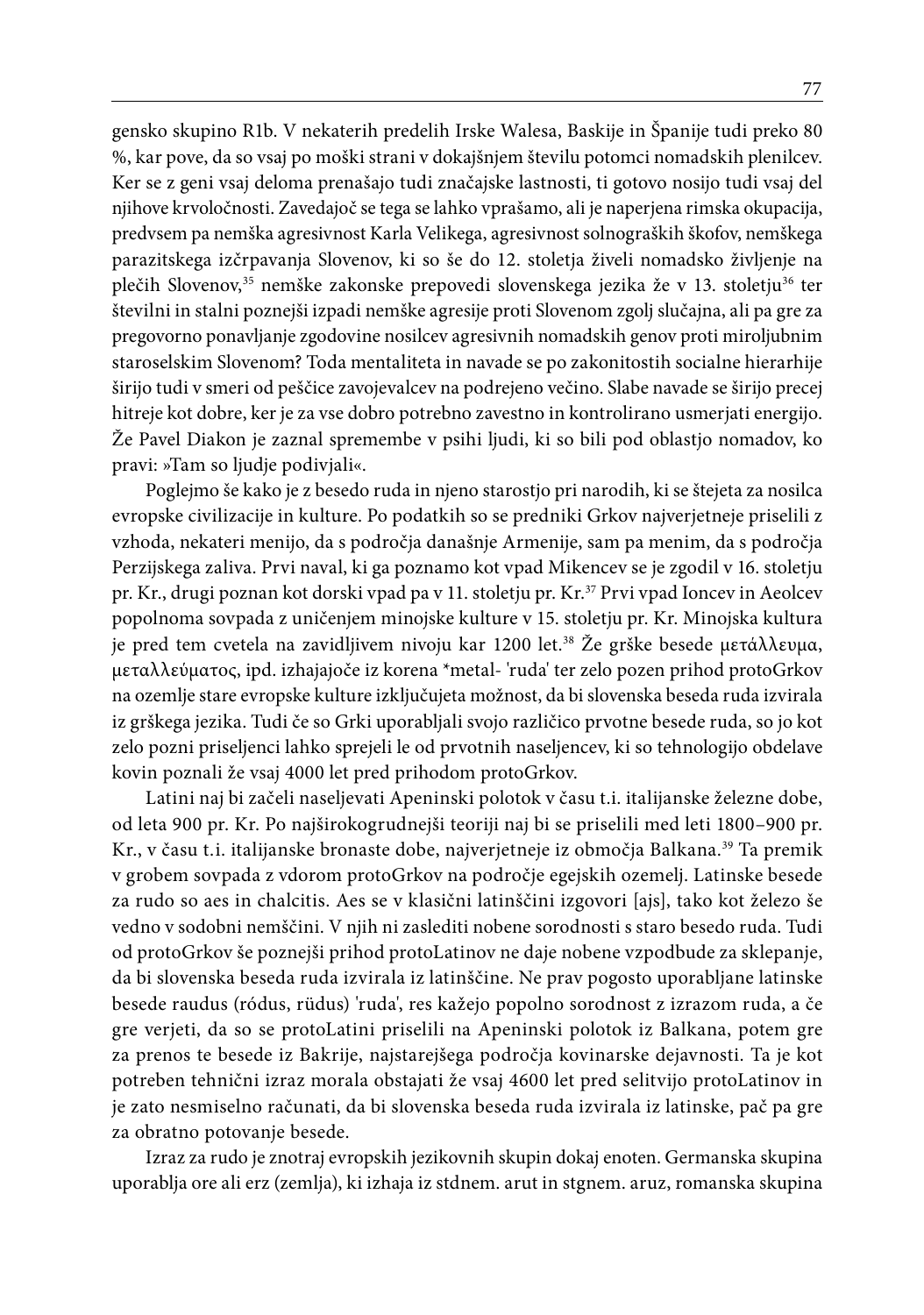pa z manjšimi odstopanji besedo mineral. Slovani in Balti za rudo vsi uporabljajo enotno besedo ruda brez odstopanj.

Germani kot nomadi in pozni prišleki, so morali znanje kovinarstva prevzeti od kulturno in materialno mnogo razvitejšega, umirjenega poljedelskega ljudstva. Kot je razloženo v poglavju Kritična presoja pod pojmom Rudeča, je razvoj kovinarstva tesno povezan z razvojem poljedelstva ali razloženo obratno, le poljedelska družba je bila sposobna izvajati kakovostno kovinarsko dejavnost. Tudi zato protoNemci niso mogli biti prvotni nosilci obdelovanja kovin. Drug neposredni dokaz pa sta stari nemški besedi za rudo: stdnem. arut in stgnem. aruz, iz katerih sta se razvili sodobni besedi ore ali erz. Samostalnik aruz lahko štejemo le za mehčano različico arut [aruc]. Ko pa pogledamo iz česa je nastala beseda arut, ni mogoče prezreti slovenskega korena \*rud- ali \*rut-, ki prihaja od ru(va) t-i, rut-i, torej od rutja zemljine, katera vsebuje snov za predelavo, rudo torej. Zato je arut tvorjenka korena korena \*rut- in vzglasnega a-: a- + \*rut- > arut. Slovenskim besedam z začetnim soglasnikom so tuji jeziki (latinščina, nemščina, itd.) zaradi lažje izgovorjave pogosto pritikali samoglasnik.

Kot je videti iz zapisanih podatkov, nekateri jeziki za rudo in sorodne pomene uporabljajo iste ali sorodne besede nastale iz korena \*rud- in njegove različice \*rout-, medtem ko so pri drugih te besede popolnoma različne.

Da bi lahko ugotovili kateri jezik je najbližji jeziku skupine ljudi, ki je prva iznašla in razvila tehnološki postopek obdelave kovin, v tej zvezi pa tudi iznašla potrebne nove besede, moramo primerjati širšo paleto besed izhajajočih iz korena \*rud-, ki niso le pisno, pač pa tudi vsebinsko (semantično) sorodne. V spodnji tabeli so taki izrazi primerjalno navedeni v petih jezikih, od katerih je vsak najvidnejši predstavnik svoje jezikovne skupine. Dodane pa so še besede iz angleškega jezika, ki je zanimivo presečišče keltskih, germanskih, latinskih in slovenskih besed.

| slovensko    | litovsko <sup>40</sup>              | grško <sup>41</sup>                     | $l$ atinsko $42$                      | $n$ emško $43$     | angleško <sup>44</sup> |
|--------------|-------------------------------------|-----------------------------------------|---------------------------------------|--------------------|------------------------|
| ruda         | ruda                                | μετάλλευμα,<br>ορυκτό                   | metallum,<br>aes, fodina,<br>aerarius | erz, arut          | ore                    |
| rudnik       | kasti, myna,<br>dirbti              | μεταλλείο,<br>φουρνέλλο                 | mattalum,<br>orum                     | Bergwerk           | mine, pit              |
| ruvati, ruti | ištraukati,<br>padaryti             | ξεριζώσουμε                             | evellere,<br>extrahere                | ziehen, roden      | root, pull,<br>extract |
| riti         | urvas, raustis                      | σκαλίζω,<br>εκσκάπτω                    | fodere                                | wühlen,<br>buddeln | grub, dig,<br>burrow   |
| rov          | atvara,<br>kastynes,<br>tarnaujanti | λάκκος,<br>σκάμμα                       | pūteus, fossa,<br>cuniculus           | Gang, Stollen      | gallery, pit,<br>adit  |
| rovnica      | matikas, kasti                      | σκαπάνη,<br>σκαλιστήρι,<br>αξίνα, τσαπί | sarculum, ligo,<br>upupa              | Haue.<br>Rodehacke | hoe                    |
| rovka        | barninga,<br>kertukas               | μέγαιρα                                 | aranei, sorex,<br>migale              | Spitzmaus          | shrew                  |

*Tabela 1: Primerjava besed iz slovenskih korenov \*rud-, \*rot- med različnimi evropskimi jeziki.*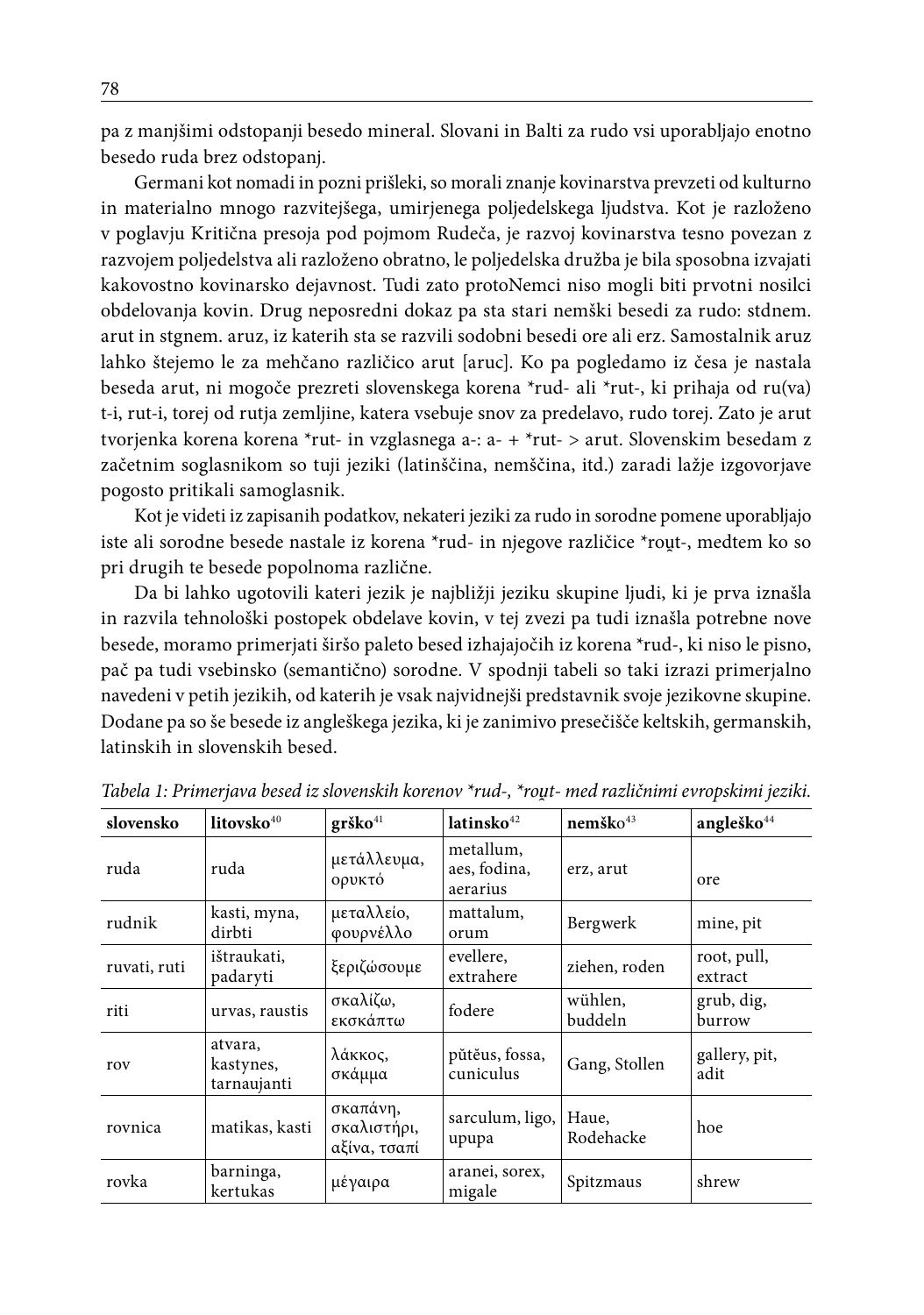Kot je razvidno iz primerjanih besed za rudo, rudnik, ruvati, ruti, riti, rovnico in rovko, ki so pomensko med seboj povezane, le v slovenščini vse izrazje izhaja iz korena \*rud- in njene različice \*rout-. Litovščina se sklada v 4-ih od 7-ih besed, a 3 že precej odstopajo od osnovnega korena. Od drugih jezikov se slovenščini nekoliko približata nemščina in angleščina, medtem kor je grščina popolnoma na drugem bregu. S tem lahko strnemo ugotovitev, da je jezikovna skupina, ki je pred najmanj 7500 leti izumila kovinarstvo in s tem tudi potrebne nove besede povezane z rudarjenjem in kovinarstvom, bila najbližja slovenščini. Glede na to, da vsebinsko sorodno izrazje izhajajoče iz korena \*rud- kaže popolno besedno in pomensko skladnost, pa lahko celo trdimo, da je bil jezik prvotnih kovinarjev Evrazije slovenščina sama. Zaradi prevzema besede ruda in številnih drugih slovenskih besed v nekdaj tuje jezike je danes videti, kot da so ti jeziki, ki jim pravimo Indoevropski med seboj sorodni in da izhajajo iz skupnega jedra. V bistvu pa sorodnost teh jezikov povezuje slovenščina in njeno prevzeto ter pogosto tudi preoblikovano in izrojeno besedje v njih. Tako se danes celo sprva popolnoma tuji albanščina in grščina štejeta za IE jezika.

# **RUDEČA** (barva)

Rdeča barva zavzema v vidnem spektru, ki ga zaznava človek, najdaljšo valovno dolžino, to je med 680 in 780 nm. Zaradi tega se tudi najraje sipa oz. razprši, kar je pogosto opaziti zlasti ob sončnih vzhodih in zahodih, ko je nebo rdečkasto obarvano. Odtod poimenovanje zarja. Zakaj oko zaznava barvo? Zaradi tega ker snovi vpijajo vse vidne frekvence barv razen tiste, ki jo vidimo. Ta se od snovi odbija nazaj v prostor in če gre za najnižjo frekvenco vidnega spektra, le to vidimo kot rdečo barvo. Razpon odtenkov rdeče barve se razteza od svetlo živordeče, skoraj oranžne, pa do temno rdeče. Rdeča od vseh barv izžareva najmočnejšo energijo. Raziskave dokazujejo, da poživi, vzpodbuja, poveča utrip, razdraži, kar potrjuje tudi narava, npr. zaradi rdeče barve je bik ali puran razdražen. Verjetno prav zaradi tega rdeča barva v zahodni kulturi pomeni pozor, pazi. Zaradi poživljajočih učinkov, so tudi javne hiše osijane z rdečo barvo. Tipično rdeče barve je jagoda, redkvica, paradižnik, rdeča mušnica, kri, cvetovi nekaterih rož, itd.

## Etimološki slovar:

### **(slovenski)**:

rdëč: skj. erdéč 'rdeč', je prvotno tvorni deležnik glagola \*rъděti 'postajati rdeč', slv. rdéti. rdęti: csl. rъděti sę 'rdeti', rus. rdétь 'rdeti, zoreti', češ. rdít se 'rdeti, zardevati, sramovati se', psl. rъděti 'postajati rdeč', lit. rudéti 'postajati rdečkast, lisičje rdeč', let. rudêt 'postajati rdečkast, lisičje rdeč', lat. rubēre 'biti rdeč', stvnem. rotēn 'rdeti', vse iz ide. \*(h<sub>1</sub>)rudʰeh<sub>1</sub>- 'postajati rdeč', kar je izpeljano iz ide. baze \*(h<sub>1</sub>)reu̯dʰ- 'rdeč, rjav, rumen', iz katere je še npr. ssk. róhita-, av. raoδita- 'rdeč, rdečkast', ssk. rudhirá- 'rdeč', gr. erythrós, lat. ruber glej rubin, stvnem. rōt, ags. rot, ang. rēod, lit. raūdas, csl. rudъ vse s pomenom 'rdeč'.45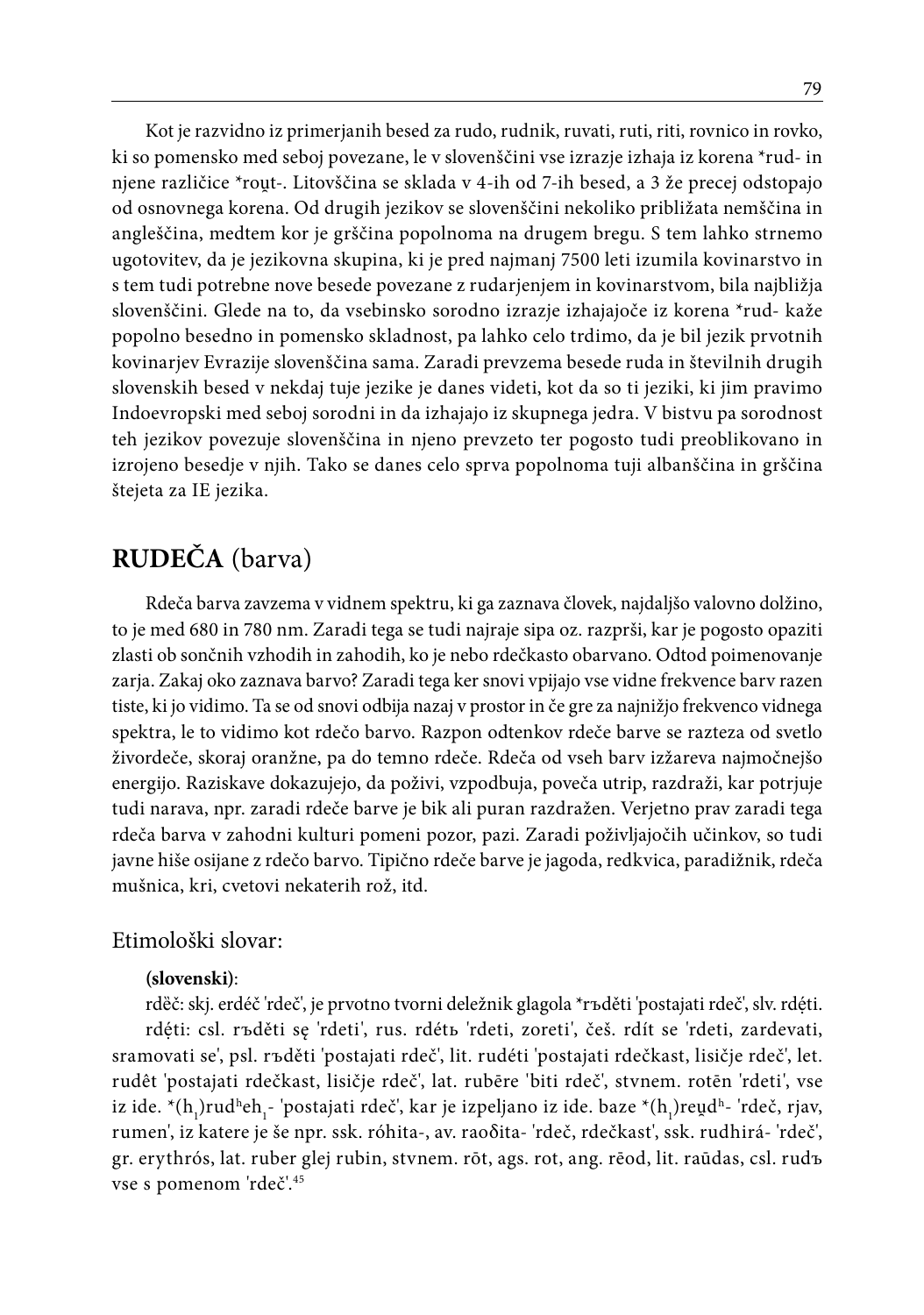#### **(češki)**:

rudý: rudoch 'rdeč', rudo-bradý 'rdečebrad' ipd., rudnout 'zardeti', vyrudlý 'zbledel' (prvotno razbarvanje rdeče barve, pozneje pa tudi drugih barv obledelih na soncu). Nar. rus. rudój, ukr. rudýj, pol. rudy, blr. in slv. rud. Psl. rud-ь se sklada z lit. raüdas, let. rauds 'barva rdečega konja', lit. raudónas 'rdeč', lat. rufus, got. raupa, vse iz korena \*roudhos, glej rdíti se. Izpeljanke iz rud- je najti predvsem v starejših slovarjih in v narečjih.<sup>46</sup>

rdíti se: stč. rděju, rdiěti sě, (u)zardělý, stsvk. rьděti, svk. rdieť sa, rus. rdeju, rdeť in (za)rdeťsja 'postati rdeč (npr. čir, pa tudi sramota)'. Psl. rtděja, rьděti od rtd- v pridevniku rtdrt; vloga končnega r je enako kot v lat. rubere 'rdečiti se, zardeti' proti ruber 'rdeč' iz \*rudh-ros. Pridevnik psl. r'ьdr'ь, stsvk. in nar.rus. rédryj 'rdečkasto govedo' se v češčini ni ohranil; to je bila najizvirnejša oblika, primerjaj poleg ruber še gr. ερνδρός, brez r pa nem. rot. Drugi pomeni iz iste baze so: rudý, ryzí, ryšavý 'rdeč, čist, rdečkast', morda pa tudi rumen.<sup>47</sup>

ruda: rja na rastlinah (žitarice, sadje); če ob sončnem svitu dežuje, pada ruda (ljudje verjamejo, da v vročem in vlažnem vremenu tak dež spodbuja pojav rje); v prenešenem pomenu pa tudi nekatere druge sadne bolezni. Ruda so se imenovala tudi močvirja z rdečim blatom (odtod verjetno Rudno, Rudnica), prav tako pol. in luž.; nar.rus. rudá 'kri'. Ruda je starodavna beseda od rtd-, rdeti iz \*roudh-ä, s popolnim o v korenu; enako lit. raudá 'rdeč', stisl. rauda 'rdeč'.48

rdesno: rastlina Polygonum, nar.č. (h)rde-sen, pol. rdes(t), ukr. ders(eú), slv. dresen, redesen, andresel, mk. drádréc. Vse iz \*nerst-ьn'ь ali –ьno iz \*nerst'ь 'ikre, ribje mladice' (glej neřest). Pod vodnim dresnikom ribe rade polagajo svoje ikre; laichraut od nem. laich 'drstiti'. Do sedanjega rd- je verjetno prišlo iz rdeti: poganjki te rastline so presenetljivo rdeče barve.<sup>49</sup>

říjen: stč. řujen 'deseti mesec', csl. rjurtь, srh. rujan 'september'. Je samostalniški pridevnik řuj-ьn-ь od řuja 'rukati (jelen)'; to je mesec, ko jeleni rukajo; glej še zařil, podobno še lit. rujos 'september'.50

V stari češčini 15. stoletja je bil rudý le okrajšena različica besede rudný (Rudne moře 'Rdeče morje', kopie bieše rudno krvi jeho 'kopje je bilo rdeče od njegove krvi'), toda najpozneje v začetku 16. stoletja se rudný uporablja le še za poimenovanje rude. Od te dobe se namesto rudý 'rdeče' uporablja le še červený 'rdeče'.

## Kritična presoja:

Kje iskati etimološki izvor korena \*rudeč- je na prvi pogled enostavna, toda zaradi širine različnih možnosti je to zelo zapletena in zahtevna naloga. Znotraj jezikovnih skupin je poimenovane za rdečo barvo dokaj enotno. Najbližje korenu \*rud- je germanska jezikovna skupina, nato romanska, »staroevropski« jeziki pa so povsem odmaknjeni od tega pojma. Skoraj vsa slovanska jezikovna skupina uporablja besedo červen, razen stare češčine in slovenščine, ki uporabljata samostalnik rdeč. Za pojem rdeč drugi evropski jeziki uporabljajo besede: dk. in nrv. rød, švd. röd, niz. rode, ang. red, nem. rot, nato lit. raudona ter lat. ruber, itl. rosso, fr. rouge, rum. roşu, špn. rojo in sorodno jdš. rwit. Poglejmo še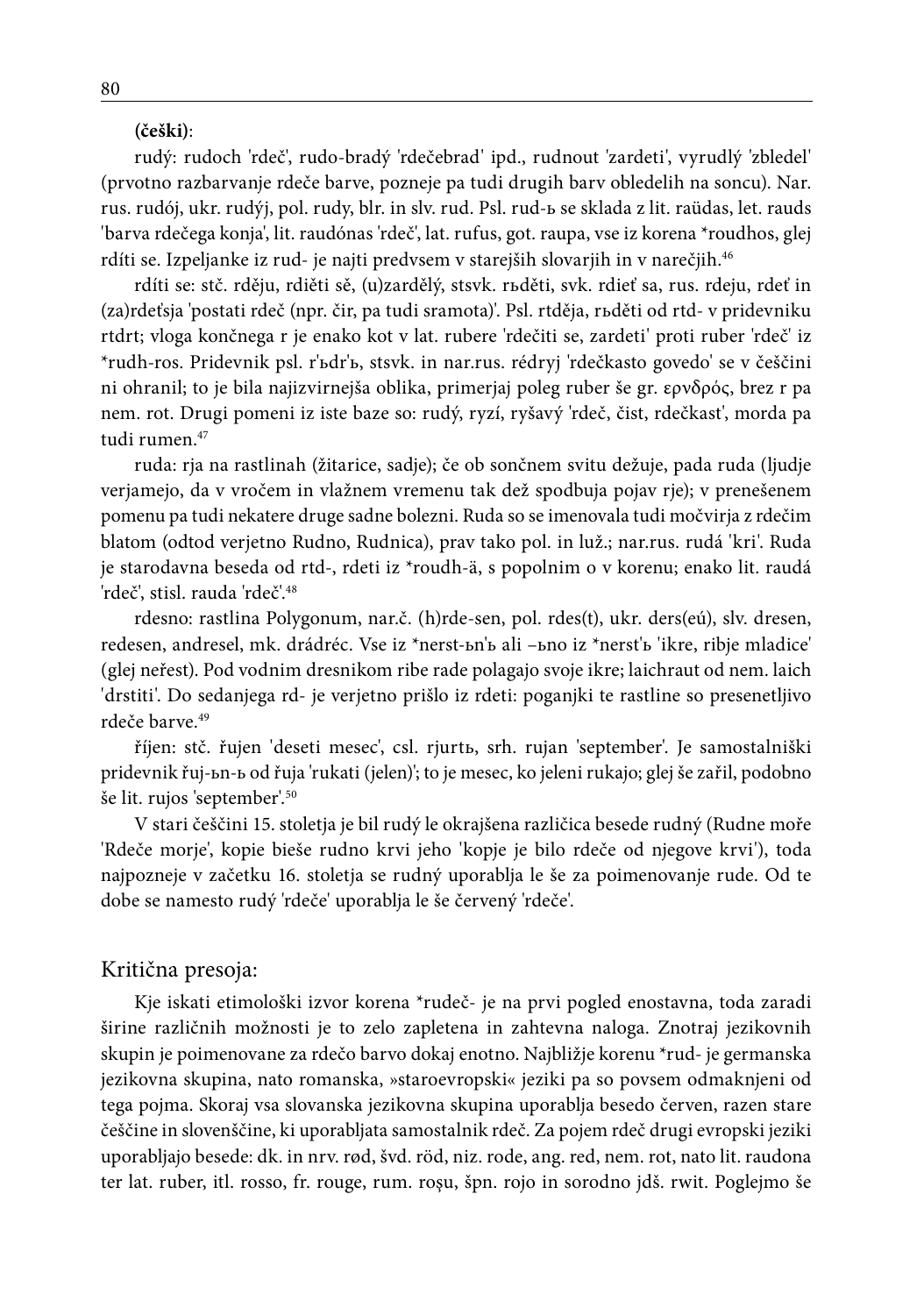poimenovanja iz jezikovnega obrobja: ir. dearg, vlž. coch, bsk. gorri in let. sarkans. Slednja kaže na sorodnost z rusko besedo krasnij 'rdeč' oz. z njeno žensko obliko krasna 'rdeča'. Iz primerjave besed sarkans in krasnij je vidno, da je sarkana le metatizirana ruska beseda krasana oz. krasьna: **kras**-ьna > **sark**-ana. Od ostalih primerov iz jezikovnega obrobja pa morda baskovski gori izvira iz barve ognja, ki odgovarja rdeči?

Površna primerjava izhajajoča iz predpostavke slovanske jezikovne sorodnosti pripelje do napačnega sklepa, da je tudi slovenščina za označevanje rdeče barve nekdaj uporabljala le besedo červen, a jo je pod germanizacijskim pritiskom zavrgla in prevzela nemško besedo rot. Pa za tako sklepanje obstaja tudi znanstvena podlaga?

Že iz etimologije in iz bolj ali manj pri vseh Slovanih ohranjenih ostankov besede rudeč je razvidno, da so nekdaj Sloveni in njim jezikovno sorodna ljudstva poznala besedo rudeč. Verjetno je šlo za vzporedno uporabo obeh besed, červena in rudeča, od katerih je po izvoru mlajša in zato manj razširjena rudeča, postopoma zamrla. Pri Čehih je razvidno, da se je beseda rudno, rudný uporabljala do 16. stoletja npr. Rudno morje 'Rdeče morje', poslej pa červený,<sup>51</sup> kar sovpada z obdobjem razmaha tiskanja knjig. To kaže na nenaravno enotenje knjižnega jezika s klestenjem, izobčenjem in standardizacijo. Posledica te omejene človeške širine pa je ta, da je stara »češčina« oz. jezik, ki se je govoril na ozemlju današnje Češke, bil bistveno bližji sodobni slovenščini, kot sodobni češčini. Stare »češke« besede jaz, jutro, itd. so izpodrinile umetno tvorjene besede ja, jitro, idr., ki jih danes najdemo v sodobni češčini.

Pred nadaljevanjem raziskovanja je treba posebej opozoriti, da je pravilna slovenska izgovorjava rudeč in ne rdeč [rьdeč]. Zapis in izgovorjava rudeč sta bila v uporabi še do srede 20. stoletja. Od prve polovice 20. stoletja pa so slovenisti stoletja uporabljano pristno slovensko besedo rudeč začeli izganjati iz slovenskega besedišča, po človeškega uma ozkosti pa jeli uvajati novo, umetno tvorbo rdeč. Kljub močni nadvladi knjižnega jezika nad govorjeno besedo, se izven knjižnih okov beseda rudeč še vedno tu in tam uporablja, prav tako tudi v nekaterih narečjih. Kakor še mnogim drugim najstarejšim slovenskim besedam, ki so jim slovenisti odrekli domovinski prostor v slovenskem jeziku, pa moč besede rudeča počasi peša.

Od kod izvira poimenovanje rudeča za rdečo barvo? Pri razkrivanju pravila za poimenovanje barv, naj nam za primerjavo priskočijo na pomoč ostale barve. Nobeno ime barve nima svojega lastnega etimološkega jedra, pač pa so vsa le sopomenke barvno najizrazitejših stvari ali pojmov, ki so jih prednamci našli v naravi. Dokazovanje te trditve presega namen obravnavane raziskave, zato naj navedem le primer sodobnega prevzema barve iz stvari, ki je najvidnejša predstavnica oranžne barve. Pomaranča (oranža) je najizrazitejša stvar oranžne barve, zato je po njej imenovana oranžna barva. Prav tako kot pri imenu oranžne barve, ki je dokaj sodobna beseda, je tudi pri iskanju izvora rdeče barve treba iskati stvar ali pojem, ki je dal rdeči barvi ime, ne pa se le sprijazniti s sorodnimi povezavami med IE jeziki in z navedbo domnevnega izvora te besede. Za rešitev te uganke je najprej potrebno pregledati, na katere snovi, ki so v naravi rdeče, bi utegnil naleteti prvotni človek. Kot je že bil etimološko pojasnjen pojem červene (barve), je bila prednamcem barva krvi osnova za poimenovanje rdeče barve z besedo červena.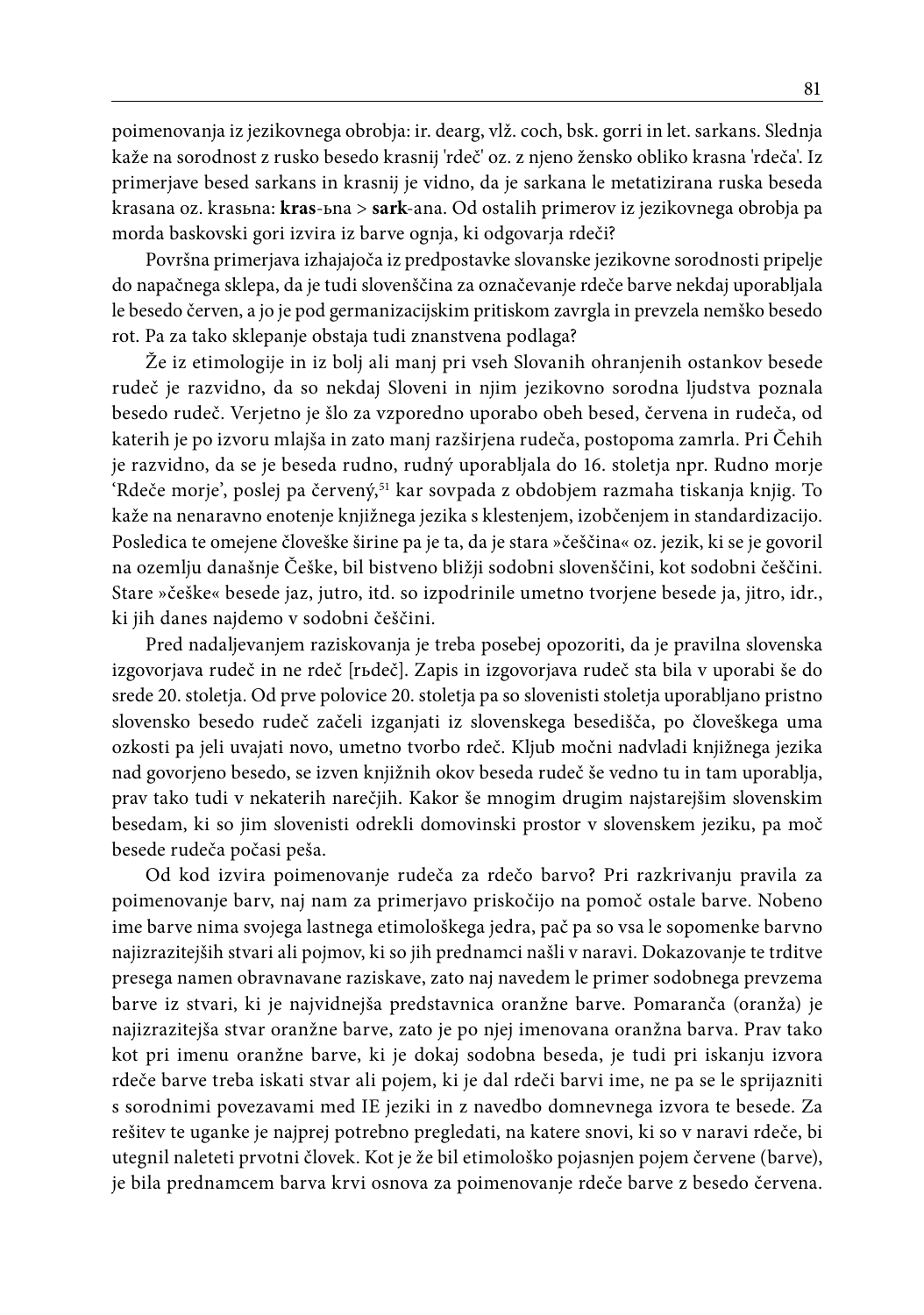Ta je z mehčanjem besede kъrvena prešla v čъrvena.52 Ker gre pri krvi za temeljno in najstarejšo prvino človekovega živetja in preživetja, je bila beseda červena gotovo prvotno ime, rudeča pa ime poznejšega nastanka.

Od takrat, ko so prednamci poimenovali rdečo barvo z besedo krvana [kъrvena], niso imeli prav nikakršne potrebe, da bi isto barvo poimenoval še enkrat z drugim imenom. To je veljalo vse dotlej, dokler je nabiralniško-lovska družba ohranjala enak ali podoben način življenja, kot v času nastanka besede črvena [čъrvena].

Po naravni poti je lahko rudeča barva nastala le na dva načina. S trčenjem slovenskega jezika ob nek drug jezik, ki je besedo rudeča že poznal, ali pa z družbenim napredkom iz nabiralniško-lovske v obrtno-kmečko družbo, oz. s tehnološkim napredkom iz kamene dobe v dobo kovinarstva. Raziskave, pa tudi logična medsebojna soodvisnost kažejo, da razvoj kovinarstva pogojuje kmetijstvo.<sup>53</sup> Na arheološke dokaze o začetkih poljedelstva pred 10.600 leti na Bližnjem vzhodu je potrebno gledati kritično. Na področju Bližnjega vzhoda so ugodne razmere omogočale rast žit v naravnem okolju, zato so tamkajšnji ljudje izrabili naravne danosti za pridobitev semen, ki ostanejo užitna še mesece ali celo leta po bratvi in zagotavljajo zadostno količino hrane tudi v kritičnih obdobjih. Ljudje so že na samem začetku delali selekcijo tistih žit, ki so jim omogočala večjo bero. Prvotno pridobivanje plodov je treba šteti kot nabiralništvo. Ostanki žit v lončenih posodah namreč še niso dokaz o začetkih poljedelske dejavnosti, pač pa dokazujejo le začetke shranjevanja žit. Poljedelska dejavnost se začne šele z načrtnim vzgajanjem rastlin, to je z obdelavo polj, sejanjem in odstranjevanjem plevela. Še posebno je bilo to izrazito tam, kjer je bilo potrebno najprej izkrčiti prostrane gozdove.

Intenzivna obrtna dejavnost kot je kovinarstvo ni dopuščala stalnega premikanja po terenu za viri hrane in hkratnega izvajanja časovno in organizacijsko visoko zahtevne predelave kovin na drugi strani. Družba, ki se je intenzivno ukvarjala z obrtjo, je hrano potrebovala na mestu dejavnosti! Poleg tega je treba upoštevati še, da izvajanje težke obrti terja tudi zagotavljanje večje količine hrane kot nabiralništvo. Predpogoj za izvajanje in razvoj obrti je torej kopičenje in hramba hrane za daljše časovno obdobje. To pa pomeni, da so morali prednamci usmeriti svojo dejavnost v načrtno vzrejo mesa in v pridelavo poljščin, predvsem žit, na omejenem prostoru okrog svojih bivališč. Vsaj v večjem delu Evrope, kjer ni takih naravnih danosti kot na Bližnjem vzhodu, je prehod iz preproste družbe zasledovanja trenutnih potreb, v visoko organizirano družbo dolgoročnega načrtovanja zahteval izjemen miselni preskok.

Širjenje kmetijstva je zagotovilo zadosti hrane na nekem omejenem ozemlju, kar je omogočilo širjenje organiziranega predelovanja kovin? Ni slučaj, da se je kmalu ali celo vzporedno s širjenjem kmetijstva širilo tudi kovinarstvo, ker je bilo od kmetijstva odvisno. Če so na nekem področju hoteli izkoriščati rudo, pa kmetijstvo tam še ni bilo vpeljano, so ga morali najprej uvesti ali pa hrano dovažati od drugod, kar pa je pogojeno z izgubo časa in stroški. Pred uvedbo kmetijstva, so se ljudje sicer tudi lahko ukvarjali s kovinarstvom, vendar le v manjšem obsegu in omejen čas, izdelki pa so bili slabe kakovosti. Nastanek besede rudeča (barva) je torej smiselno iskati v času tehnološko-organizacijskega napredovanja nekega, na omejen prostor vezanega ljudstva.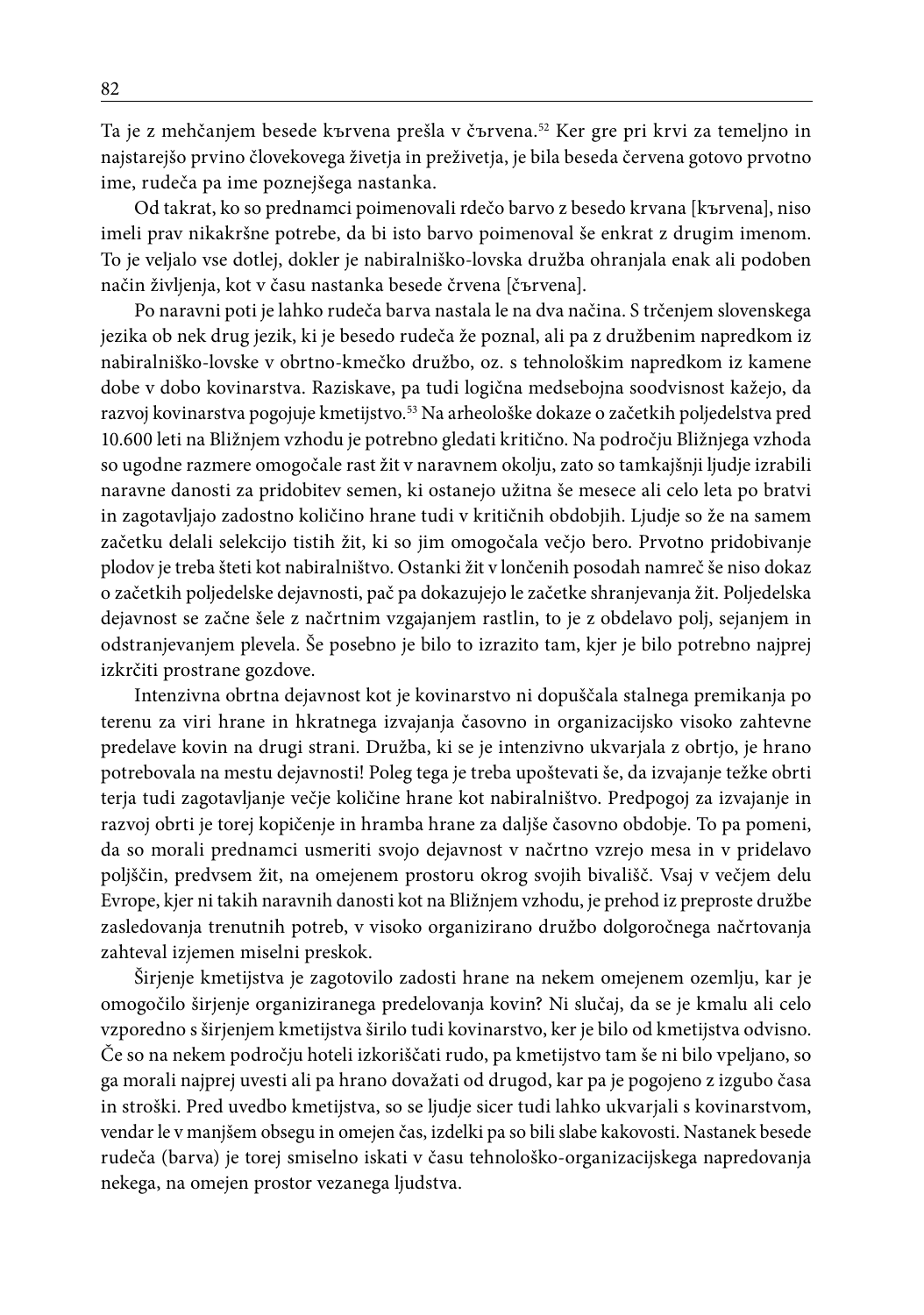Poglejmo najprej zgoraj omenjeno prvo možnost, da je beseda rudeča bila prevzeta ob trku Slovenov z nekim tujim ljudstvom. Pri tem sta zaradi sosedstva najzanimivejši dve jezikovni skupini, Balti in Germani. Dobro bi bilo pogledati najstarejše »nemške« besede iz korena \*rъd-, toda ne glede na to je sledi mogoče najti tudi v nekateri sodobnih nemških korenih:

| *rd-              | ne obstaja                                                                              |
|-------------------|-----------------------------------------------------------------------------------------|
| $*rad-$           | radau 'kraval', rad 'kolo', rade 'kokalj', rudi 'redkvica'                              |
| $*$ rat-          | rat 'nasvet, svet', ratles 'zbegan, nemočen', ratte 'podgana'                           |
| $*_{red}$         | rede 'govor', redlich 'pošten'                                                          |
| $*$ ret-          | reet 'trstika', ratordiert 'zaostajati', retter 'rešitelj', rettich 'redkev'            |
| $*$ rid-          | ne obstaja                                                                              |
| $*$ rit-          | ritt, ritter 'ježa, vitez', ritus 'viteški obred', ritze 'razpoka, praska, raza'        |
| $*_{\text{rod-}}$ | rodehacke 'rovnica', rodel 'sanke', rodeland 'krčevina', roden 'izkrčiti,               |
|                   | <i>iztrebiti'</i>                                                                       |
| $*$ rot-          | rot 'rdeč, rdeča', rotation 'vrtenje', röte 'rdečica, zarja, rdečina', roteisenerz,     |
|                   | roteisenstein 'hematit, krvavec', rötel 'rdeča kreda', röten 'rdečiti, pordečiti',      |
|                   | rotstein 'rdeči železovec', rotte 'krdelo, tolpa, razpadanje', rottig 'razpadajoč',     |
|                   | rotwelsch 'latovski, latovščina', rotz 'smrkelj'                                        |
| $*rud-$           | rudel 'trop, čreda, krdelo', ruder 'krmilo, rep'                                        |
| $*$ rut-          | rute 'šiba, prot, palica', rutsche 'žleb, drča', rutsch 'vsad, plaz', rutschen 'drseti, |
|                   | spodrsniti', rütteln 'tresti, stresati'                                                 |
|                   |                                                                                         |

S primerjavo nemških besed, iz katerih bi lahko izhajal koren \*rud- za rdečo barvo je razvidno, da vse nem. besede izhajajo bodisi iz samostalnika, ki je že sam povezan s pojmom rdeče barve (rudi, rettich), bodisi so sestavljanke s pridevnikom rdeč (rot, röte, roteisenerz , roteisenstein, rötel, röten, rotstein). Od vseh navedenih besed jih je le 23 % povezanih z rdečo barvo, ostalih 77 % besed pa ima popolnoma druge pomene, npr.: kraval, govor, trop, šiba, itd.

Samostalniški besedi rudi in rettich, ki obe pomenita redkvico, bi sicer lahko dali ime rdeči barvi, ker je redkvica rdeče barve, ali pa je rdeča vsaj njena površina, ki je izpostavljena soncu. Postavlja pa se poglavitno vprašanje, ali bi lahko redkvica pomenila tako temeljito spremembo v ustaljeni kulturi, da bi poleg kъrvene barve, ki so jo že tisočletja rabili za poimenovanje rdeče, začeli po barvi redkvice vzporedno uporabljati še besedo iz korena \*rud-? To bi bilo mogoče le, če bi bila redkvica temeljna kultura nove poljedelske družbe, na kateri bi slonel prehod iz dotlej tisočletja uveljavljene nabiralniško-lovske družbe. To pa ni verjetno, ker redkvica zaradi svoje hranilne in biološke vrednosti ter neprimernih lastnosti za shranjevanje na dolgi rok, zagotovo nikdar ni predstavljala glavne prehrambene kulture, tako kot naprimer žita. Poleg tega ni nobenega razloga, da redkvice, tako kot npr. jagode, ne bi poznali že predniki v nabiralniško-lovski družbi. Vendar tudi če bi bila redkvica tako pomembna kultura poljedelcev, da bi po njej poimenovali barvo, je za nemški izvor korena \*rud- ali \*rut- zelo moteče dejstvo, da so bili »Nemci« še vse do 12. stoletja nomadsko ljudstvo,54 ki se ni ukvarjalo s kmetijstvom, pač pa s plenitvijo poljedelcev,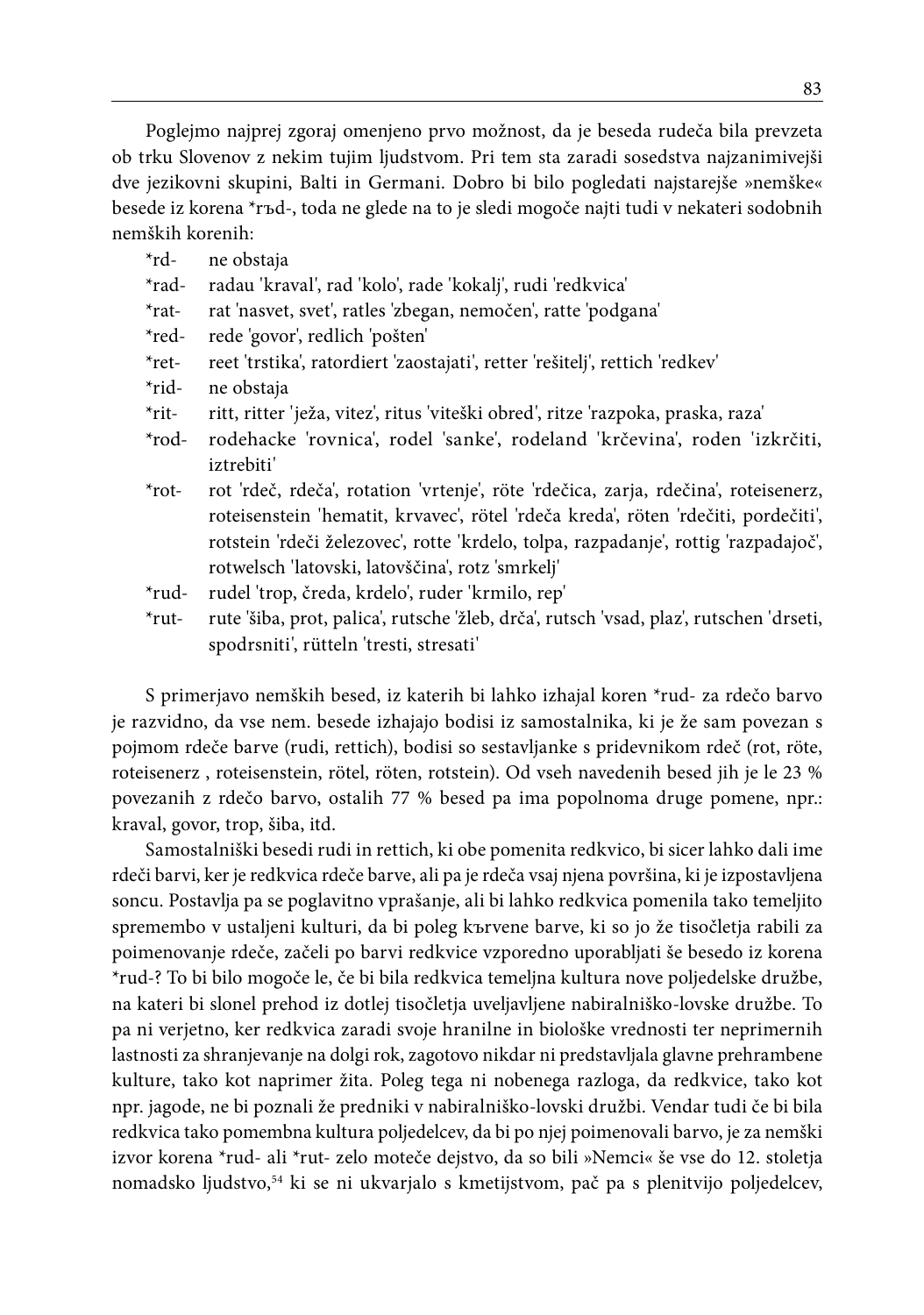vojskovanjem ter nadvladnovanjem njihovih duš in ozemlja. To pa pomeni, da tudi če bi koren \*rud- izviral iz redkvice, bi le ta prišel v nemški jezik kot izposojenka iz jezika poljedelcev, kar pa ovrže »nemški« izvor besed rudi in rettich.

Besede rot, röte, roteisenerz, roteisenstein, rötel, röten in rotstein nas prav nič ne približajo izvoru korena \*rot-, ker so ali izpeljanke iz rdeče barve, ali pa sestavljanke s pridevnikom rdeč. Kljub temu je mogoče v teh sestavljankah zaslutiti etimološko past, kot v primeru nem. besede roteisenerz 'ruda hematit ali krvavec' (rot-eisen-erz = slv. rudna-ruda-ruda), v katero se je ujel prvotni nemški jezik. So Nemci slovensko besedo ruda, ki ima v enem izrazu različne pomene prevedli večkrat: 1. z erz ali stein, 2. z eisen in 3. z rot ter trojni prevod zlili v eno besedo (rot-eisen-erz)? Poglejmo v podrobnosti sestavljenih besed: roteisen-erz 'rdeč-železo-ruda', rot-eisen-stein 'rdeč-železo-kamen' in rot-stein 'rdeč-kamen'. Dve besedi se nanašata na železo, dve pa še na kamen in ena na rudo. Vse tri besede pa označujejo rudo, iz katere so talili železo, kar jasno kaže na povezavo z železovo rudo.

Vemo, da železov oksid da zemlji značilno rdečo barvo. Taka rdeča zemlja se slovensko imenuje tudi jerovica.<sup>55</sup> iz česar izhaja ime pogorja Jelovica, ki se umešča v prostor med rekama Savo Bohinjko in Savo ter Selško dolino. Da je Jelovici prej kot jelov gozd (danes jelka zavzema le 7,3 % delež gozda<sup>56</sup>) dala ime z železom bogata zemlja, podpira tudi vedenje, da je bila Jelovica že od starega veka sem bogato nahajališče železove rude. Prehod glasu [r] > [l] pa je tudi dokaj pogost pojav,57 zato je sprememba Je**r**ovica > Je**l**ovica zelo verjetna.

Besedi roteisenerz in roteisenstein odgovarjata železovemu oksidu (Fe $_{2}\mathrm{O}_{_{3}}$ ), ki je rdeče do rdečerjave barve, strokovno poimenovana hematit<sup>58</sup> iz grškega αίμα (kri). Za rdečo železovo rudo je zgovorno tudi slovensko ime krvavec, po barvi krvi (nar. rus. ruda = kri). Kot je že zgoraj podrobno obrazloženo, je germanska beseda rot za rdečo barvo morala biti prevzeta iz nekega drugega jezika, kar posledično pomeni, da so Germani kot nomadi tudi znanje kovinarstva prevzeli od istega, kulturno in materialno mnogo razvitejšega umirjenega poljedelskega ljudstva (glej etimološko razlago Ruda).

Poleg nemških korenov, poglejmo še izpeljanke korena \*rud- v baltski litovščini, kajti Slovenom so bili Balti poleg Nemcev, ki smo jih že obdelali, najbližji sosedi. Litovski koreni v katerih bi lahko tičal izvor rdeče barve so<sup>59</sup>:

- \*rad- rauda 'tožba, tarnanje, rdeč, rdeča barva', raudas 'rdeč, rdeča barva', raudonakis 'rdečeok, rdečih oči', raudonas 'rdeč, rdeča barva', raudonis 'rdeča barva, zardevati', raudonumas 'rdečilo, rdeč', raudonuoti 'rdečiti, pordečiti, zardeti'
- \*rau- rausti 'pordečiti, zardeti, kopati, riti, rudniški odpadki, izkopati, izkopana zemlja', rausvas 'rdečkast, nekaj rdečega'
- \*rat- ne obstaja
- \*red- rēdas 'red, ureditev, policija', rēdyti 'vladati, voditi, upravljati'
- \*ret- retas 'redek', rētis 'skrivnost'
- \*rid- ridikas 'redkvica'
- \*ryt- ryt, ryto 'jutri', rytinis 'jutro, vzhod, jutrovo', rytys 'vzhodni veter'
- \*rod- roda 'nasvet'
- \*rot- ne obstaja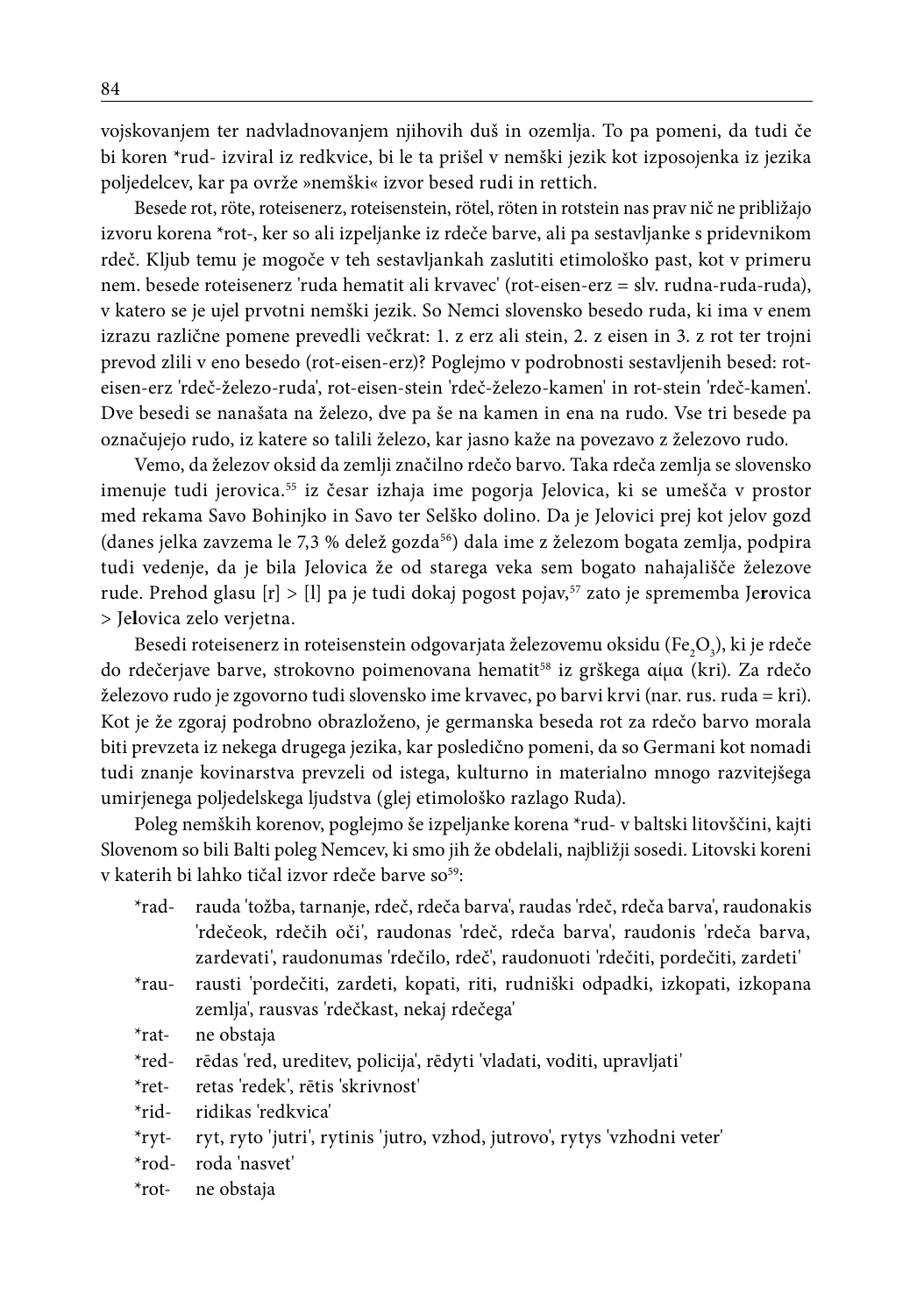- \*rud- ruda 'ruda, železna ruda', rudakis 'rjavook', rudas 'rdečerjav, rdečelas', rudeninis 'jesenski', rudeniop 'blizu jeseni', rudinyčia 'plavžarija', rudis 'rja', rudyti 'rjaveti', rudokas 'rjavkast, rdečerjav', rudpilvē 'taščica', rudugys 'september', ruduo 'jesen', ruduokē 'goba'
- \*rus- rusvas 'rjavkast, rdečkastorjav'
- \*rut- ruta 'obžalovanje, kesanje'

**Litovske besede**, ki pomenijo rdeče, rdeča barva ali zardevati so: rauda, raudas, raudonas, raudonis, raudonumas in raudonuoti. Besede raudonumas, raudonuoti in rausti pomenijo rdečilo ali pordečiti, rausvas pa rdečkast oz. nekaj rdečega. Vse izhajajo iz korena \*rud-, v dvoglasniški obliki \*raud- in v mehčani obliki \*raus-, vendar pa ne pojasnjujejo njihovega etimološkega izvora. Podobno tudi besede rudakis, rudokas, rusvas in rudas, ki pomenijo rjavkast ali rdečerjav, ne pripomorejo k etimološki pojasnitvi korena \*rud-, pokažejo pa na soroden izvor rdeče (rudeče) in rjave (rujave) barve. Kot je razvidno že iz slovenščine, imata ti dve skupno izhodišče v korenu \*rud-, le da je podlaga rujavi barvi v [j] mehčan [d], odtod \*ru**d**- > \*ru**j**- in odtod s pripono -av > ruj-av. Pomenljivo povezavo v litovščini kažeta pridevnika raudonakis in rudakis, ki pomenita rdečeok oz. rjavook.

Seveda pa je potrebno preveriti samostalnik, iz katerega bi utegnila izvirati rudeča barva. Da bi ta lahko izhajala iz samostalnikov rudpilvē 'taščica', ruduokē 'goba' ali ridikas 'redkvica' je, kot je bilo obrazloženo že pri nemških besedah iz korena \*rud-, malo verjetno, saj so jih prvotni prebivalci poznali že v času nabiralniško-lovske družbe. Bilo bi presenetljivo, če bi redkvica, taščica ali goba na njih naredile tako močno vzpodbudo, da bi rdečo barvo poimenovali po njih.

Besede ryt, ryto, rytinis, rytys so povezane z jutrom in vzhodom in na prvi pogled nimajo ničesar skupnega s korenom \*rud-. Le ta je prešel iz oblike \*rut- > \*ryt-, etimološko pa se ne nanaša na jutro oz. na del dneva kot časovni pojem, pač pa na mehko svetlobo, ki jo jutranje sonce v rumenkasto rdečkastih odtenkih riše na oddaljenem obzorju. Še posebej je to opazno na pordečelih oblakih. Od tod je jutranja rdečina preko korena \*ryt-prenešena na pojem jutro. Tudi v slovenščini poznamo jutranjo za**rj**o in besedi **ra**no, za**ra**na, ki naj bi izhajali iz ide. korena \*u̯rōdʰnó s prvotnim pomenom 'pripadajoč rojstvu sonca'.<sup>60</sup> Bližje resnici pa je razlaga iz obravnavanega korena \*rud- in iz njega izhajajoče besede rudno v pomenu rdečkasto. Le v prenešenem pomenu tudi 'rojstvo ali začetek dne'. Z namenom jasnega razlikovanja pomenov med podobnimi besedami, so Sloveni verjetno zavestno spremenili rudno > runo > rano, saj bi jih sicer že same izkušnje s številnimi nesporazumi k temu prisilile.

Pomensko podobne so tudi litovske besede rudeninis, rudeniop in ruduo, ki se nanašajo na jesen, rudugys pa na mesec september. Glej še češko etimološko razlago besede říjen 'deseti mesec', ki ga avtor napačno razlaga od řuja 'rukati (jelen)' kot mesec v katerem jeleni rukajo. Najmočnejša je sprememba v naravi spomladi, ko gola, od zime prezebla narava ponovno oživi in pokrajino odene v čudovito zeleno barvo, ki je temelj življenja. Temu ustrezna so tudi imena mesecev npr. traven 'mesec ko trava najhitreje raste', rožnik 'mesec,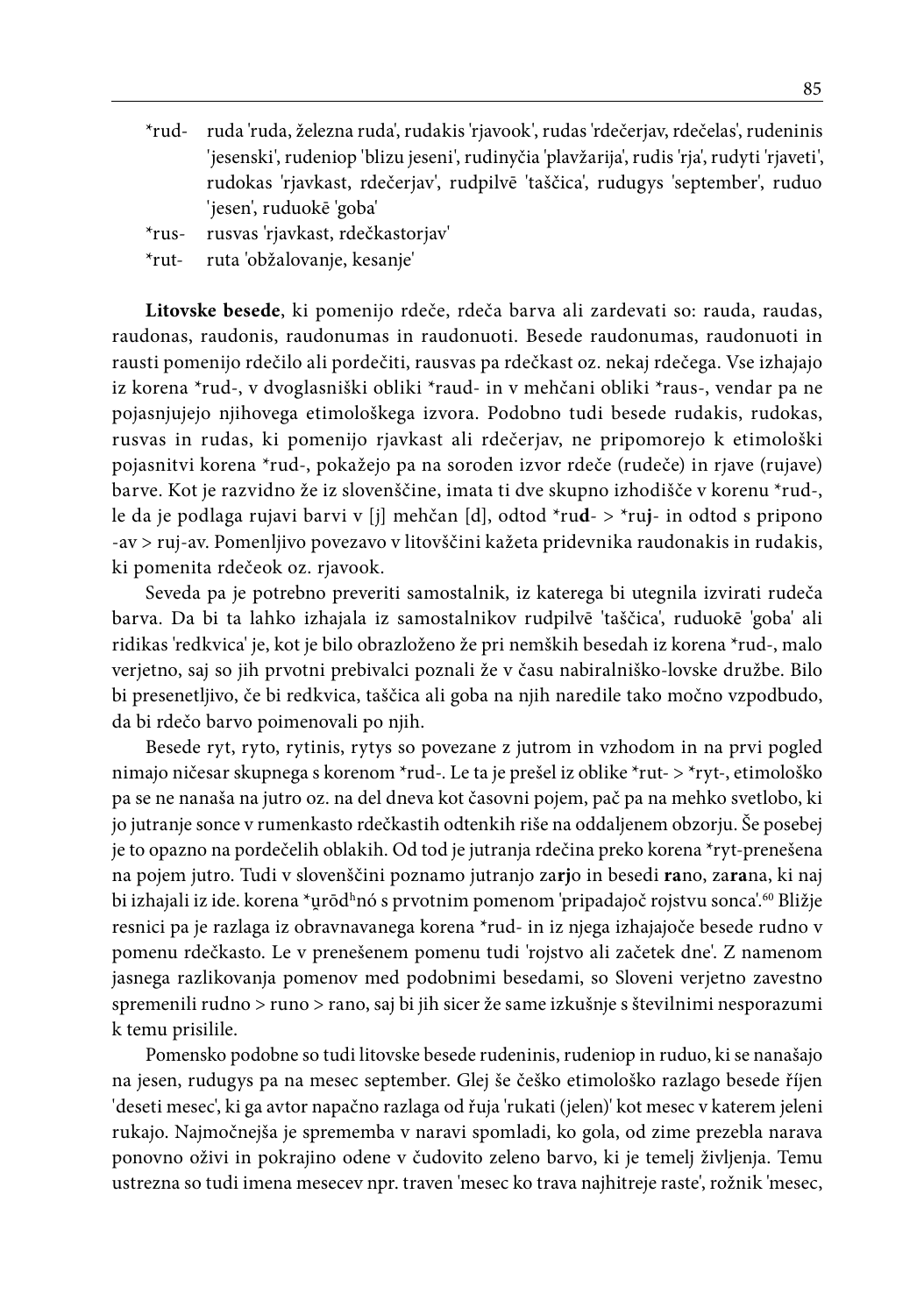ki je najbolj cvetoč', ipd. Druga najmočnejša, a za bitja mnogo bolj neprijetna sprememba v naravi se zgodi jeseni, ko se pol leta ozelenela narava začne odevati v jesenske barve, rumeno, oranžno, rdečo in rjavo. To pa so prav pisane barve iz korena \*rud- oz. \*ruj-, ki popestrijo vse pokrajine Evrope, prej na severu in pozneje na jugu. Nobenega dvoma ni, da je ta, v vsej naravi močna sprememba naredila na prednamce mnogo večji vtis, kot pa rukanje in parjenje jelenov. Začetek umiranja narave je imel za življenje naših prednikov bistveno večji pomen in globje posledice, kot za nas, saj je napovedoval bližajoče se pojemanje virov hrane.

Le čemu bi prednamci jeseni svojo pozornost osredotočili na parjenje jelenov in v tem našli ime za mesec, medtem ko je vsa narava okrog njih, kamor je segalo oko, umirala v pisanih jesenskih barvah? Od obarvanja narave toneče v jesenske barve torej izhaja ime meseca septembra in oktobra, ki se odraža v lit. rudugys, v mehčani obliki pa češ. řuja, srb. in hrv. rujan ter blg. ruj. Ime meseca oktobra v ukrajinščini je žovtenь 'rumen', kar prav tako kaže na poimenovanje meseca po barvi, v katerem se narava odene v pisane barve. Pri nekaterih drugih narodih pa je oktober imenovan listopad, ko listje zaradi še krajših dni in hladu že odpada. Če se sprehodimo po času malo nazaj kmalu opazimo, da imena mesecev niso bila zasidrana enkrat za vselej, pač so bila odvisna od podnebnih razmer. Tako je v času Primoža Trubarja, ki ga poznamo kot malo ledeno dobo, listje prej odpadalo, zato je ime listopad nosil oktober. V toplejših stoletjih je tudi listje pozneje odpadalo, zato so ime listopad pravilno pripisali mesecu novembru.

Zaenkrat poznamo le povezavo med korenom \*rud- ter rdečo in rjavo barvo, še vedno pa ni pojasnjen etimološki izvor besede rdeča. Poleg samostalnikov rudpilvē 'taščica', ruduokē 'goba' in ridikas 'redkvica', ki bi lahko dali ime rdeči barvi, je potrebno preveriti še samostalnik, ki je mnogo globje pretresel temelje prednamcev.

Železov oksid (Fe $_{2} \text{O}_{3}$ ) grško hematit je železova ruda rdeče do rdečerjave barve, ki se po slovensko po barvi krvi imenuje krvavec. Zaradi zahtevnejšega postopka taljenja tega materiala so prvo železovo rudo v Mezopotamiji in severni Siriji začeli taliti pred kakimi 5000 leti,<sup>61</sup> na zahodu pa še pozneje, pred približno 3100 leti. Krvavec kot material za izdelavo barvila pa so poznali na različnih koncih sveta že v pradavnini. Že pred



*Slika 4: Ruda hematita*58

164.000 leti so prebivalci na jugu Afrike uporabljali uprašeni hematit. V Evropi so odkrili rudnike rdeče krede stare 7.000 let v bližini Rydna na Poljskem in Lovasa na Madžarskem. Arheološki podatki kažejo, da so kmetovalci prekoračili Karpate ter prešli iz Panonske nižine v porečje Visle pred okoli 7500 leti.62 Ta podatek v povezavi z besedo ruda jasno kaže, da so se Sloveni v tem času širili na sever ter prej ali slej trčili ob protoBalte in ne obratno. Bogata ležišča hematita so odkrili tudi na otoku Elbi, ki so jih izkoriščali vse do obdobja Etruščanov.63 Glede na sorazmerno majhno količino nakopanega krvavca (hematita) za izdelavo rdečega barvila uporabljenega v obredne namene, je vprašanje, ali so že v tako zgodnjem obdobju izumili novo ime »rudeča« za poimenovanje rdeče barve narejene iz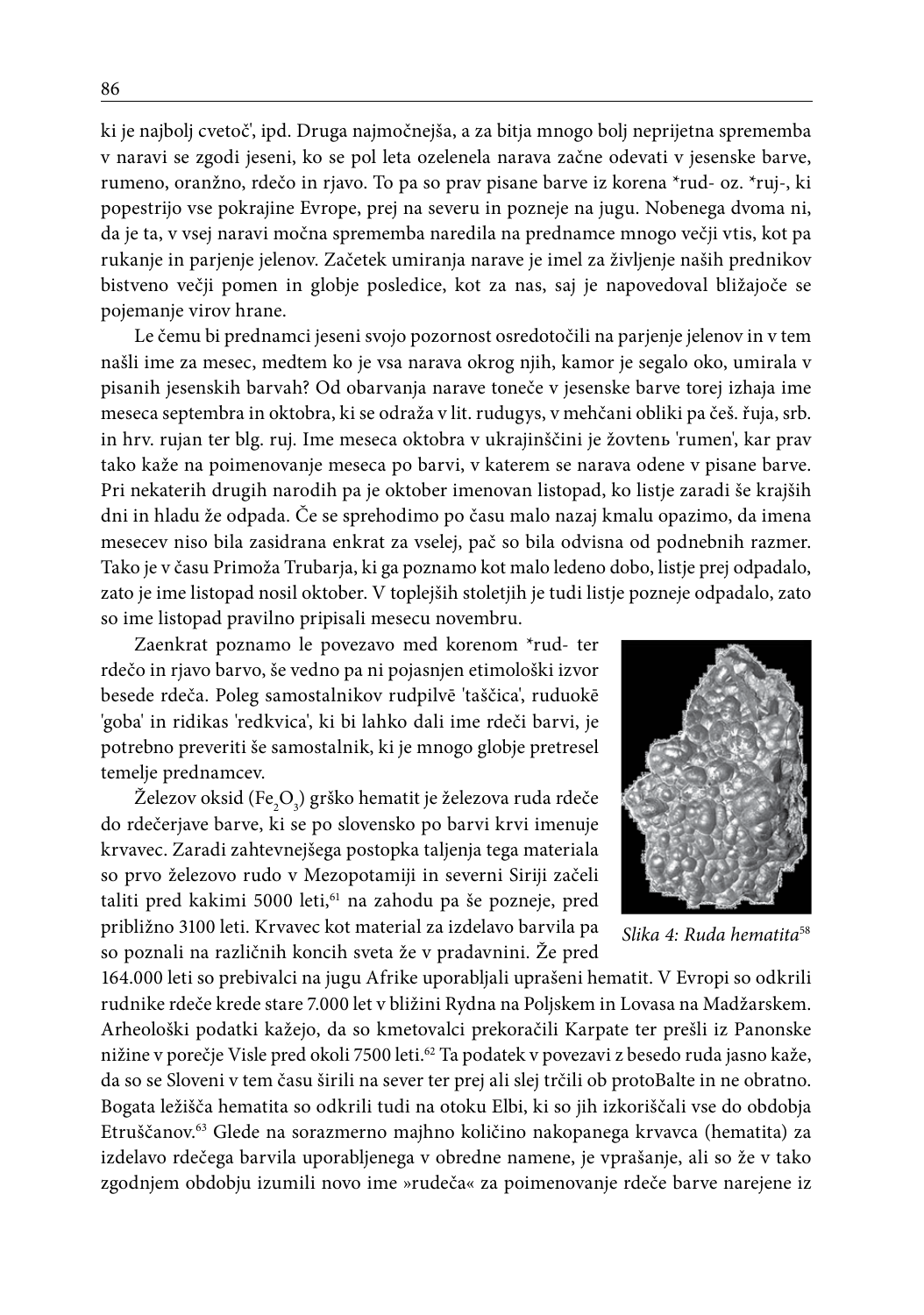krvavca? Verjetno še niso imeli potrebe spremeniti ime kъrvene ali čъrvene barve v rudečo? Na to nakazuje tudi ime obrednega rdečkastega barvila narejenega iz hematita (Rydno Polska), ki se po polsko imenuje krwica.64 Ime je očitno stara ostalina izhajajoča od rdeče barve krvi. Polščina danes ne pozna več ne kъrvene in ne rudne barve.

Ime Rydno, znano rudišče krvavca, pa nedvomno izhaja iz ledinskega imena rudno v pomenu rudnik, ta pa iz dokazane slovenske besede ruda. Glede na razkorak med imenoma Rydno 'rudnik' in krwica 'barvilo iz krvavca' pa je celo verjetno, da hematit namenjen za izdelavo rdečega obrednega barvila, niti pozneje, ko je že nastala rudna 'rdeča' barva, niso poimenovali z besedo ruda.

Temeljito in na široko je krvavec oz. železova ruda vstopila v človekovo gospodarsko dejavnost šele s taljenjem železa. Takrat so krvavec začeli množično nabirati. Najprej tam, kjer se ga je dalo nabrati na površju. Ko pa so potrebe rasle, je bilo treba rudo začeti načrtno pridobivati z izkopom oz. rudarjenjem. Verjetno je, da je bilo iskanje železove rude za preproste poljedelce tisočletja najbolj donosna postranska dejavnost. Zaradi rdečkaste barve krvavca, ki so ga vneto iskali za zaslužek, se je verjetno tudi beseda ruda tako vtisnila v zavest prednamcev, da so jo prevzeli kot vzporedno ime za červeno barvo. V slovanskih jezikih ruda pomeni rudo na splošno, medtem ko se je v litovščini še ohranil pomen povezan z železom. Tako pomeni lit. ruda 'ruda, železna ruda' in rudinyčia 'plavžarija'. Oboje je povezano s pridobivanjem železa, na kar kažeta tudi besedi rudis 'rja' in rudyti 'rjaveti'. V kolikor bi slovenščina v knjižnem jeziku ohranila staro besedo rudeča in rujava barva, bi namesto rja, rjaveti pisali ruja in rujaveti, kar pa je le mehčana oblika besed ruda in rudaveti. Iz tega je razvidno, da je nekdaj tudi v jeziku Slovenov ruda bila sopomenka za železo, ki je pozneje zamrla, ohranila pa se je na jezikovnem obrobju v litovščini, kot je to pogost pojav.

Iz navedenih dejstev te raziskave je razvidno, da rudeča barva izhaja iz železove rude oz. iz rdečkaste barve železove rude. Beseda rudeča za izražanje barve tako ne more biti starejša od 5000 let, saj je šele takrat prišlo do prvih poskusov taljenja železove rude. Verjetno je celo, da je beseda rudeča (barva) mlajša, saj ni nujno, da je že s prvimi začetki obdelave železne rude prišlo do oblikovanja sopomenke rudeča. Kot je bilo predstavljeno v etimološki raziskavi besede ruda, je sama izkopana zemljina, ki so jo prednamci imenovali z glagolskim samostalnikom ruda, nedvomno starejša kot pojem ruda za imenovanje barve. Izraz ruda 'zemljina' je stara vsaj 7500 let, toliko kolikor so stari začetki pridobivanja bakrene rude. Ali bi lahko beseda rudeča izhajala iz barve jutranje zarje, kot poimenovanje za rojstvo novega dne? Začetek ali rojstvo vsakega dne je bila za prednamce vsekakor zelo pomemben dogodek, toda ni verjetno, da vi nov dan posodil ime rdeči barvi. Etimološko bi bilo sicer mogoče izvajati rudečo barvo iz dovršnika rod-iti / rud-iti (se) > rod-eča / rud-eča (barva), vendar pa je enak nebesni pojav mogoče opazovati tudi ko dan umira, kar pa je popolno nasprotje od rojstva, zato je malo verjetno, da bi rudeča barva izhajala iz pojma rojstvo novega dne. Ker beseda ruda, kot je bilo dokazano v etimološki razlagi ruda, izhaja iz slovenščine, je jasno, da tudi izraz rudeča izhaja iz slovenščine, zato ni nikakršne možnosti, da bi Sloveni od Baltov prevzeli pridevnik rudeča (barva).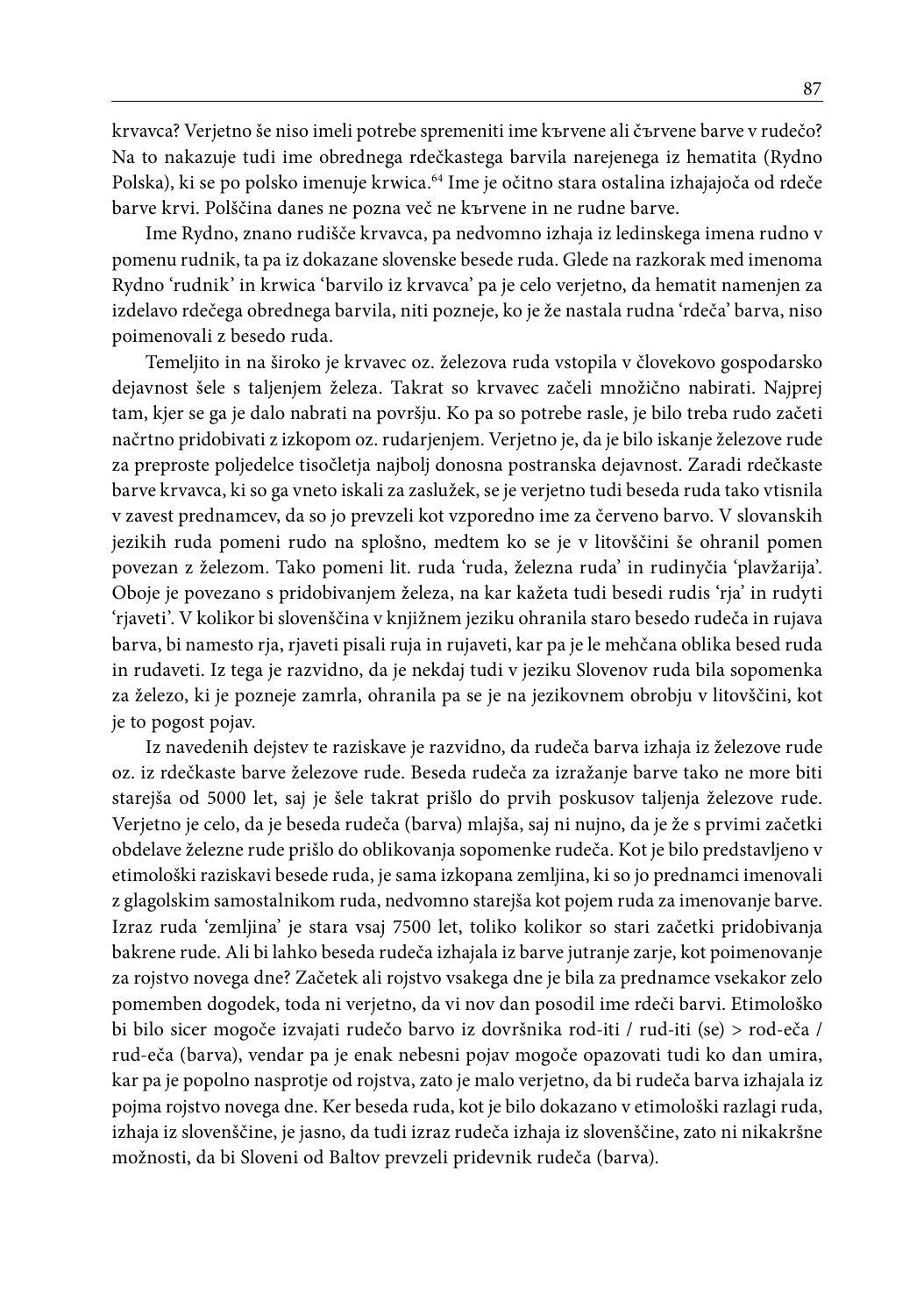# **RUJ**

Ruj (Cotinus coggygria) je toploljuben grm, ki je močno razširjen po slovenskem Krasu, in prav zaradi ruja kraške gmajne jeseni rdeče zažarijo. Na sušnih legah po prisojnih pobočjih je razširjen tudi drugod po Sloveniji. Poleti rujevo listje privlači pozornosti z nenavadnimi, izstopajoče svetlimi listnimi žilami. Rujeva skorja vsebuje visok odstotek tanina, zato so jo včasih uporabljali pri strojenju usnja, pa tudi pri barvanju volne.65 Ruj je do 3 metre visok grm. Je pionirska lesnata (grmovnata) vrsta, ki povzroča zaraščanje opuščenih suhih travnikov. Rad raste na strmih skalnatih pobočjih, kjer so za večino drugih vrst za rast preveč ekstremne življenjske razmere. Jeseni rujevo grmovje zažari v kontrastu rdečih, rumenih in zelenih odtenkov, kar daje Krasu, pa tudi posavskim strmim pobočjem značilno barvno podobo.66 Ruj (Rhus coriaria) je zanimiva začimba, ki jo je vredno odkriti. Njegova grenka in sadno kiselkasta aroma je manj ostra v kisu ali limoni. Zdrobljen je odličen za meso na žaru, perutnino in ribe ter tudi omake in marinade. Ruj se lahko uporablja pri večini jedi, kjer je potrebna nežna kislost. Uporablja se tudi za riž ali lečo. Ruj osvežuje in pospešuje prebavo. Je odlična preventiva proti črevesnim boleznim in prebavnim težavam.<sup>67</sup>

### Etimološki slovar:

#### **(slovenski)**:

rûj: rujevina 'rastlina Cotinus coggygria' prevzeto iz neke romanske besede, ki se je razvila iz lat. rhūs 'ruj'. Latinska beseda je prevzeta iz gr. rhoūs 'ruj'.68

#### **(češki)**

ne pozna besede ruj, ker je to sredozemska rastlina, navedene pa so besede, ki bi utegnile razplesti razumevanje besede ruj:

rdesno: rastlina Polygonum, nar.č. (h)rde-sen, pol. rdes(t), ukr. ders(eú), slv. dresen, redesen, andresel, mk. drádréc. Vse iz \*nerst-ьn'ь ali –ьno iz \*nerst'ь 'ikre, ribje mladice' (glej neřest). Pod vodnim dresnikom ribe rade polagajo svoje ikre; laichraut od nem. laich 'drstiti'. Do sedanjega rd- je verjetno prišlo iz rdeti: poganjki te rastline so presenetljivo rdeče barve.<sup>48</sup>

rdíti se: stč. rděju, rdiěti sě, (u)zardělý, stsvk. rьděti, svk. rdieť sa, rus. rdeju, rdeť in (za)rdeťsja 'postati rdeč (npr. čir, pa tudi sramota)'. Psl. rtděja, rьděti od rtd- v pridevniku rtdrt; vloga končnega r je enako kot v lat. rubere 'rdečiti se, zardeti' proti ruber 'rdeč' iz \*rudh-ros. Pridevnik psl. r'ьdr'ь, stsvk. in nar.rus. rédryj 'rdečkasto govedo' se v češčini ni ohranil; to je bila najizvirnejša oblika, primerjaj poleg ruber še gr. ερνδρός, brez r pa nem. rot. Drugi pomeni iz iste baze so: rudý, ryzí, ryšavý 'rdeč, čist, rdečkast', morda pa tudi rumen.<sup>69</sup>

ruda: rja na rastlinah (žitarice, sadje); če ob sončnem svitu dežuje, pada ruda (ljudje verjamejo, da v vročem in vlažnem vremenu tak dež spodbuja pojav rje); v prenešenem pomenu pa tudi nekatere druge sadne bolezni. Ruda so se imenovala tudi močvirja z rdečim blatom (odtod verjetno Rudno, Rudnica), prav tako pol. in luž.; nar.rus. rudá 'kri'. Ruda je starodavna beseda od rtd-, rdeti iz \*roudh-ä, s popolnim o v korenu; enako lit. raudá 'rdeč', stisl. rauda 'rdeč'.70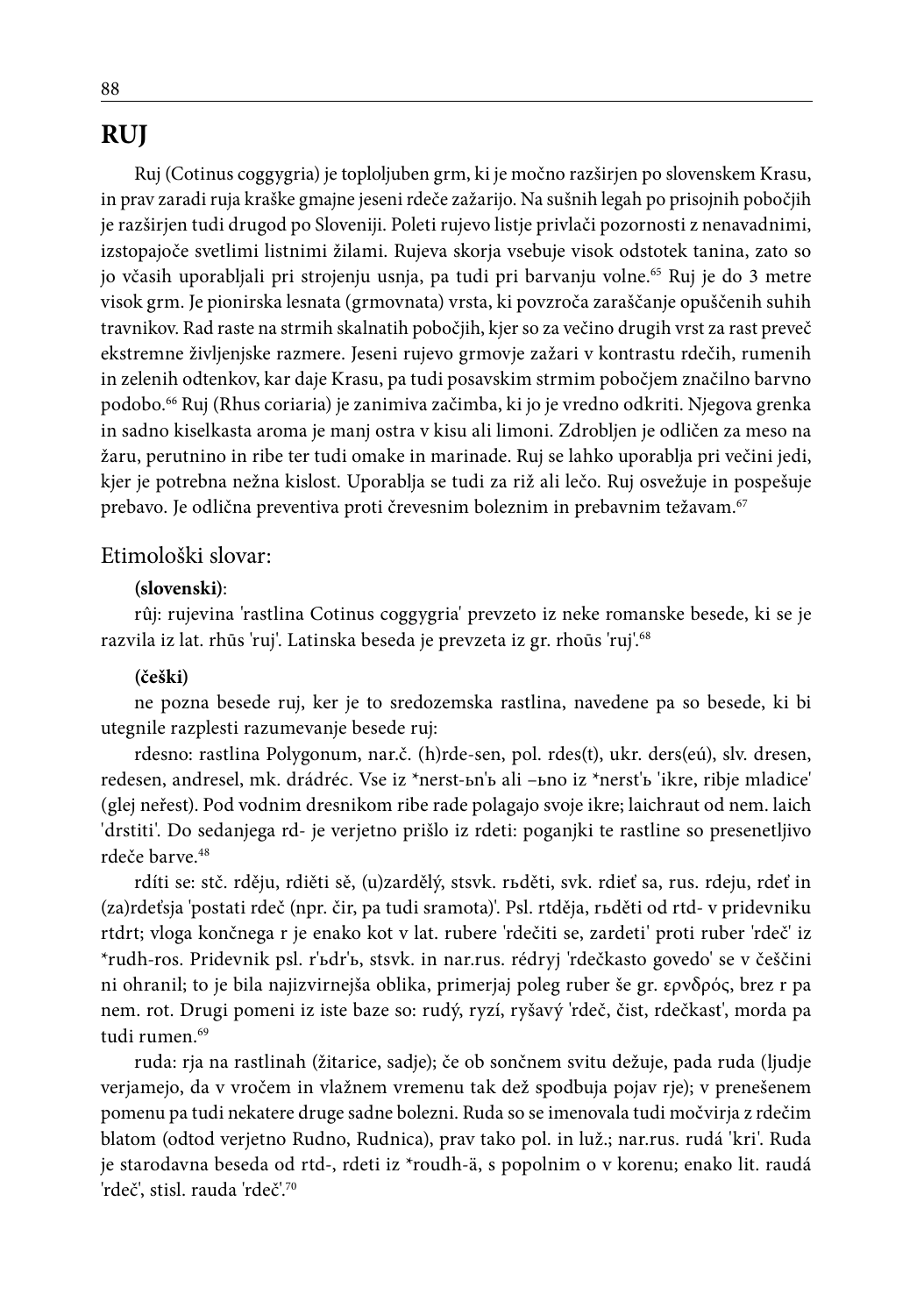říjen: stč. řujen 'deseti mesec', csl. rjurtь, srh. rujan 'september'. Je samostalniški pridevnik řuj-ьn-ь od řuja 'rukati (jelen)'; to je mesec, ko jeleni rukajo; glej še zařil, podobno še lit. rujos 'september'.71

## Kritična presoja:

V slovenskem etimološkem slovarju zasledimo navedbo, da je beseda ruj posredno prevzeta iz grške rhoūs 'ruj', od koder je zašla v lat. rhūs 'ruj', od tod pa v neko romansko besedo, ki jo je prevzela slovenščina v obliki ruj. Gre za jasno trditev, zato je potrebno v grščini ali posredno v latinščini poiskati sorodne besede, ki bi pokazale etimološki izvor besede rhoūs oz. rhūs.

Pa začnimo pri grščini, ki naj bi bila etimološka zibelka besede ruj. Po grško-angleškem slovarju grščina ne pozna besede rhoūs<sup>72</sup>, prav tako te besede na najdemo pod rh- v grškoslovenskem slovarju,73 zato je sklepati, da navedba v slovenskem etimološkem slovarju ni preverjena. Ostale besede v grško-angleškem slovarju s podobnimi koreni so:

| $*$ rho- $^{74}$ | ρῆον       | 'rabarbara'                                                 |
|------------------|------------|-------------------------------------------------------------|
| $*$ rhu-         | ne obstaja |                                                             |
| $*$ rou- $^{75}$ | ρούα       | 'cesta'                                                     |
|                  | ρουβοτός   | 'prašičji rilec, gobec, pasji gobec, od človeškega obraza'  |
|                  | ρουδόν     | 'neizmerno bogat'                                           |
|                  | ρουῦς      | 'reka, tekoča voda, tekoč, pretok, izcedek'                 |
|                  | ρουῦς2     | 'ang. sumac (rhus coraria) in njen plod, rdeč žarek'        |
|                  | ρούσιος    | 'rdečkast, rdeča ločina v Circusu'                          |
|                  | ρουσιώδης  | 'rdeče barve'                                               |
|                  | ρουσίζω    | 'biti rdeč'                                                 |
|                  | ρουσσᾶτοι  | 'rdečkast, rdeča ločina v Circusu'                          |
|                  | ροῦτο      | 'blesk, sijaj'                                              |
| $*$ rus- $76$    | ρύσις      | 'tok, rečni tok, reka'                                      |
|                  | ρυσή       | 'ovenel, gnil, razpadajoč'                                  |
|                  | ρύσημα     | 'zguban, nagrbančen'                                        |
|                  | ρυσιάζω    | 'zgrabiti, zapleniti, zarubiti'                             |
|                  | ρύσιον     | 'poroštvo, zastava lastnine v nadomestilo, povračilo, itd.' |
|                  | ρύσιος     | 'rešiti, osvoboditi'                                        |
|                  | ρύσις      | 'tok, teči, rečni tok, reka'                                |
|                  | ρυσός      | 'zakrnel, zguban, zmečkan'                                  |
|                  | ρυστάζω    | 'vleči naokoli'                                             |
|                  | ρυστικός   | 'zaščiten, varovan, rešilen'                                |
|                  | idr.       |                                                             |

Glede na to, da ruj raste na najbolj suhih zaplatah, kjer druge rastline ne uspevajo lahko sklepamo, da ne more biti povezan z besedami, tok, tekoč, reka. Prav tako tudi ni videti podobnosti ali motiva v besedah rabarbara, cesta, rilec, gobec, blesk, ovenel, gnil, zguban, nagrbančen, zarubiti, poroštvo, rešiti, vleči, zaščiten, ipd., iz katerih bi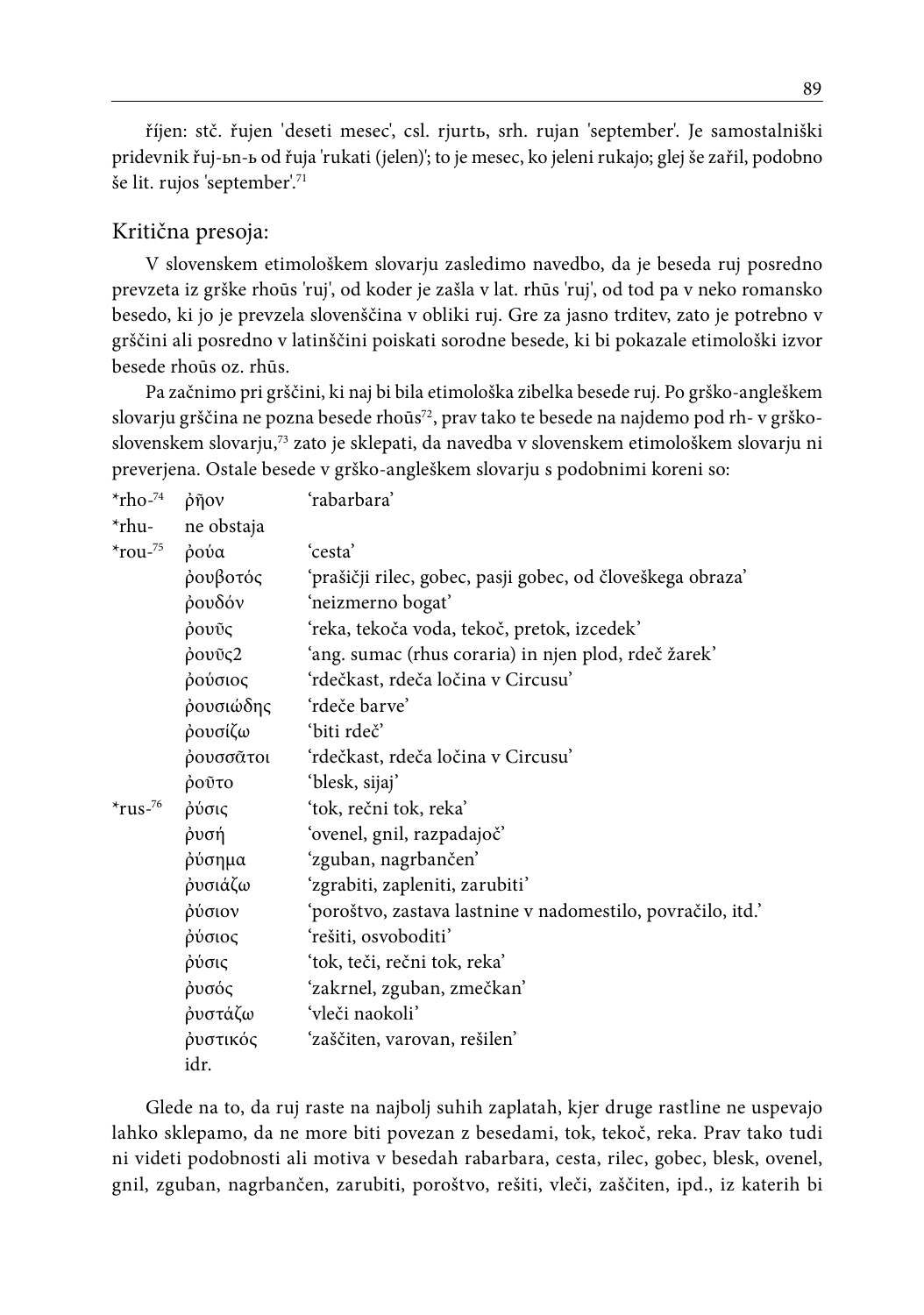morda izvirala beseda roūs. Edino povezavo med rujem oz. njegovo najbolj vpadljivo značilnostjo, to je močno izstopajočo in takoj opazno rdečo barvo njegovih listov v katere ga odene jesen, najdemo v grških besedah  $\phi$ οῦς,  $\phi$ ούσιος,  $\phi$ ουσιώδης, ῤουσίζω in ῤουσσᾶτοι s korenom \*rous-, ki so na tak ali drugačen način povezane z rdečo barvo. Grška beseda ῤοῦς sicer pomeni tudi ruj (rhus coraria), katerega izgled pa je povsem drugačen kot



*Slika 5: Kraški ruj (Cotinus coggygria)*

izgled našega navadnega ruja (cotinus coggygria). Spada tudi v drug rod, zato je odveč sklepati na poimenovanje našega ruja iz grškega, po videzu povsem drugačne vrste ruja. .<br>V latinščini, ki naj bi besedo rhūs prevzela iz grščine, pa najdemo naslednje besede:

|                   |                                                | v Tatilischii, ki naj bi besedo riius prevzela iz grščinė, pa najdelilo nasiedilje besede                                                                                                                                                                                                                                                                                                                                                                                                                                                                                                                                                                    |
|-------------------|------------------------------------------------|--------------------------------------------------------------------------------------------------------------------------------------------------------------------------------------------------------------------------------------------------------------------------------------------------------------------------------------------------------------------------------------------------------------------------------------------------------------------------------------------------------------------------------------------------------------------------------------------------------------------------------------------------------------|
| $*$ rhu-          | $r h\bar{u}s^{77}$<br>rhūsělīnon <sup>80</sup> | latinsko-angleški slovar opredeljuje kot rastlini: 1. bushy<br>shurb <sup>78</sup> 'kosmato, dlakavo grmičje' h kateremu prišteva 219<br>različnih vrst rastlinja kot so npr. sivka, rožmarin, itd.<br>2. sumac <sup>79</sup> iz rodu rhus, ki ima liste podobne jerebiki in v<br>ničemer ne spominja na navadni ruj (cotinus coggygria).<br>Le ta spada v družino cotinus, ne pa rhus.<br>ali tudi apium rusticum <sup>81</sup> (gr. ρουσέλινον): je vrsta peteršilja, <sup>82</sup><br>ki izhaja iz besede rūsticus (podeželski, preprost, neroden).<br>Ker podobnosti med peteršiljem in rujem ni najti lahko zane<br>marimo iskanje izvora v tej besedi. |
| $*_{\text{rus-}}$ |                                                | latinske besede izhajajoče iz tega korena so naslednje83:                                                                                                                                                                                                                                                                                                                                                                                                                                                                                                                                                                                                    |
|                   | rūs                                            | 'dežela, polje, deželni sedež, kmetija, posestvo, itd.'                                                                                                                                                                                                                                                                                                                                                                                                                                                                                                                                                                                                      |
|                   | ruscārīus                                      | 'mesarsko omelo'                                                                                                                                                                                                                                                                                                                                                                                                                                                                                                                                                                                                                                             |
|                   | rusco                                          | 'živinska bolezen'                                                                                                                                                                                                                                                                                                                                                                                                                                                                                                                                                                                                                                           |
|                   | ruscŭlum                                       | 'deželni sedež, kmetija'                                                                                                                                                                                                                                                                                                                                                                                                                                                                                                                                                                                                                                     |
|                   | ruspor                                         | 'iskati, preiskati, raziskati'                                                                                                                                                                                                                                                                                                                                                                                                                                                                                                                                                                                                                               |
|                   | russātus                                       | 'oblečen v rdeče, rdeča, rdečeti'                                                                                                                                                                                                                                                                                                                                                                                                                                                                                                                                                                                                                            |
|                   | russĕŏlus                                      | 'nekaj rdečega, rdečkast'                                                                                                                                                                                                                                                                                                                                                                                                                                                                                                                                                                                                                                    |
|                   | russesco                                       | 'postati rdeč'                                                                                                                                                                                                                                                                                                                                                                                                                                                                                                                                                                                                                                               |
|                   | russĕus                                        | 'rdečkast'                                                                                                                                                                                                                                                                                                                                                                                                                                                                                                                                                                                                                                                   |
|                   | russŭlus                                       | 'rdečkast'                                                                                                                                                                                                                                                                                                                                                                                                                                                                                                                                                                                                                                                   |
|                   | russus                                         | 'rdeč (zelo redko)                                                                                                                                                                                                                                                                                                                                                                                                                                                                                                                                                                                                                                           |
|                   | rusticānus                                     | 'nanašajoč se na deželo, podeželski'                                                                                                                                                                                                                                                                                                                                                                                                                                                                                                                                                                                                                         |
|                   | rustĭcātim                                     | 'neotesan, neroden, robusten'                                                                                                                                                                                                                                                                                                                                                                                                                                                                                                                                                                                                                                |
|                   | rusticātio                                     | 'živeč na deželi, podeželsko življenje'                                                                                                                                                                                                                                                                                                                                                                                                                                                                                                                                                                                                                      |
|                   | rusticē                                        | 'plavut'                                                                                                                                                                                                                                                                                                                                                                                                                                                                                                                                                                                                                                                     |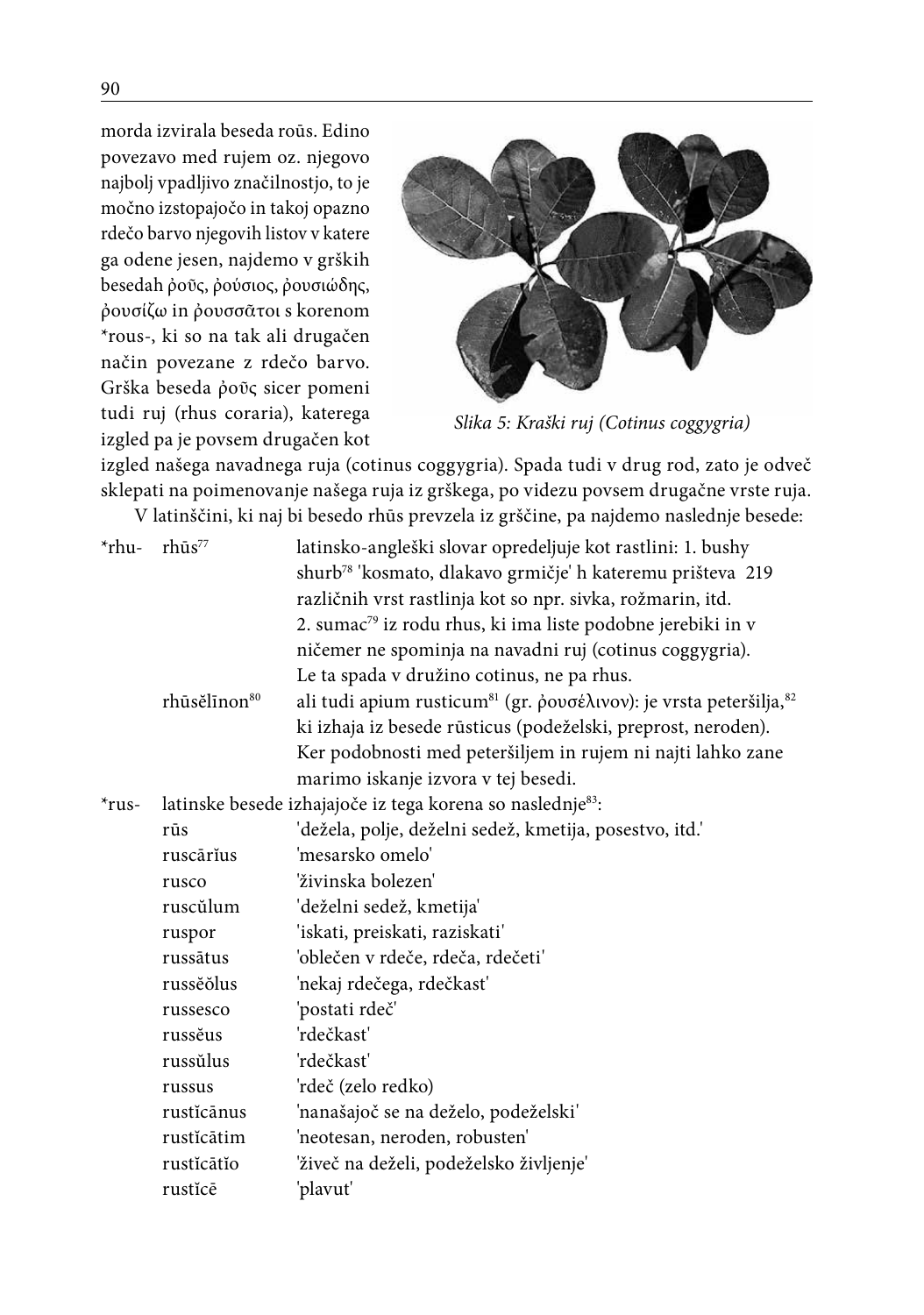| rusticellus | 'nekako neroden, smešen'                                           |
|-------------|--------------------------------------------------------------------|
| rusticitas  | 'podeželsko življenje in dejavnost, podeželani, kmečko, neotesano  |
|             | obnašanje'                                                         |
| rustĭcŏla   | 'podeželan'                                                        |
| rusticor    | 'živeti na deželi, na vasi, biti kmet, govoriti neotesano, kmečko' |
| rusticŭlus  | 'dokaj neotesan, nekoliko grob'                                    |
| rusticus    | 'pripadajoč deželi, kmečki, neotesan, deželni, podeželan, kmet'    |
| rusūm       | 'obrniti nazaj, nazaj, nekaj obratnega'                            |

Sklepamo lahko, da latinske besede za peteršilj, deželo, podeželski, polje, posestvo, kmetija, neotesan, neroden, smešen, plavut, obrniti nazaj, ipd. nimajo nič skupnega z najizrazitejšimi, niti z osnovnimi značilnostmi ruja. Glede na trdoživost ruja in prilagojenost grobim naravnim pogojem, bi bilo morda primernejše iskati etimološki izvor v besedah rustĭcātim in rustĭcŭlus v pomenu 'grob, robusten', a je tudi to malo verjetno, saj na pogled ruj navkljub težavnim pogojem v katerih raste, ne izgleda prav nič grobo, niti robustno. Latinska beseda rhūs pa podobno kot grška beseda ῤοῦς sicer pomeni ruj, toda druge vrste ruja (rhus coraria), katerega izgled ne kaže prav nobene podobnosti z našim domačim rujem (cotinus coggygria), zato je odveč sklepati, da bi bila ta beseda prednica našega ruja.

Zanimive so besede s korenom \*rus-, ki prav tako kot grške besede v korenu \*rousne premorejo glasu [h]. Te so: russātus, russĕŏlus, russesco, russĕus, russŭlus in russus, katerih skupna lastnost je, da se nanašajo na rdečo barvo v pomenih: rdeč, rdečkast, nekaj rdečega, postati rdeč, rdečeti in oblečen v rdeče, kar pa je ravno najizrazitejša in od drugih rastlin daleč na okoli najbolj izstopajoča lastnost ruja.

Kako lahko etimologijo besede ruj razložimo v slovenščini? Ne potrebujemo iskati niti latinskega in še manj grškega porekla besede, pač pa je zadosti, da se ozremo po njegovi največji oz. najbolj izstopajoči značilnosti v razmerju do drugih rastlin. Ta pa, kot je bilo že zgoraj navedeno, je rdečina na njegovih listih, ki jih jesen pobarva tako izrazito, da ruj v pokrajini prav močno izstopa. Beseda ruj je nastala z mehčanjem glasu [d] > [j] v korenu \*ru**d**- > \*ru**j**-, ki neposredno pomeni rdeč, rdečkast, kar povsem ustreza največji značilnosti ruja.

Posredno isto dokazuje tudi češka beseda rdesno 'dresen' in slv. redesen in dresen (številne rastline iz rodu lat. Pescaria), ki je le metateza prvega zloga **rd**e-sen > **dr**e-sen. Izvorno starejši samostalnik rdesen nosi koren \*rde- po rdečkasti barvi svojih cvetov. Na nekaterih mestih pa ima tudi bolj ali manj pordele liste in stebla, kar je pri določenih vrstah te rastline zelo očitno. Tudi češki etimološki slovar navaja: »poganjki te rastline so presenetljivo rdeče barve«.48 Prav tako kot ruj je tudi dresen dobil ime po svoji rastlinskih delih, ki so obarvani v rdečkasti barvi. Podobno poimenovanje po rdeče-rjavi barvi rje na listih rastlin kaže tudi češka beseda ruda, katere pomen izhaja iz pojmov rdeč, rdeti, rdečeti. Za to raziskavo je zanimiva češka beseda říjen, stč. řujen, ki pomeni mesec oktober. Tako kot ruj je neposredno povezana z rdečenjem listov. Podobno srh. rujan 'mesec september'. Říjen je ime dobil po tem, ker se v mesecu oktobru prej zeleni listi obarvajo v rumeno, oranžno, rdečo in rjavo barvo, ne pa po rukanju jelenov, kot napačno navaja avtor Jiří Rejzek.49 Z isto besedo kot slovenski ruj (Cotinus coggygria), bolgarska beseda ruj imenuje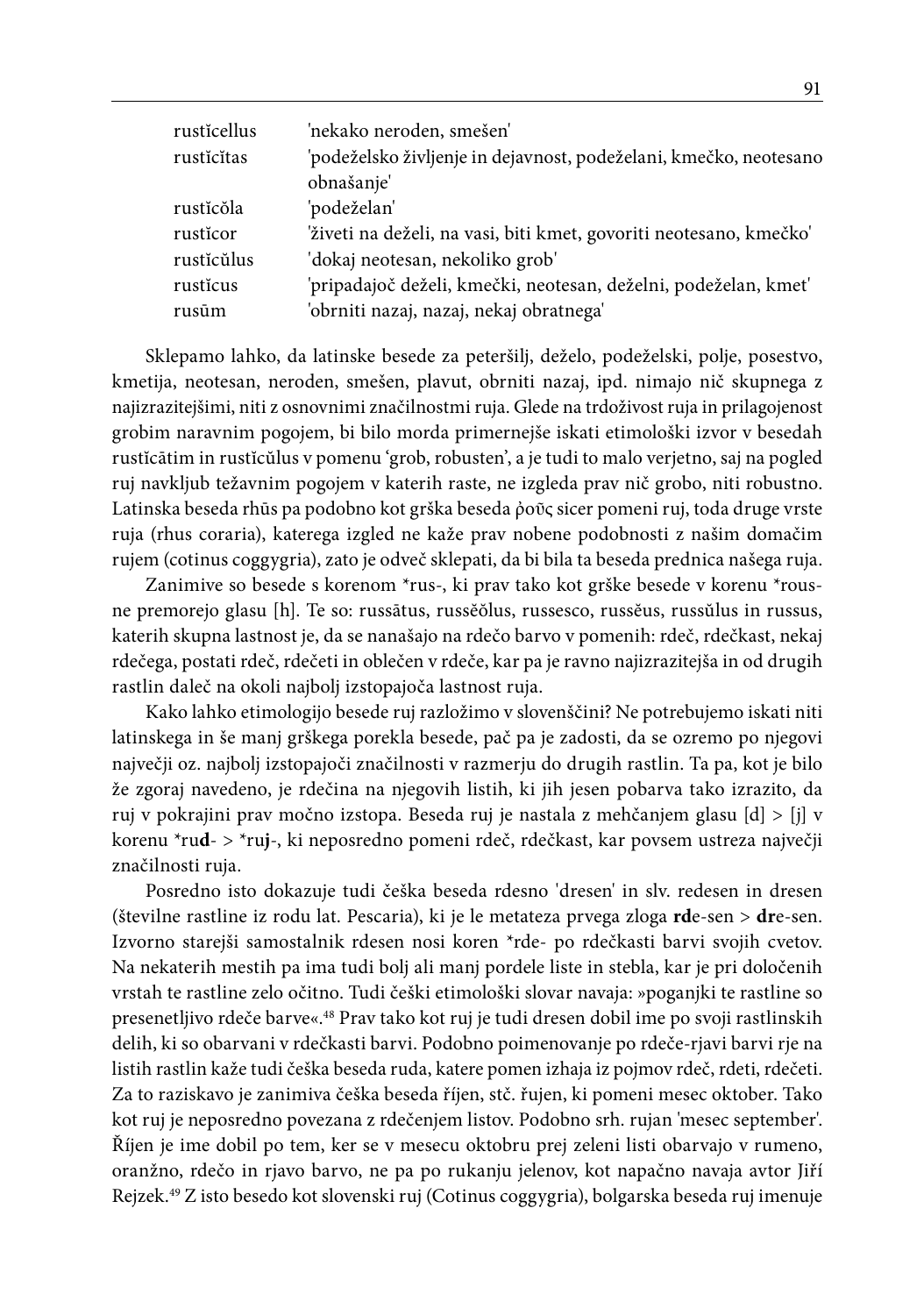mesec september. Kot je bilo dokazano, ni nobenega dvoma, da etimologija besede ruj izhaja iz rdeče barve njegovih listov, pa naj bo to v grščini, latinščini, ali v slovenščini.

Sodobna grška beseda za poimenovanje rdeče barve je kόκκινο (kohkinoh), starejša pa Ερυθρό (erithroh). V literarni uporabi pa je še πορφυρός (porfiros) 'temno rdeča' in άλικος (alikos) 'rdečica strasti'.84 Razen precej popačene e-rith-roh, nobena od teh besed nima nikakršne zveze s koreni \*ruj-, \*rud-, niti \*rus- ali \*rous-. Zgoraj navedene izpeljanke ῤούσιος, ῤουσιώδης in ῤουσίζω sicer tudi pomenijo rdeč ali rdečkast, toda sam koren \*ῤούσ- iz katerega so izpeljane pomeni reko, tekočo vodo, tekoč, pretok in izcedek, kar prav tako nima nič skupnega z rdečo barvo, zato lahko sklepamo, da je koren \*rousgrščina prevzela iz nekega drugega jezika. Glede na to, da se ne v antični Makedoniji in ne v Tesaliji ni govoril grški jezik, razen morda v redkih priobalnih jezikovnih otokih in glede na to, da sta še v 9. stoletju Ciril in Metod zatrjevala, da v Solunu govorijo slovenski jezik, lahko z gotovostjo sklepamo, da je grščina koren \*rous- dobila iz slovenskega \*rud-, torej s spremembo [u] oz. [u] > ou in verjetno \*rud- > \*rous-, kot v primerih imen Uarisci > **Ou**aristoi, eneti > **Ou**enetoi, itd. Od tod je kot v primerih ῤούσιος, ῤουσιώδης in ῤουσίζω prevzela tudi poimenovanje za rdečo ali rdečkasto. Končni -ς verjetno ne izvira iz prehoda končnice -d > -s, pač pa je verjetno posledica standardizacije zapisa grških besed, ne glede na to, ali se je končni -s zares izgovoril ali ne. To bi pomenilo, da je prešel koren \*rud- > \*rou- + -s > \*rous, ali morda še verjetnejše \*rud- > \*roud- + -s > \*rou(d)s > \*rous. Pri tem sta omenljiva dvoglasniška lit. raüdas in let. rauds v pomenu rdeča barva. Kot je bilo že obrazloženo pri etimoloških raziskavah besed ruda in rudeča, je koren \*rud- brez vsakega dvoma balto-slovenskega izvora.

Če bi balto-slovenski jeziki prevzeli \*rous- iz grščine, bi se moral dvoglasnik [ou] okrajšati v [u] in končnica -s bi morala preiti v -j ali vsaj v -d, torej \*rous > \*ruj- / \*rud-, kar pa ni v erjetno, saj takega prehoda ne izpričuje noben drug primer. Poleg tega pa se ne sme spregledati, da je pojav grščine v Sredozemlju sorazmerno mlad pojav, zato ni verjetno, da bi starejša slovenščina iz grščine jemala temeljni koren \*rud-, ki ga je uporabljala že tisočletja pred pojavom Grkov! Tudi latinske besede ruber, rubra in rubrum za rdečo kažejo, da so bile latinske besede izvirajoče iz korena \*rus-: russātus, russĕŏlus, russesco, russĕus, russŭlus in russus, ki se nanašajo na rdečo barvo, najverjetneje prevzete iz grščine. Z veliko verjetnostjo lahko sklepamo, da lat. rhūs 'ruj' res izvira iz gr. ῤοῦς (rous) 'ruj', slednji pa neposredno iz slovenskega samostalnika ruj, ki je le mehčana oblika korena \*rud- v pomenu rdeč.

# **ZARJA**

Zarja je rdečkasta svetloba na nebu ob sončnem vzhodu ali zahodu; ponazarjajo jo naslednji primeri: zarja je osvetlila hribe, zarja žari, ugaša jutranja ali večerna zarja, krvava zarja, šele pred zarjo je zadremal (pred jutrom), itn. V drugotnem pomenu s prilastkom prvo znamenje česa, npr. to obdobje prinaša zarjo znanosti.85 Zarja označuje jutranjo svetlobo neba na vzhodnem obzorju pred vzidom sonca, ali večerno svetlobo neba na zahodnem obzorju po zatonu sonca. Zarja v navedenih pogojih nastane zaradi tega, ker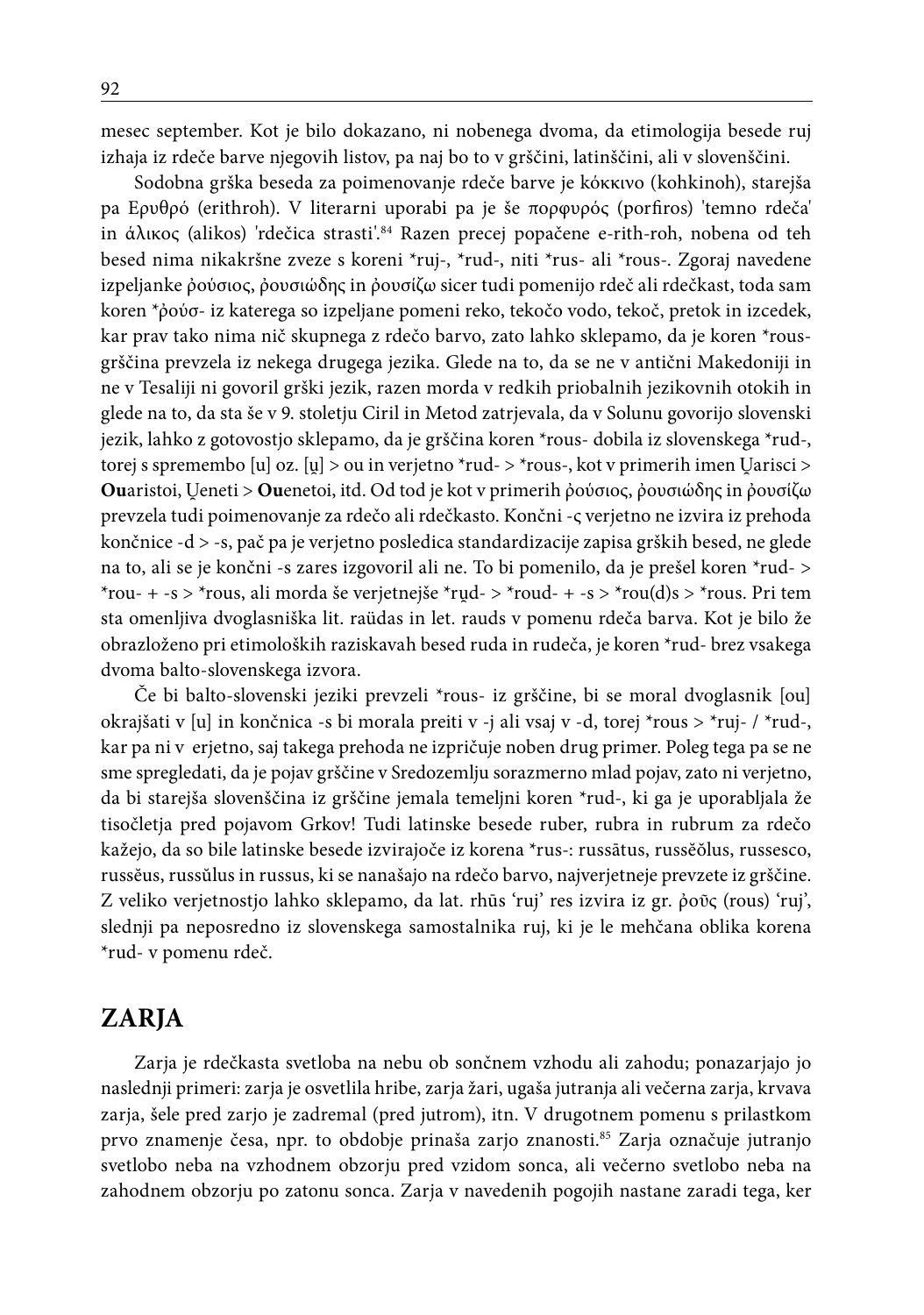mora svetloba sončnih žarkov zaradi nizke lege Sonca prepotovati plast Zemljinega ozračja po dolžini, t.j. vzporedno s površino pokrajine. Ta pot pa je nekajkrat daljša kot je plast ozračja pravokotno na Zemljo, ki je debela le 10 km. Najdaljšo pot skozi Zemljino ozračje sončni žarki naredijo pred sončnim vzhodom in po zahodu sonca. Daljša ko je pot sončnih žarkov, bolj se njihova svetloba sipa oz. odbija od molekul zraka in od prašnih delcev. Ker ima rdeča barva v barvnem spektru najdaljšo valovno dolžino, se od vseh barv najbolj sipa prav rdeča. Zaradi tega naravnega pojava se zjutraj ali zvečer obzorje koplje v rdečkasti barvi, ki jo imenujemo zarja.

#### Etimološki slovar:

#### **(slovenski)**:

**zárja:** Enako je stcsl. zarja 'blesk, jutranja zarja', rus. zarjá 'jutranja ali večerna zarja', češ. zaře 'sij, blesk, žar, zarja'. Psl. \*zar' a je sorodno z \*zafiti 'sijati', kar se ohranja v stcsl. ozariti, slv. ozáriti 'osvetliti, osvetljevati', in dalje z lit. žeréti 'svetiti se, bleščati se', žarijà 'žerjavica', žarà, 'zora', stnrd. grár 'siv', ags. græg, ang. grey, stvnem. grāo, nem. grau 'siv', prvotno \*'barve neba pred sončnim vzhodom', vse iz ide. korena \*g'h er- 'žareti, sijati, blesteti'.<sup>86</sup>

#### **(češki)**:

**zaře:** zářiti, zářný, zářivý 'sijaj, sijati, žareč'. Je na vzhodu mehčanje preoblikovalo v dve obliki: 1. jvč. řása, řás iz \*řáza (z disimilacijo glasu); řásný 'sijoč, bleščeč', v času češkega preporoda tudi 'lep'. 2. mor. zára, svk. žiara 'zarja', žiariť, ziarni (se sklada z ziar(a) 'žar, blišč', pridevnik od goreti, češ. žár). Poleg tega je bilo stč. zoře in svk. zora (kot srh.), zorií 'daniti se', zornička 'zvezda danica', zorný 'bleščeč'. V češ. se beseda zář uporablja predvsem za mesec september, drugotno pa še za jutro (svetloba ognja ponoči itd.) zora = zarja je pesniški slovakizem (pri nas je bilo razširjeno v Rukopisih). Pri drugih je zora ali zařa ali obe dve kot je bilo v češčini. Obe besedi izhajata iz lit. žērēti 'žareti, sijati', žēruoti 'žareti, bleščati, iskriti', zarija 'živa žerjavica', pru. sari 'žar'. Sorodnih besed nima.87

**září:** stč. zářuj, zářij, od koder se je že v stč. preneslo na září 'september'. Iz \*za řujě = za říje (torej = čas jesenskega parjenja jelenjadi). Primerjajte říjen 'oktober'.88

### **Kritična presoja**

Beseda zarja je videti enostavna, vendar je iz etimološkega stališča zelo zamotana. Ne zaradi tega, ker se ne bi dalo najti korena iz katerega izvira, pač pa zaradi tega, ker izvor besede kaže v dve različni, po verjetnosti dokaj enakovredni smeri rešitve. Iskanje rešitve pa dodatno zaplete etimološka razčlemba izraza zarja, ki ustreza dvema korenoma. Slovenski etimološki slovar izvaja zarjo iz ide. korena \*g'h er- 'žareti, sijati, blesteti', kar pa menim, da je napačno. Zakaj? Iz ide. korena \*g'ʰer- izvira beseda goreti, žareti npr. ogenj, žerjavica, itd. Rdečkasta barva obzorja res spominja na gorenje ali žarenje, v resnici pa je le posledica žarenja, ne pa žarenje samo. Sonce bistveno močneje žari sredi dneva, še posebej poleti, ko je visoko na obzorju, a vendar njegove bleščeče svetlobe in toplote ne imenujemo zarja. Žarijo le tiste stvari, ki z gorenjem oddajajo svoj lasten vir svetlobe, npr. ogenj, žerjavica,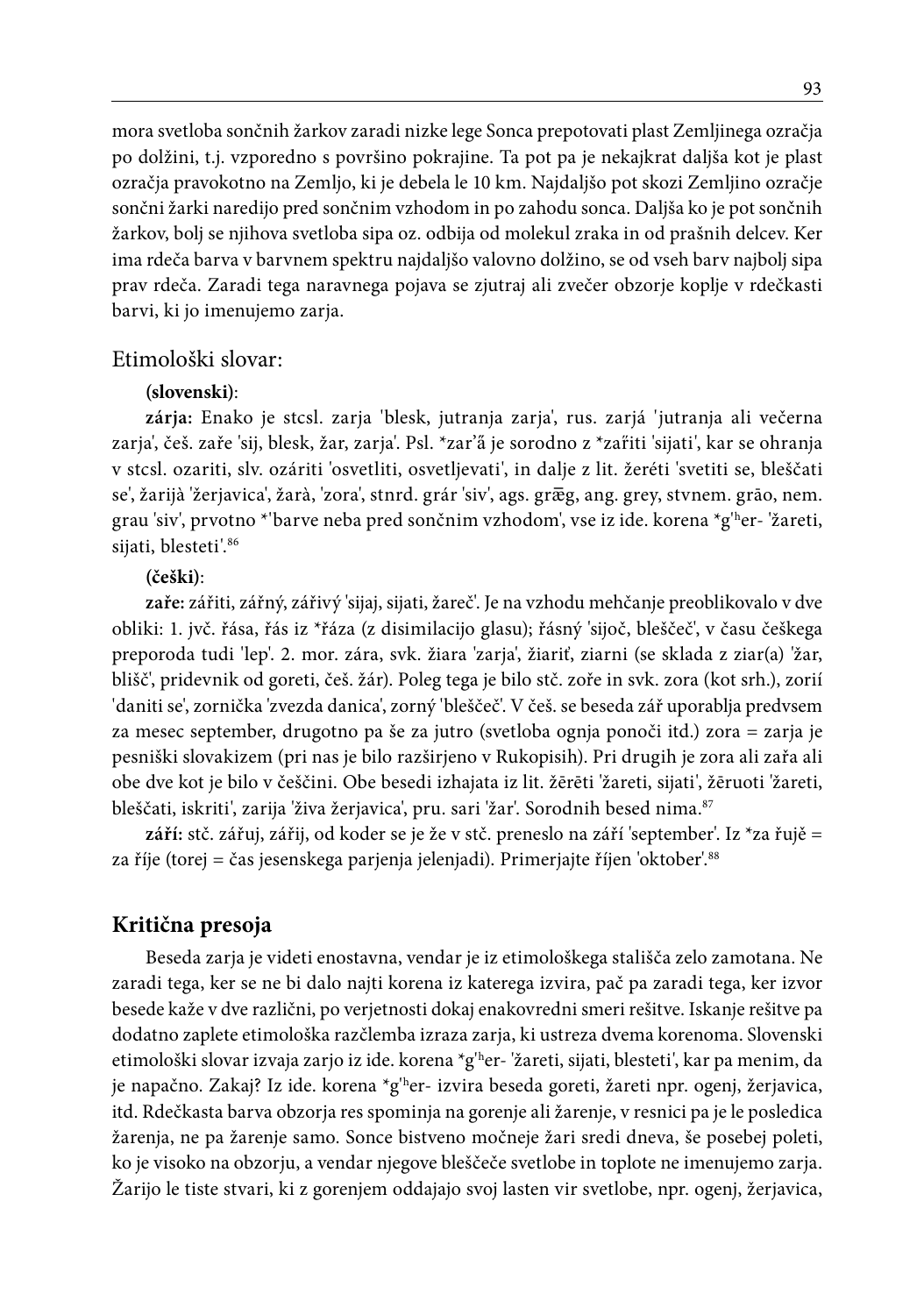

*Slika 6: Jutranja zarja*

sonce, žarnica, zvezde, itd. Stvari na katere pada močna svetloba iz zunanjega vira in se od njih odbija v okolico ne žarijo, pač pa svetijo. Iz tega razloga luna, ogledalo in steklo ne žarijo pač pa svetijo!

Zato menim, da samostalnik zarja ne izhaja iz pojma goreti oz. žareti, t.j. iz korena \*žar- in pripone -ja: \*zar- + -ja > zarja, pač pa je njen izvor treba iskati v korenu \*rud- 'rdeč', oz. v njegovi mehčani obliki \*ruj-: \*rud- > \*ruj-. Beseda zarja je sestavljanka predpone za-, korena \*ruj- in pripone -a, ki je lastna ženskim samostalnikom.

za- + -ruj- + -a > zar(u)ja > zarja [zarьja]

Zarja pomeni dobesedno za-rdečina na jutranjem ali večernem obzorju. Podobno kot zarje ni primerno izvajati iz glagola žareti, velja tudi za sorodno besedo zarjaveti, ker tudi rja oz. fonološko /ъrьja/ ni železo, ki bi postalo žareče, pač pa označuje železo, ki je zaradi oksidacije dobilo rdečkasto-rjavo barvo. Torej je dovršni glagol zarjaveti pravilno izvajati iz korena \*rud-, oz. iz njegove mehčane oblike \*ruj-, kar pomeni zardečeti, pordečeti:

$$
za- + -r(u)j- + -av- + -eti > zarjaveti
$$

Nesmiselno bi bilo izvajati besedo zareza iz korena \*žar-: \*zar- + - eza > zar-eza, pač pa je pravilno razlaganje iz korena \*rez- 'sled rezanja', s predpono za- in končnico -a:

$$
za- + - rez- + -a > zareza
$$

Podobno nesmiselno bi bilo razlagati besedo zasvinjati iz korena \*zos- 'omaka' + -vin 'zviti, previti, zliti'. V njej je treba videti predpono za- in samostalnik svinja v pomenu 'popackati, umazati'. Če ste kljub jasni obrazložitvi še vedno v dvomu, kateri izmed dveh možnih korenov \*žar- ali \*rud- vodi do pojasnitve pravilnega izvora besede zarja, je lahko pri razjasnitvi v zelo veliko pomoč etimološki vpogled v besedo zoreti, ki se nanaša prvenstveno na sadje. Od najzgodnejše stopnje plodu, pa vse dotlej, ko se odebeli skoraj do končne velikosti, je nezrelo sadje zeleno. Ko nato plod preplavijo encimi, ki povzročijo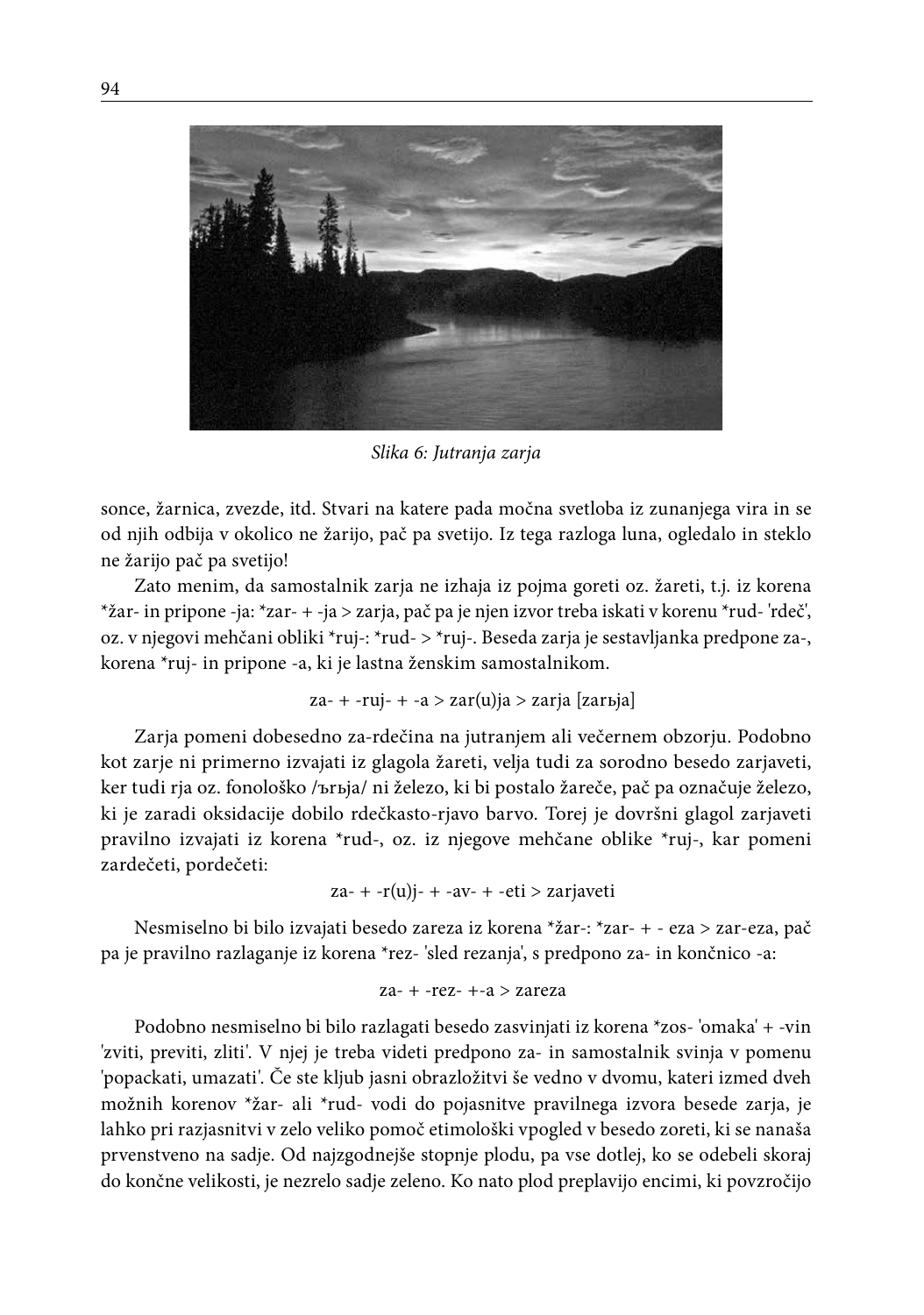mehčanje ter spremembo okusa in barve pravimo, da sadje zori, ker plod iz zelene barve postopoma prehaja v končno barvo zrelosti. Najpogostejša barva zrelega sadja pa je rdeča ali rdečkasta, čeprav so tudi rumenkasti odtenki pogosto zastopani. Prav ti dve barvi z vsemi vmesnimi odtenki lahko opazujemo tudi v zarji. Torej pojem zoreti izhaja iz korena \*rud- v pomenu 'rudeti, rьdeti, rdečeti', kot sestavljenka predpone za-, korena \*rud- in glagolskega obrazila -(e)ti:

za- + \*rud- + -eti > zarudeti > zarьdeti > zor(ьd)eti > zoreti

Beseda zora pomeni isto kot zarja, saj je le njena okrajšana različica v kateri je odpadel mehčan glas [j]. V slovenščini kot najbolj arhaičnem jeziku je glas [j] tudi najpogostejše ohranjen, medtem ko sta hrvaščina in srbščina slovenski [j] zavrgli. S tem je prišlo do spremembe iz besede zarja v zora: zar**j**a > z**a**ra > z**o**ra.

Poglejmo še kako se zarja imenuje v drugih IE jezikih, saj nam nekateri od njih lahko odstrejo tančico, ki zastira morebitno povezavo med samostalnikom zarja in drugimi pomenljivimi pojmi, v katerih lahko odkrijemo najverjetnejši izvor besede zarja. Izrazi za zarjo so naslednji: nem. röte,<sup>89</sup> ang. dawn, afterglow (glow=žar, gorečnost, rdečica, sijati, zardevati);90 blr. zolak, svitanne, rassvet; blg. zora, razsъmvane; dk. daggry 'rumenina dneva', fin. viljeta 'rumenina', sarastus; fr. aube, grz. ts'iskris, ir. breacadh an lae, isl. dögun 'rosa, svežina', itl. ktl. špn. alba, lat. matutinus, aurora, diluculum; let. ausma, rītausma 'zarja, jutranja zarja'; lit. aušra 'zarja', mk. zori, mugrite; niz. dageraad 'rdečina dneva', nrv. daggry 'dnevna rumenina', pol. śvit, brzask; prt. madrugada, amanhecer, alvorada; rum. zori, rus. zarja, rassvet; svk. svitania, špn. amanecer, alborada; švd. gryning 'rumeneti', ukr. svitanok, rassvet in vlž. wawr, gwawr<sup>91</sup> ter še gr.  $\alpha$ υγή 'svetloba sonca, sijati, svetiti, žareti',<sup>92</sup> in češ. červánky 'zarja'.<sup>93</sup>

|           | Največ izrazov za zarjo ali za podobnost z zarjo pa ima sanskrt: <sup>94</sup> |
|-----------|--------------------------------------------------------------------------------|
| aruna     | 'rdeč, rdečkast, zarja'                                                        |
| aruṇodaya | 'prelom dneva, zarja'                                                          |
| árusī     | 'zarja, rdeča kobila'                                                          |
| arjuna    | 'bel, svetel (dan, zarja, svitanje, mleko, srebro)'                            |
| usā       | 'jutranja svetloba, zarja, jutro'                                              |
| nīlāruna  | 'temnordeč, prva zora'                                                         |
| pītāruna  | 'rumeno-rdeč'                                                                  |
| bālāruņa  | 'prva zarja, rdeč kot prva zarja'                                              |
| śvetanā   | 'zora'                                                                         |
| śvetya    | 'bel, svetleč (kot zarja)                                                      |

Besede, ki pomenijo zarjo, zoro, svetlobo, svitanje, razsvetliti, iskriti je potrebno zanemariti, ker k pojasnitvi samega izvora besede zarja ne prinašajo ničesar oprijemljivega. Besede v katerih ni mogoče iskati etimološke zibelke samostalnika zarja, se nahajajo tudi v: grz., pol., blr., blg., mk., lat., let., lit., rus., rum., svk. in ukr. Prav tako je potrebno opustiti iskanje izvora v besedah, ki ne izhajajo iz istih korenov, ker ni mogoče ugotoviti njihovega izvornega pomena in pa take besede, ki bodisi niso razumljive, bodisi nimajo nobene zveze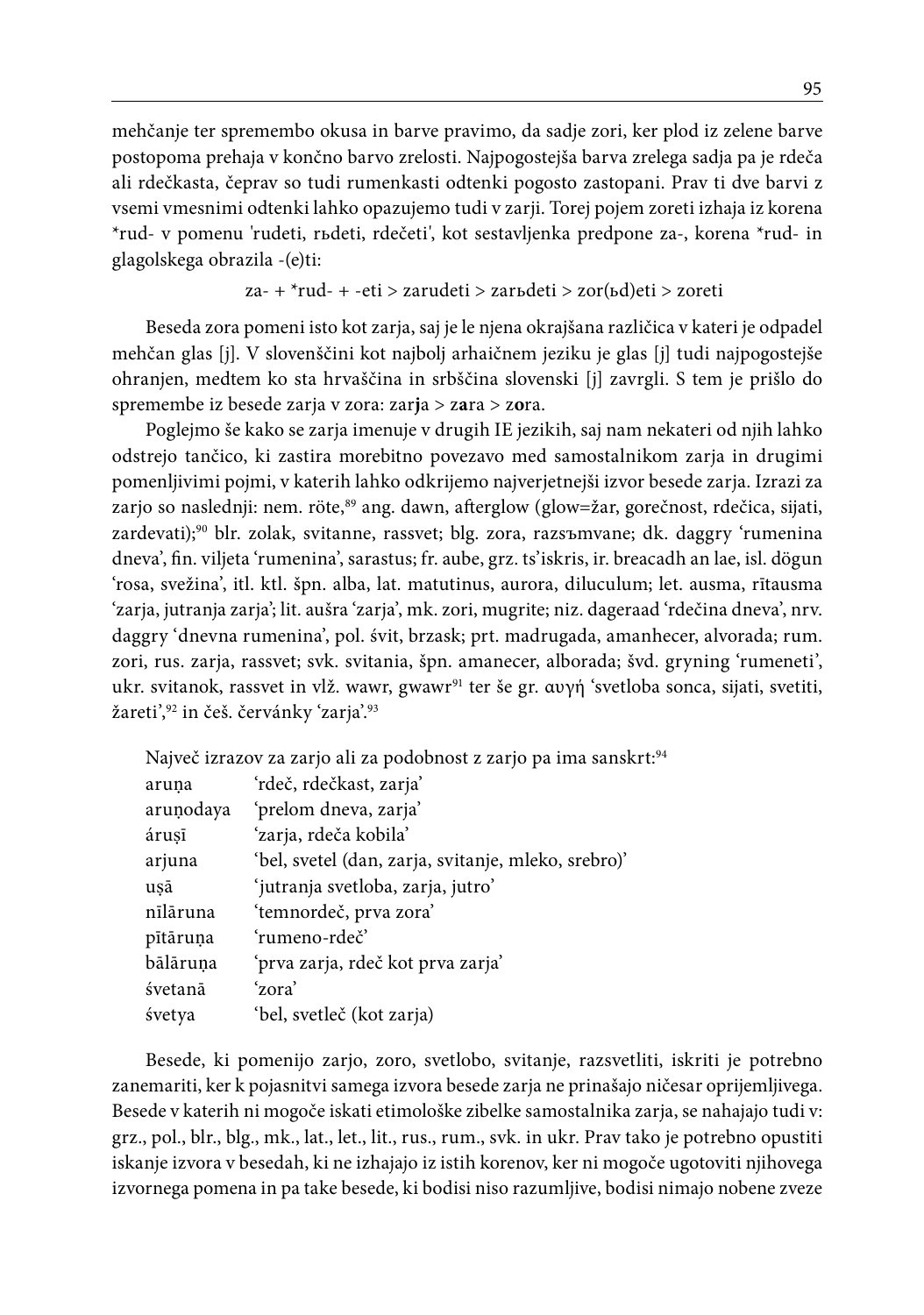z značilnostjo zarje, npr.: auba, alba, alvo-, albo-, dögun 'rosa, svežina', idr., ki jih najdemo v: fr., ir., isl., itl., ktl., prt., špn. in vlž.

Ostanejo le še jeziki, katerih beseda za zarjo se v vsaj eni od različic navezuje na kako od barv ali na žarenje. Te sopomenke, ki se uporabljajo za zarjo, so:

| žareti: | gr.  | αυγή                                                                                        |
|---------|------|---------------------------------------------------------------------------------------------|
|         | ang. | glow 'žar'                                                                                  |
| rdeče:  | ang. | glow 'rdečica, zardevati'                                                                   |
|         | češ. | červánky 'rdečina', glej češ. etimol. rdíti se <sup>95</sup>                                |
|         | nem. | röte                                                                                        |
|         | niz. | dage-raad                                                                                   |
|         | lat. | rubor                                                                                       |
|         |      | rumeno (barva zrnja: rumeno-rjavkasto-peščena, glej švd. gryn 'kaša, zrno' <sup>96</sup> ): |
|         | dk.  | daggry                                                                                      |
|         | nrv. | daggry                                                                                      |
|         | švd. | gryning                                                                                     |

fin. viljeta (vilja 'žito')<sup>97</sup>

Vidimo, da dva jezika za imenovanje zarje uporabljata pojem žareti, pet jezikov rdečo in štirje jeziki rumenkasto-rjavo barvo. Če ista pravila izločitve neustreznih besed uporabimo še pri sanskrtu vidimo, da so od preostalih pet besed: aruṇa, áruṣī, nīlāruna, pītāruṇa, bālāruṇa, s katerimi v sanskrtu poimenujejo zarjo, vse povezane z rdečo barvo.

Zanimiva je še navedba v češ. etimološkem slovarju pri besedi ruda: »rja na rastlinah (žita, sadje); če ob sončnem svitu dežuje, pada ruda (ljudje verjamejo, da v vročem in vlažnem vremenu tak dež spodbuja pojav rje)«.<sup>98</sup> Kot je vidno že iz slovenskega dela raziskave, beseda zarja izhaja iz korena \*rud- 'rdeča' za zardečino, rdečkasto barvo jutranjega ali večernega obzorja. Isto povezavo poimenovanja zarje iz rdeče do rumene barve potrjujejo tudi tuji jeziki, še posebno očitno sanskrt. Litovska beseda žerēti 'sijati, bleščati, svetiti'99 je pomensko domala enaka slovenski besedi žareti. A vendar Litovci zarji pravijo aušra, ki nima prav nič skupnega s slovenskim samostalnikom zarja, zato beseda zarja ne izhaja iz skupne baltsko-slovenske dediščine.

# **RUJNO**

V zvezi z vinom, npr. dober, plemenit kozarec rujnega vina. Knjižno rujen je zlato rumen npr. rujna zarja ter dekle z rujnimi (rdečimi) lici.100

## Etimološki slovar:

### **(slovenski)**:

rūjen: samo v zvezi rujno vino 'dobro, plemenito vino'. Enako ruino vino blg. Verjetno je sorodno svk. rujný 'živahen, razposajen, strasten, opojen (o vinu)', češ. říje 'parjenje, čas parjenja srnjadi in jelenjadi', stsvk. ruinъ, hrv. rȗjan 'september'. Če je domneva pravilna,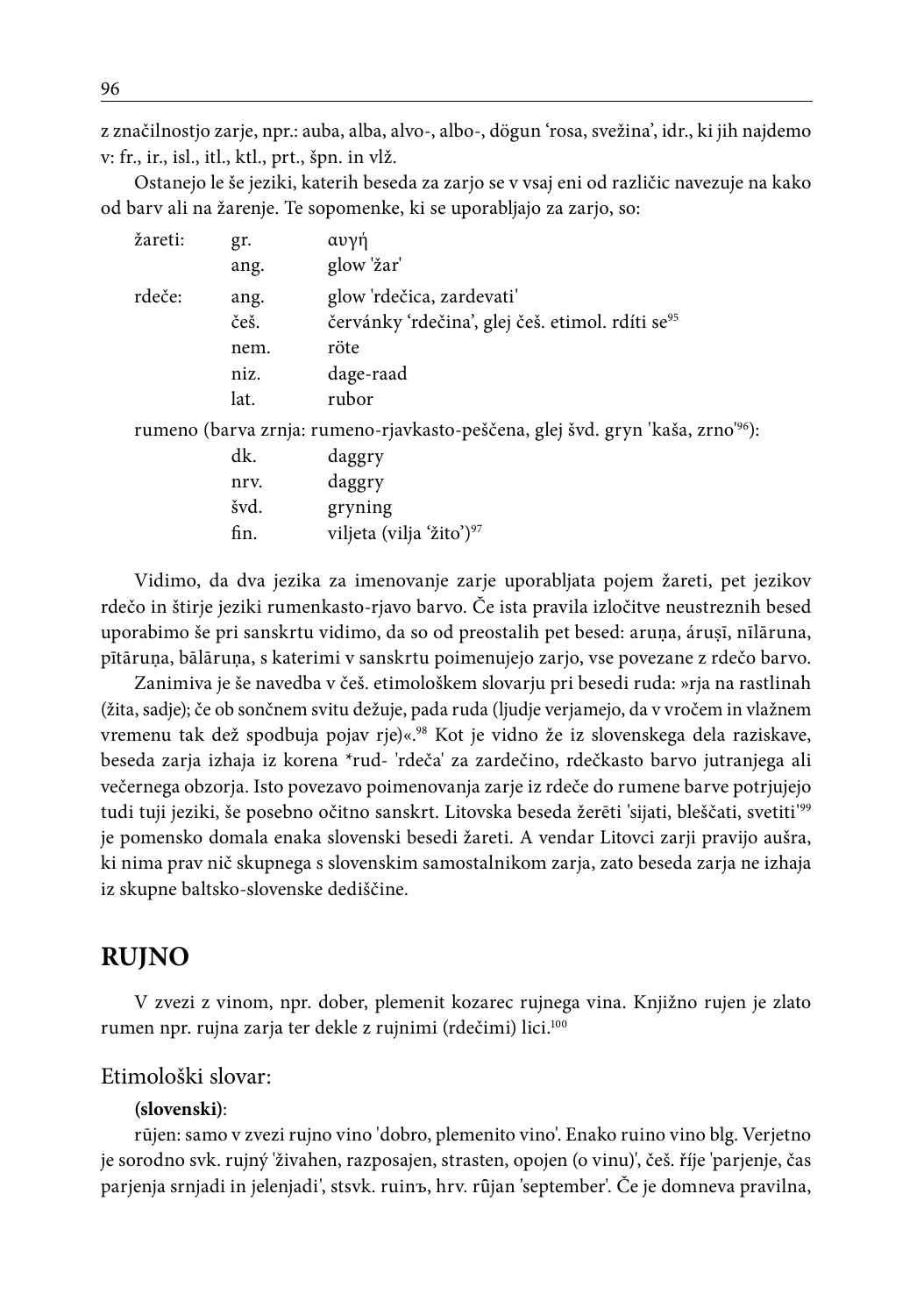je rujno vino prvotno pomenilo \*'vino, ki poživi', morda celo, \*'ki učinkuje kot afrodiziak'. Manj verjetna je domneva, po kateri naj bi bilo rujno vino poimenovano po barvi, beseda pa izpeljana iz rȗj. Rastlina rȗj ima namreč jeseni živordeče liste. Današnji drugi pomen rūjen 'zlatorumen' je verjetnejše drugoten in temelji na domnevni reinterpretaciji zveze rujno vino v 'zlatorumeno vino'.101

#### **(češki):**

ne pozna besede rujno, pri růjný pa je preusmeritev na izraz říje. Spodaj so navedene besede, ki bi utegnile prispevati k razumevanju besede ruj:

říje: stč. říje in řújě 'spolni nagon jelenjadi (na jesen)', prvotno \*fuja od řváti 'rjoveti, rukati'; jelen ruka z rjovenjem. Iz nedloločnega korena \*řu- izhaja řuja, od tod pa řuj-ъnt: val. řujný (> řebný, řevný), laš. řujny; msv. rúňať sa, rozřúňat sa. Iz říje je nastal glagol říjeti. Slovaško ruja, růjný (prevzet iz knjižne češ.; včasih ima zaradi rime z bujný slabšalni pomen); pol. ruja (prevzeto iz lit. ruja, let. ruoja) 'čas parjenja jelenov'. Latvijskemu raünas 'rukati' se približa msv. rúňať sa.102

ruina: ruinovati, ljudsko (z)runýrovat 'uničiti, propasti, pogubiti', han. zloniruvat. Iz lat. ruina 'uničenje, propad', ljudske besede so iz nem. ruineiren.<sup>103</sup>

Pod etimološko razlago besed ruda, rudeča (barva), ruj, glej še češko etimologijo besed rudý 'rdeč' in říjen 'deseti mesec'.

### **Kritična presoja**:

Najenostavnejše bi bilo izvor besede rujno iskati v korenu \*rud- oz. njeni mehčani obliki \*ruj-, saj izraz rujno kar sam napeljuje na enostavnejšo, že na daleč vidno povezavo s tem korenom. Toda besedo je potrebno smiselno raziskati in biti pri tem še posebej previden. Podrobno je treba preučiti besede s koreni \*rad-, \*rod- in \*rud-, kot so: ràd, rádost, radoživ, ród, róden, roditi, r0ôdnost, rúd in rúda ter besede s koreni \*raj-, \*roj- in \*ruj-, kot so: ráj, ràj, rája, rájda, raje, rájni, rájon, rájski, rájši, rájtati, rájža, ròj, roják, rojalízem, rojáštvo, rójen, rojeníca, rojênje, rojévati, rojíti, rôjstvo in vzrójiti.

Potrebno je pogledati sedanji pomen pridevnika rujno, zavedajoč se, da je bil prvotni pomen nekdaj lahko nekoliko drugačen. Zaenkrat drugih sledi od sedanjega pomena nimamo. Beseda rujno se v sodobni slovenščini nanaša le na vino, v pomenu plemenito, dobro vino. V slovaščini, ki je slovenščini zelo blizu, se rujný prav tako nanaša le na vino, pomeni pa živahen, razposajen, strasten in opojen. Dvomljiva je češ. etimološka navedba, da je slovaška beseda rujný prevzeta iz knjižne češčine. Češčina namreč niti ne pozna izraza rujno, v slovarju navedena beseda růjný bralca le preusmeri na besedo říje, ki pomeni prvenstveno jelenje parjenje, podrejeno pa še rukati, rjoveti.

Sledi besede rujno torej vodijo do slovenskih pridevnikov: plemenit, dober ter do slovaških: živahen, razposajen, strasten in opojen, vse o vinu. Glede izvornega pomena te besede, sta si slovenščina in slovaščina precej vsaksebi, saj slovaščina za rujný, razen za opojen, navaja lastnosti, ki se nanašajo na človeka, potem ko se je opil vina, ne pa na vino samo. Gre torej za posledice, ki jih vino povzroči, ne pa za lastnosti samega vina. Pri tem ne razlikuje med tem ali je vino dobro ali slabo, oziroma se lastnosti v slovaškem rujný še prej nanašajo na slabo vino, ki vsebuje več opojnih snovi. Pomeni svk. besed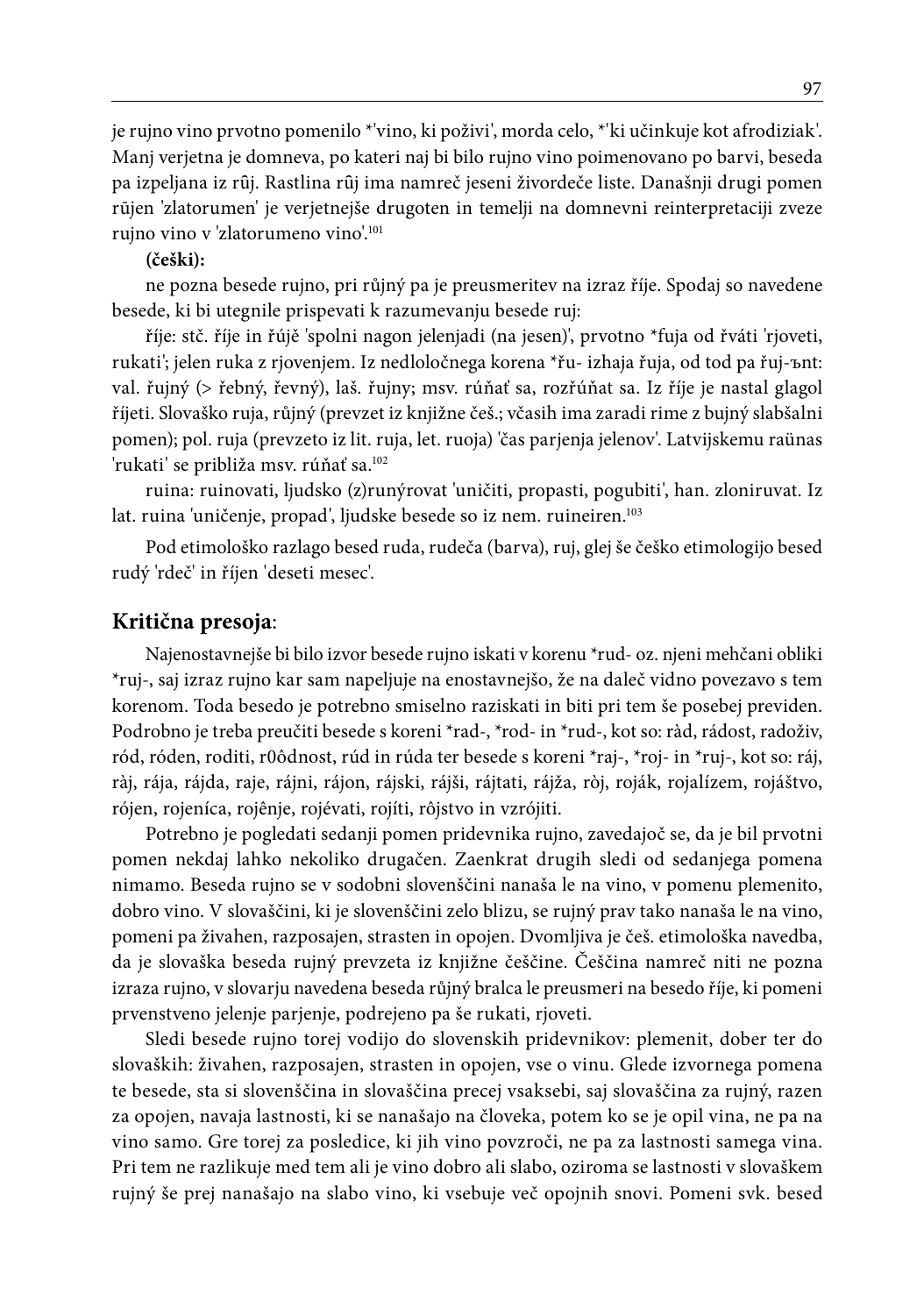živahen, razposajen in strasten se povezujejo z rdečo

barvo, glej άλικος (alikos) 'rdečica strasti'.104 SSKJ razlaga pridevnik zaripel kot nekoga 'ki ima zaradi razburjenja, razgretosti zelo rdeč in napet obraz'.105 Strast se povezuje z nebrzdanostjo, z vnetostjo, ognjem, naglim gorenjem, vse te pa z rdečo barvo, ipd. Zato lahko svk. rujný izvajamo iz korena \*ruj- v pomenu rdeč, ki je le mehčana različica korena \*rud-.

Na drugi strani pa se beseda rujno v slovenščini, ne glede na barvo vina, povezuje z dobrim, plemenitim vinom. Čeprav morda nekateri prisegajo na rdeče vino, ker ima več rudnin in mineralov, pa je težko trditi, da je bilo rdeče vino v primerjavi z belim vinom, prednamcem pojem večje plemenitosti. Še bolj zato, ker spet drugi



*Slika 7: Katero vino je rujno?*

dajejo prednost belemu vinu in ni nobenega razloga, da bi bilo včasih kaj drugače. Vemo pa tudi, da ne belo in ne rdeče vino ni samo dobro in drugo ne samo slabo, pač pa se belo bolj prilega enim jedem, rdeče pa je prijetnejše piti ob drugih jedeh. In nenazadnje se še postavlja vprašanje, če bi bilo rdeče vino res tako brezmejno dobro v primerjavi z belim, zakaj vendar niso že pred tisočletji zavrgli bele vrste in vzgajali ter izpopolnjevali le rdečo, domnevno plemenito vrsto grozdja?

Nimamo torej nobene resne osnove, da bi plemenitost pripisovali le rdečemu vinu in zato tudi ni mogoče izvor besede rujno iskati v korenu \*rud- 'rdeč'.

Od slovenskih besed s koreni \*rad-, \*rod-, \*rud-, \*raj-, \*roj- in \*ruj- zavrzimo tiste, ki se nanašajo na človeške lastnosti v povezavi z vinom in poglejmo le tiste, ki se nanašajo na lastnosti, ki jih ima trta ali vino. Tako dobimo besede:106

| ród       | 'rod, skupnost, pleme'                                                         |
|-----------|--------------------------------------------------------------------------------|
| róden     | 'ki daje plodove, sadeže; ki ima pogoje za dobro uspevanje rastlin; rodoviten' |
| rôdnost   | 'sposobnost, da kaj rodi, daje plodove'                                        |
| rúd       | 'rdeč, rjavkasto rdeč'                                                         |
| ráj       | 'kraj popolnega veselja, ugodja'                                               |
| rájon     | 'območje, področje'                                                            |
| rájski    | 'nebeški; ki se pojavlja v zelo visoki stopnji, v močni obliki (rajski kraji,  |
|           | rajsko vino, rajsko lep obraz)'                                                |
| rojalízem | 'gibanje za kraljevino: odtod rojsko = kraljevsko)'                            |

Od navedenih primerov niso zanimivi tisti, ki se navezujejo rodnost ali rodovitnost, kajti če trta dobro in obilno rodi, še ni nobenega zagotovila, da bo tudi vino iz te trte plemenito in dobro. In kot je bilo v zvezi s plemenitostjo rečeno že predhodno, tudi ni mogoče dajati prednosti rdeči barvi pred belo barvo vina. Iz podobnega razloga se tudi ni dobro opirati na samostalnik rajon. Pridevnik rajonsko vino ne pove nič določenega o kakovosti vina, bodisi dober, bodisi slab in v ničemer ne izbistri pomena rujno vino. Če zanemarimo samostalnik ráj, ki nastopa že v obravnavanem pridevniku rajski, nam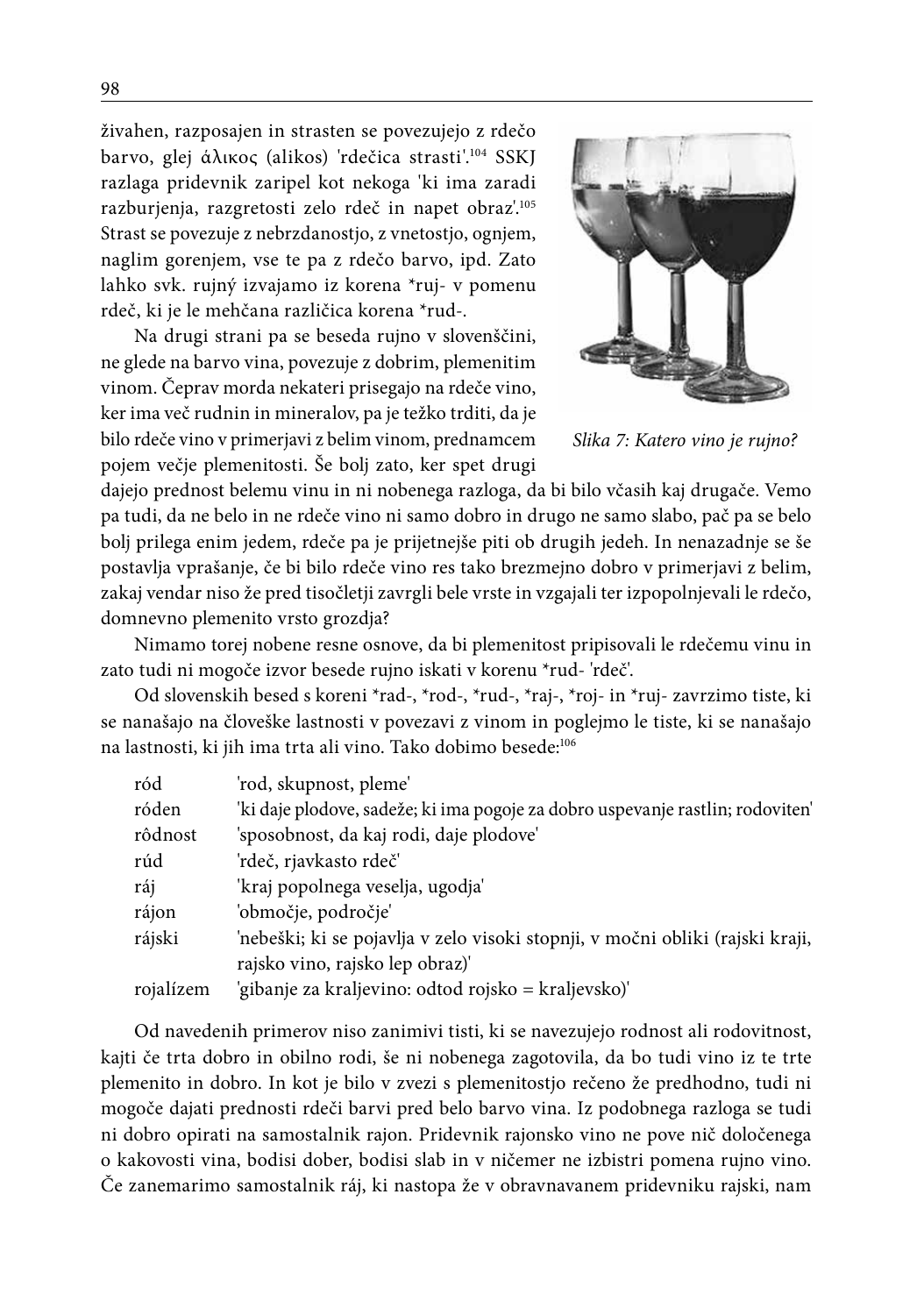ostanejo le še besede ród, rájski in roj-alízem 'kraljevski'. Besedo rojalizem je morda res najti v stari slovenščini, a ker je bila v novo slovenščino prevzeta iz francoščine, bi bilo najprej potrebno poiskati dokaze za njeno prisotnost v stari slovenščini in jo zato tokrat pustimo ob strani. Morda je v besedi roj(alen) na nek način že prisotna mehčana oblika korena \*roj- < ród, ki ima v eni od različic tudi podoben pomen npr. plemenit namesto kraljev? Torej bo za etimološko raziskavo zadoščalo, če upoštevamo le besedi ród in ráj, ki bi dali v pridevniku za vino naslednja pomena:

ródno > rojno > rujno: v pomenu rod ali pleme: rodno vino, plemenito vino. rájsko > rajno > rujno: rajsko vino, nebeško vino, vino na visoki stopnji.

Vidimo, da sta obe obliki mogoči in verjetni, a vendar menim, da je prva oblika nekoliko bližje resničnemu izvoru besede rujno. Zakaj? Seveda je rajsko vino dobro, celo najboljše. Toda če pokukamo v vzporedne primere za poimenovanje živali, pridemo do izraza pasemski, kar pomeni, da mora biti žival vzrejena po točno določenih pravilih, ki se kaže tudi v izmerljivih in opisnih lastnostih živali. S križanjem plemenskih (plemenitih) živali iste sorte, se izboljšujejo želene lastnosti te vrste (pasma) in le take živali lahko dobijo rodovnik (potrdilo o plemenitosti). Tu vidimo, da se za označitev živalih z najboljšimi lastnostmi uporabljata izraza plemenski (plemenit) iz korena \*plem-in rodovnik iz korena \*rod-. Iz primerjave lahko sklepamo, da so podobno poimenovali tudi dobro, plemenito vino. To so izrazili z besedo rujno, ki izvira iz besede rod, pleme, in ne iz pridevnika rajsko ter prav tako ne iz korena \*rud- v pomenu rdeče vino. Morfem rod- je prešel v rud- ter pod vplivom samoglasnika u zmehčal /d/ > /j/.

rod (pleme)  $>$  \*rod- $>$  \*rud- + -no  $>$  rudno  $>$  rujno

# **RADIČ**

Radič (Cichorium intybus) je sorodnik cikorije in endivije. Zaradi svojega prijetnega, intenzivnega okusa in dekorativne rdečebele barve listov je vsestransko priljubljena solatnica. Sadika naredi odprto listno rozeto in glavo z zunanjimi listi, ki je velika približno kot pest, trdna in tehta od 200 do 600 g. Med rastjo temperatura ne sme pasti pod 10°C, sicer se glava ne razvije popolnoma. Zaradi tega radič gojijo predvsem v deželah z blagimi zimami. Pri sestavinah v radiču je potrebno omeniti predvsem minerale fosfor, železo, kalij, kalcij, provitamin A, vitamin C, predvsem pa hranilno-fiziološko pomembno grenčično snov intibin. Ta grenčična snov se nahaja v belih rebrih listov in daje radiču njegov močan trpko-grenek okus. Radič spodbuja prebavo in delovanje jeter ter je odlično spomladansko krepčilo.107 Radič deluje kot odvajalo in diuretik, poleg tega krepi apetit ter učinkovito spodbuja delovanje jeter in vranice. Z uživanjem radiča spodbujamo izločanje nakopičenih strupov in s tem obnavljamo kri. Povrhu blaži zgago, blaži napihnjenost in spodbuja izločanje žolča, kar pomaga pri razgradnji maščobe in zmanjšuje tveganja, ki so z njo povezana (visok krvni tlak, ateroskleroza, infarkt). Radič vsebuje precej inulina, ki upočasnjuje dviganje ravni sladkorja v krvi, kar je zelo koristno za ljudi s sladkorno boleznijo. Radič znižuje krvni tlak, zmanjšuje tveganje za nastanek slabokrvnosti ter ima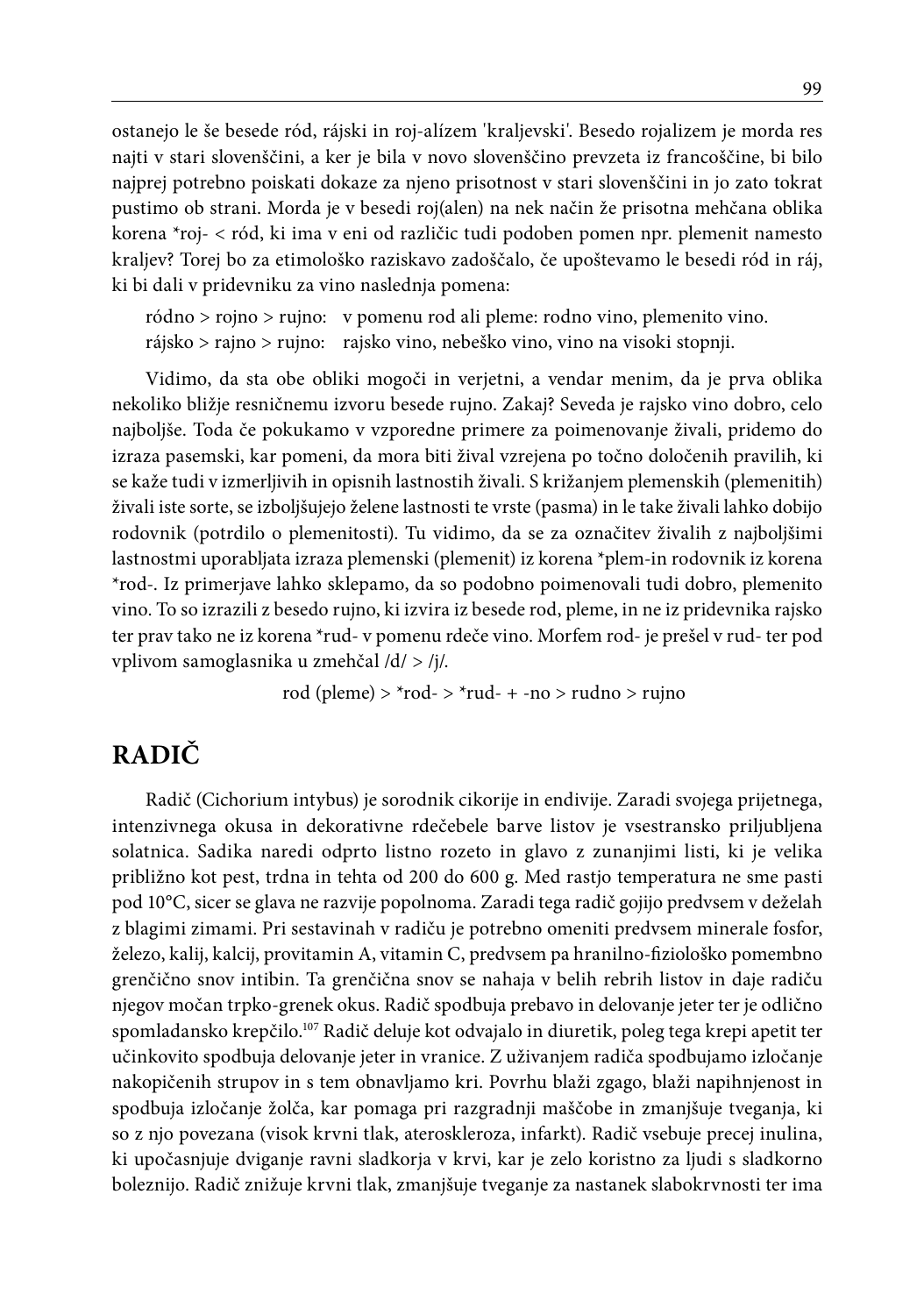močno protivirusno in protimikrobno delovanje. Nekateri priporočajo uživanje mladih lističev radiča za zmanjšanje otekanja, ki nastopi ob koncu nosečnosti.<sup>108</sup>

## Etimološki slovar:

**(slovenski)**: radȉč: Prevzeto iz frl. radìc, radrìc, kar ustreza knjižnemu itl. radicchio. To se je razvilo iz lat. radīcula, kar je izpeljanka iz lat. rādix 'koren'.109

**(češki):** čekanka: rastlina Cichorium intybus, stč. čakanka, narečno pa tudi čaganka, čagánka. Svk. čakanka, pol. czekanka, czakanka (iz češčine?). Raste ob robovih cest, zato češ. verjetno = čakajoč (ne nekoga). Temu dodatno pritrjuje tudi legenda o zaročenki, ki je ob cesti čakala na ženina vojaka (že-nicha-vojáka).<sup>110</sup>

### Kritična presoja:

Pri etimološkem razvozlavanju besede radič nam češka etimološka razlaga ne pomaga kaj dosti. Čehi uporabljajo za rdeči radič izraz červená čekanka, za zelen ali rumenkast radič (vitlof) pa izraza bila čekanka ali samo čekanka. Endivijo kličejo endivie čekanka, kar kaže na uporabo besede čekanka za široko paleto biološko dokaj različnih rastlin. Izraz čekanka je pri Čehih in njihovih sosedih verjetno sorazmerno novejšega izvora? Morda izhaja iz vrste radiča vitlof, ki ima močnejši koren, zgoraj pa podolgovato koničasto štruco, belkasto peščene, na vrhu pa rahlo rumenkaste barve, ki spominja tako po barvi, kot po obliki na živalski čekan?

Uporaba besede radič v slovenščini ni tako površna in splošna, kot je v češčini čekanka. V slovenščini radič pomeni točno določeno vrsto zelenjave in se je še vsaj pred desetletji nanašala prvenstveno na to solatnico rdeče barve. Tudi danes, ko so prodrle k nam številne tuje vrste radiča različnih barv, če ni govora o točno določeni vrsti, pri besedi radič večina pomisli na radič rdeče barve. Večina evropskih jezikov uporablja italijanski izraz radiccho, včasih le malce prilagojen njihovemu jeziku. Glede na to, da za raziskavo obstaja zelo malo primerjalnih možnosti, se lahko opremo le na mamo romanskih jezikov, na latinščino. Radicchi naj bi izhajal iz vulgarne latinske besede \*radiculus kot popačenka iz latinske besede rādīcŭla.111

Latinščina pozna naslednje besede začenše s črkami rad-, ki se nanašajo na:112

| žarenje, sij: |                                                                              |
|---------------|------------------------------------------------------------------------------|
| radiāns       | ang. beaming, shining 'žareč, sijoč'                                         |
| rădĭātĭlis    | emitting rays 'oddajati sij'                                                 |
| rădĭātĭo      | a glittering 'sijati, svetiti, bleščati, izžarevati'                         |
| radiātus      | furnished with rays, irradiated, shining 'obdan s sijem, izžarevati, sijati' |
| rădĭo         | irradiated, to beam, shine, radiate 'izžarevati, žareti, obsijati, sijati'   |
| rădĭŏlus      | a small, feeble sunbeam 'majhen, slaboten sončni žarek'                      |
| radior        | to gleam, beam, shine 'bleščati, žareti, sijati, lesketati'                  |
| rădĭōsus      | emitting many beams, radiant 'žareti, žareč, sijoč'                          |
| korenino:     |                                                                              |
| rādīcālis     | ang. having roots 'imeti korenine'                                           |
| rādīcesco     | to take root 'ukoreniniti'                                                   |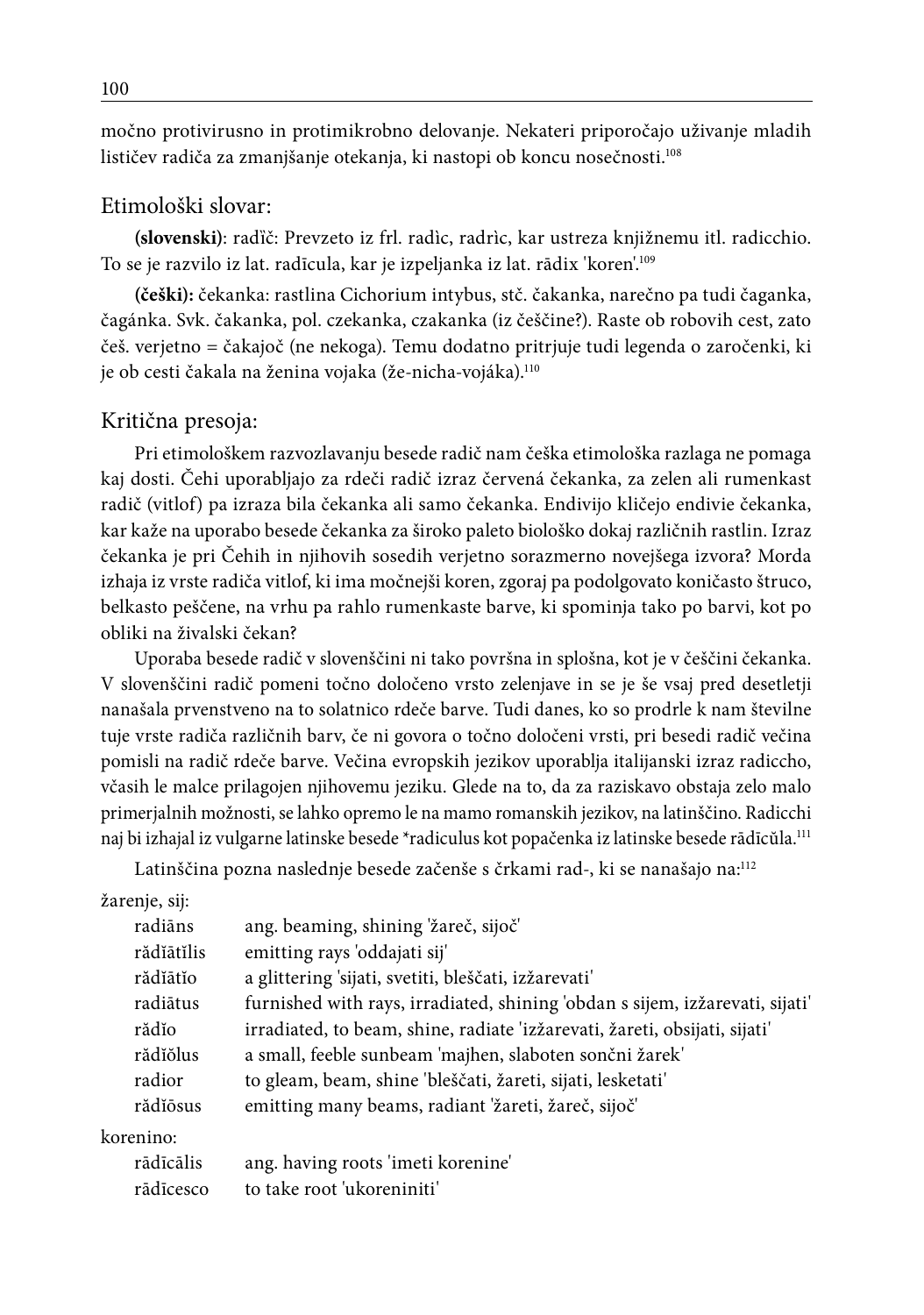|         | rādīcĭtus | by the roots, utterly, completely, radically 'do korenin, skrajno, v celoti, |
|---------|-----------|------------------------------------------------------------------------------|
|         |           | korenito'                                                                    |
|         | rādīco    | to strike root, take root 'ustaliti se, ukoreniniti'                         |
|         | rādīcōsus | full of roots 'korenin poln'                                                 |
|         | rādīcŭla  | a small root, rootlet 'koreninica, radič'                                    |
|         | rādix     | a root, ground, basis, foundation, origin, source 'korenina, osnova,         |
|         |           | temelj, izvor, poreklo'                                                      |
| ostalo: |           |                                                                              |
|         | rădĭus    | ang. a staff, rod 'palica, šiba'                                             |
|         | rādo      | to scrape, scratch, shave, rub, smooth 'praskati, strgati, drgniti, gladiti' |
|         | rādŭla    | a scraping-iron 'škripajoče, staro železo, strgača'                          |

Vidimo, da je 44,4 % besed povezanih z žarenjem, sijem, bleščanjem, ipd., 38,9 % besed s korenino in 16,7 % z drugimi stvarmi in pojmi. Izid primerjave je popolno presenečenje, saj je še večji delež besed izhajajočih iz korena \*rad- povezanih z žarenjem in sijanjem, kot pa s korenino. Imamo približno enako veliki skupini besed, ki jim nikakor ne moremo najti smiselne soodvisnosti. Le kaj ima korenina skupnega z bleščavo in žarenjem? Korenine so običajno v zemlji in jih niti svetloba ne vidi, kaj šele žarenje, sij, razen če jih izkopljemo ali če jih vržemo na ogenj. A to ni običajna lastnost korenine, zato ni mogoče sprejeti razlage, da bi imela korenina etimološki izvor v žarenju. Torej smo v slepi ulici. Pri besedah, ki se nanašajo na korenino, ni mogoče iskati izvora lat. besede rādīcŭla, ker se te že same navezujejo na korenino in nas zato ne morejo usmeriti na nobeno novo ugotovitev. V besedah s korenom \*rad-, ki so povezane s strganjem, praskanjem, palico, ipd., tudi ni videti kakšne skupne lastnosti s korenino.

Ker nimamo druge opore preverimo, kaj imajo skupnega korenine in žarenje ali sijanje. V latinščini ni videti kakšne sorodnosti in prav tako ne v slovenščini. Težko je sprejeti razlago, da razvejane korenine izgledajo kot na vse strani razpršeni žarki. V pomanjkanju dokazov bom tvegal izhod iz slepega črevesa in predpostavil, da v latinščini splošen izraz korenina izhaja iz samostalnika radič, ki se je v latinščini imenoval rādīcŭla. To je potrebno podrobneje preučiti. Beseda rādīcŭla je sestavljena iz besede rādīc- in pripone -ŭla ter nastopa kot samostalnik imenovalnika ž. spola prve deklinacije, kot npr. epistula.113 Zakaj naj bi radič dal ime lat. besedi za korenino?

Radič je vrtnina, ki mora pravočasno razviti zadosti močan koren, če hočemo imeti dober pridelek. Prav tako se ga lahko večkrat reže ali kosi, ker vedno znova in znova odžene liste, če le ima dovolj razvito korenino. Vir navaja: »*Ker ne sme prezimiti s ščavjem, ga moramo jeseni pokositi, da do zime še enkrat požene osrčje. … Vrtan radič režemo z osrčjem in majhnim delom koreninskega vratu. Bolj cenjen je siljen radič! Takemu radiču med siljenjem obiramo liste, kar lahko do trikrat ponovimo, nazadnje z listi odrežemo tudi glavico. Za siljenje je pomembno, da vzgojimo močne korene. … Drugačen je postopek za solatnik. Že ime 'rezivec' pove, da je to radič, ki ga vse leto spodrezujemo.*«.114 Nobene druge vrtnine ne moremo rezati do korena ali celo skupaj z vrhnjim delom korena, pa bi spet in spet enako lepo odgnala in rodila bogat pridelek. Vemo, da so že Rimljani vzgajali radič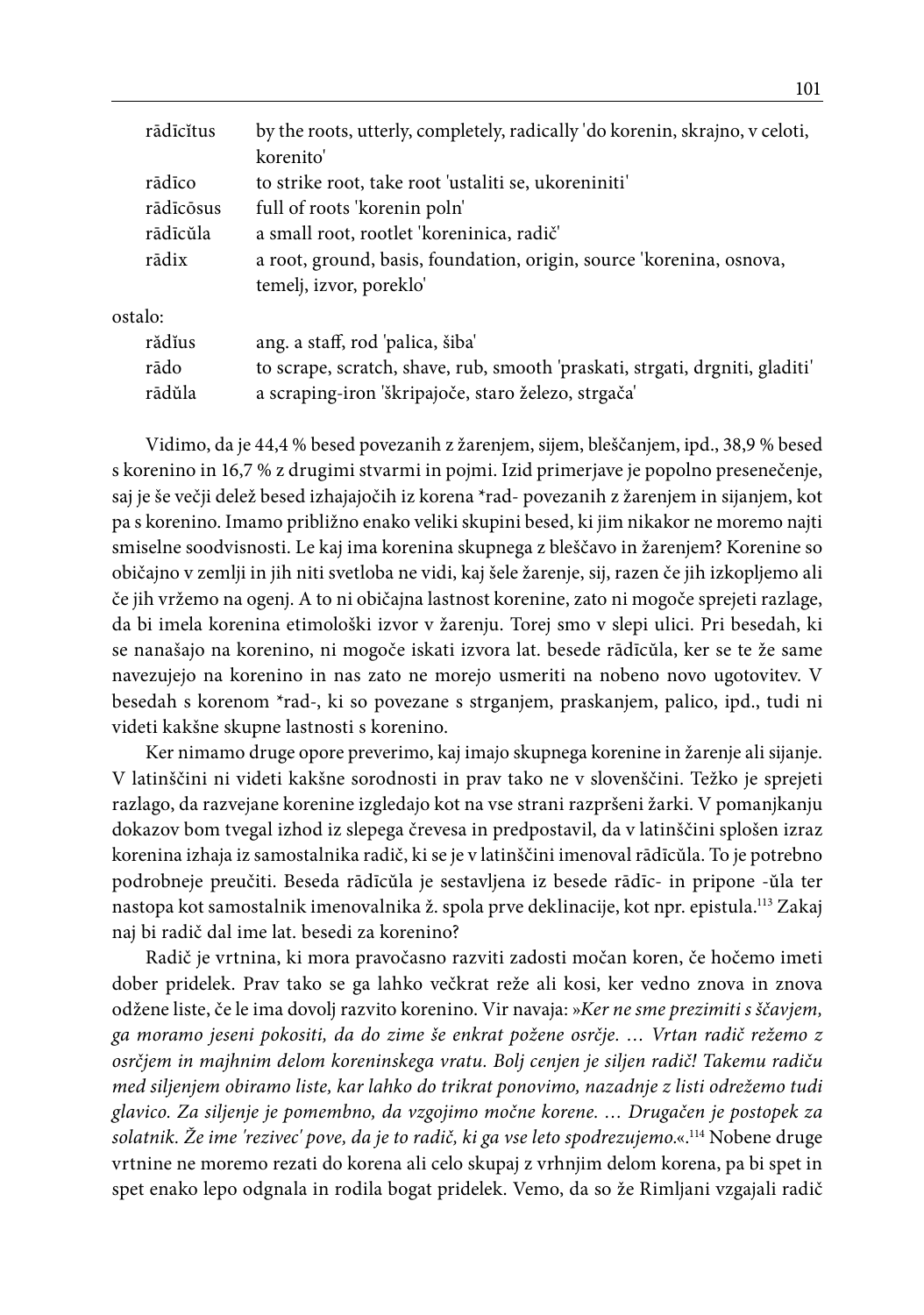za solato. Jih je morda lastnost radiča, da lahko iz večkrat spodrezane korenine rodi bogat pridelek tako prevzela, da jim je radič postal sopomenka za korenino? Zaenkrat je to edina smiselna razlaga. Če pa je to res, potem pomeni, da je ime radič obstajalo že prej, preden so ga Rimljani, ali še verjetnejše protoRimljani sprejeli kot sopomenko za korenino. Zatorej je potrebno poiskati še pred rimski izvor besede radič!

Kot je bilo že omenjeno v citatu, je najočitnejša značilnost radiča ta, da se ga lahko večkrat reže, nakar vedno znova požene liste, druga njegova že na daleč vidna značilnost pa je rdeča barva njegovih listov. Kako si lahko s tem pomagamo? Predpostavimo, da so prednamci radič poimenovali po njegovi najočitnejši značilnosti, po rdeči barvi listov. Latinščina za rdečo barvo uporablja besede: rutilus, ruber, burrus, rufus (rus) in purpurus. Od besed rutilus in ruber



*Slika 8: Radič s korenino*

vsaj prva z vso gotovostjo izhaja iz korena \*rud-, ki tudi v slovenščini pomeni rdečo barvo. Kot pa je bilo že ugotovljeno, se je koren \*rud- razvil v slovenskem jeziku za časa razvoja kovinarstva (glej etimološko razlago ruda in rudeča), latinščina pa ga je iz slovenščine prevzela nekaj tisočletij pozneje. Če se vrnemo k radiču in njegovi izstopajoči rdeči barvi, lahko sklenemo, da beseda radič izvira iz korena \*rud- 'rdeča barva' in s pomanjševalnico -ič tvori besedo rudič, /rъdič/ ali /rъdъč/, kot se pogovorno še vedno govori. Od polglasnika [ъ] do prehoda v glas [a] in [i] in do besede /radъč/ ali radič ni daleč.

## \*rud- + -ič > rudič > rъdič > radič

S korenom \*rud- in pomanjševalno pripono -ič kot npr. pob - pobič, nož - nožič, itd., radič pomeni majhno oz. nizko rastlino rdeče barve.

Da bi med zagovorniki latinščine in slovenščine preprečil spor za prvenstvo besede radič, naj dodam še ugotovitev iz razčlembe latinske besede rādīcŭla in italijanske radicchio. Obe se razstavita na prvotni pomen in lat. oz. itl. pripono. Latinska rādīcŭla < rādīc- + -ŭla, italijanska radicchio < radic- + -chio (kio). Jasno je vidno, da je osnova radic- pri obeh enaka. Ta se nadalje lahko razstavi na koren \*rud- in pripono -ic / -ič / -ik: radic > \*rad- + -ič. Ker ne vemo s katerimi črkami so Latini pisali glas č, lahko predpostavimo, da so poleg črke t, morda v nekaterih primerih rabili tudi črko c. Na to nakazuje tudi napis **radic** na ptujski oljenki.115 Celoten latinski napis preveden v slovenščino se glasi: »Skromen obrok, kruh, vino in radič«. Ne glede na naveden podatek, gre v vseh treh primerih za soodvisne glasove, ki po določenih pravilih z mehčanjem prehajajo:  $[k] > [c]$  in obratno, kar pa je tipično slovenska značilnost. Pomembno pa je še, da nobena od pripon: -ic, -ič, -ik ni značilno latinska ali italijanska, pač pa so prav vse izvorno slovenske. Iz tega lahko s še dodatno dokazno težo trdimo, da je radič slovenska in ne latinska beseda, ki so jo priseljena italska ljudstva sprejela od prvotnih naseljencev Apeninskega polotoka, od Slovenov. To je mogoče trditi vsaj za severno polovico polotoka. Zaradi sodobne širitve te solatnice je večina evropskih jezikov za poimenovanje radiča prevzelo italijansko besedo radicchio.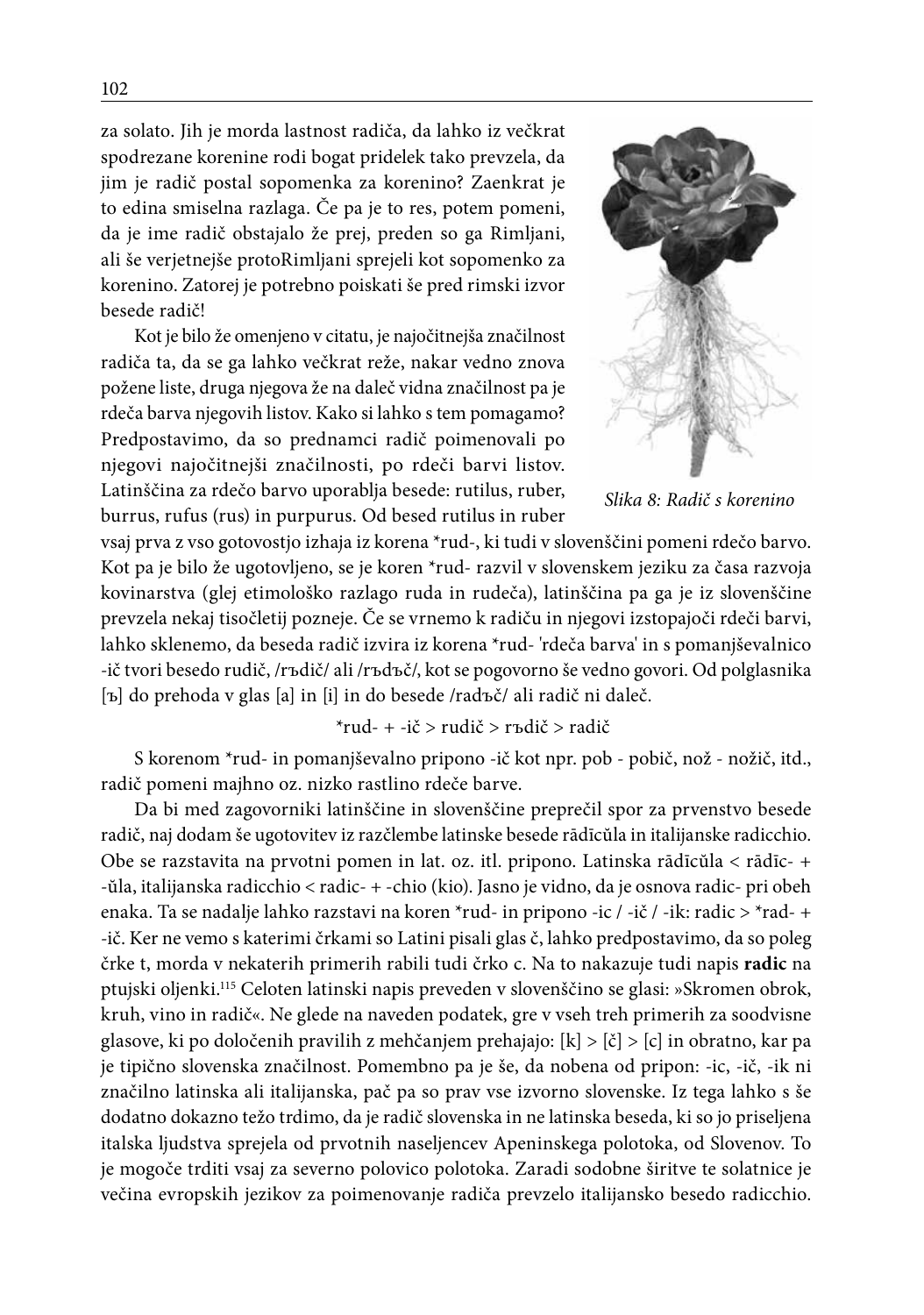Slovenščina pa je ohranila svojo staro besedo radič. Obstaja tudi zelo mala možnost, da bi v slovenščini pred stoletji beseda radič zamrla. Če bi se to res zgodilo, bi jo morala pozneje prevzeti iz italijanščine. Vse to pa ne spremeni dejstva, da lat. in itl. beseda za radič izvira iz slovenskega jezika.

Povrnimo se nazaj k latinskim besedam, ki se začnejo z rad-, od katerih jih je 7 povezanih s korenino, 8 pa jih pomeni: žareti, sijati, svetiti, bleščati, ipd. Slednje s korenino nimajo nikakršne zveze, razen tega, da tudi one izhajajo iz korena \*rud-. V teh primerih je treba navedene besede povezovati s svetlobo, toploto in vročino, ki jo daje sonce in predvsem ogenj, ki poplesuje v številnih odtenkih med rumeno in rudečo barvo. Najbolj žareča stvar žerjavica, je popolnoma rdeče barve. Ni torej nič nenavadnega, če so Latini pojme žareti, sijati, svetiti, bleščati, ipd. povezovali z rdečo barvo, ki vsi v pomenu rdeča barva, izvirajo iz slovenskega korena \*rud-. Še danes vroče stvari simbolno označujemo z rdečo barvo, hladne pa s plavo (slk. modro) barvo. Vidimo, da obe skupini latinskih besed, ki se začneta z rad-, res nimata prav nobenega skupnega imenovalca. Povezavo je presenetljivo mogoče ugledati šele preko slovenskega korena \*rud- in samostalnika radič. Obema je skupna vez rdeča barva, ki zaznamuje tudi obe latinski skupini besed, eno (žarenje, sij) neposredno in drugo (korenina) posredno.

#### Seznam kratic:

| ags     | anglosaško                                | ktl     | katalonsko                          |
|---------|-------------------------------------------|---------|-------------------------------------|
| ang     | angleško                                  | lat     | latinsko                            |
| av      | avestijsko                                | let     | latvijsko                           |
| blg     | bolgarsko                                 | lit     | litovsko                            |
| blr     | belorusko                                 | lšk     | laško (sv. Moravska) <sup>117</sup> |
| bsk     | baskovsko                                 | luž     | lužiško                             |
| csl     | cerkvenoslovensko                         | mk      | makedonsko                          |
| češ     | češko                                     | mor     | moravsko                            |
| dk      | dansko                                    | msy     | moravsko-slovaško nar.              |
| fin     | finsko                                    | nar.č   | narečno češko                       |
| $f_{r}$ | francosko                                 |         | nar.rus. narečno rusko              |
| frl     | furlansko                                 | nar.št. | narečno štajersko                   |
| grz     | gruzijsko                                 | nem     | nemško                              |
| got     | gotsko                                    | niz     | nizozemsko                          |
| gr      | grško                                     | nrv     | norveško                            |
| han     | hansko (osrednja Moravska) <sup>116</sup> | pol     | poljsko                             |
| hry     | hrvaško                                   | prKr    | pred Kristusom                      |
| ide     | indoevropsko                              | prt     | portugalsko                         |
| ir      | irsko                                     | pru     | prusko                              |
| isl     | islandsko                                 | psl     | praslovensko                        |
| itl     | italijansko                               | rum     | romunsko                            |
| jdš     | jidiško                                   | rus     | rusko                               |
| jvč     | jugovzhodnočeško                          | skj     | slovensko kajkavsko (danes hr)      |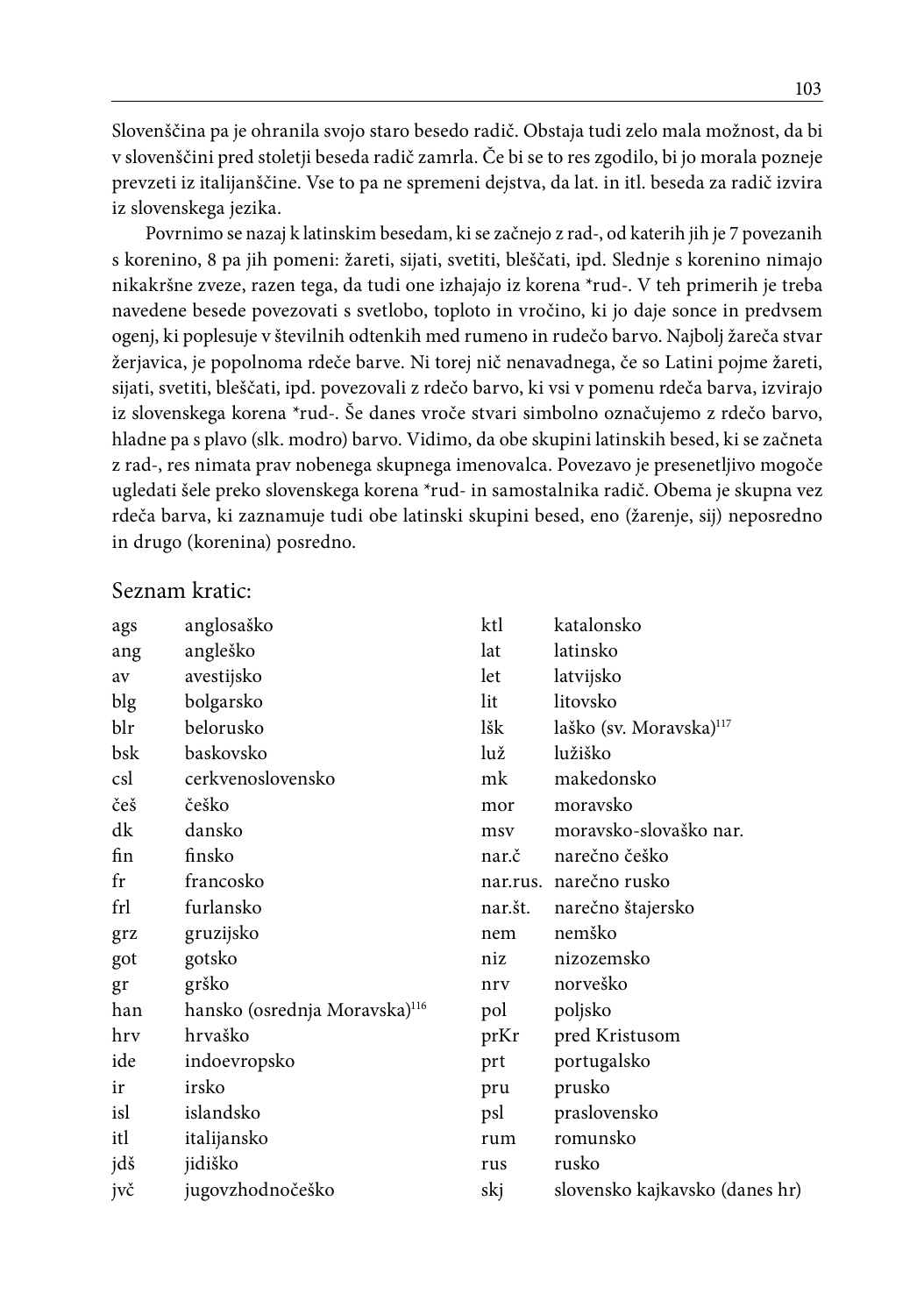| slk   | slovensko knjižno        | stsvk  | staroslovaško                         |
|-------|--------------------------|--------|---------------------------------------|
| sly   | slovensko                | svk    | slovaško                              |
| srb   | srbsko                   | stsl   | staroslovensko                        |
| srh   | srbohrvaško              | stynem | starovisokonemško                     |
| ssk   | sanskrt                  | špn    | špansko                               |
| stcsl | starocerkvenoslovensko   | švd    | švedsko                               |
| stč   | staročeško               | tur    | turško                                |
|       | stgnem starogornjenemško | ukr    | ukrajinsko                            |
| stisl | staroislandsko           | val    | valaško (jv. Moravska) <sup>118</sup> |
|       | stdnem starodolnjenemško | vlž    | valižansko                            |
| stnrd | staronordijsko           |        |                                       |

# Viri

- 1 ZRC SAZU in avtorji, Slovar slovenskega knjižnega jezika, elektronska izdaja ver. 1.0, DZS
- 2 Ruda, Wikipedia, vpogled 22.2.2013, http://sl.wikipedia.org/wiki/Ruda
- 3 Snoj Marko, Slovenski etimološki slovar, Modrijan, Lublana 2003, str. 633
- 4 Rejzek Jiří, Český etymologicky slovník, LEDA, Praha 2001, str. 523
- 5 Trask R. L., Etimological Dictionary of Basque, Univerza Sussex 2008, str. 286
- 6 Lalis Antanas, Litovsko angleški slovar, Lietuvos, Chicago 1915, str. 301
- 7 ZRC SAZU in avtorji, Slovar slovenskega knjižnega jezika, elektronska izdaja ver. 1.0, DZS
- 8 Worlds oldest Copper Age settlement found at Plocnik, Archaeology Daily News, vpogled 15.1.2013, http://www.archaeologydaily.com/news/201011155551/Worlds-oldest-Copper-Agesettlement-found-at-Plocnik.html
- 9 Pločnik archaeological site, PanaComp, vpogled 16.1.2013, http://www.panacomp.net/serbia?mesto= srbija\_plocnik
- 10 Chalcolithic, Wikipedia, vpogled 13.1.2013, http://en.wikipedia.org/wiki/Chalcolithic
- 11 V Srbiji našli najstarejše kovinske predmete na svetu, Dnevnik, vpogled 13.1.2013, http://www. dnevnik.si/magazin/znanost-in-tehnologija/1042415296
- 12 Perdih Anton, Izvor Slovencev in drugih Evropejcev, Jutro, Lublana 2013, str. 17, 22 in 43
- 13 Hromnik Cyril A., Slovenikam / Slovensko na brieždenľ, Zbornik ennajste mednarodne konference, Izvor Evropejcev, Jutro, Lublana 2014, str. 185-6
- 14 Sloveni, Slovaki, kje so vaše korenine?, Sončeve pozitivke, vpogled 21.8.2014, http://www. pozitivke.net/article.php/Sloveni-Slovaki-Korenine/print
- 15 Romani in the Balkans Arrival in Europe, Wikipedia, vpogled 21.8.2014, http://en.wikipedia. org/wiki/Romani\_in\_the\_Balkans#Arrival\_in\_Europe
- 16 Perdih Anton, Izvor Slovencev in drugih Evropejcev, Jutro, Lublana 2013, str. 45
- 17 Petr Jandáček, Equipment of Ötzi in Basque and Slavic, Zbornik posveta Praprebivalstvo na tleh Evrope, Jutro, Lublana 2002, str. 15-6
- 18 Perdih Anton, Novi vidiki preteklosti, Zbornik desete mednarodne konference, Izvor Evropejcev, Jutro, Lublana 2012, str. 10-11
- 19 Sumerija, Wikipedia, vpogled 15.1.2013, http://sl.wikipedia.org/wiki/Sumerija
- 20 V Srbiji našli najstarejše kovinske predmete na svetu, Dnevnik, vpogled 13.1.2013, http://www. dnevnik.si/magazin/znanost-in-tehnologija/1042415296
- 21 Perdih Anton, Izvor Slovencev in drugih Evropejcev, Jutro, Lublana 2013, str. 13, kar je le skop povzetek predavanja prof. Durmana iz konference v Kobaridu leta 2003.
- 22 Perdih Anton, Izvor Slovencev in drugih Evropejcev, Jutro, Lublana 2013, str. 39<br>23 Maycon culture Wikipedia ynogled 26.8.2014 http://en.wikipedia.org/wiki/May
- 23 Maycop culture, Wikipedia, vpogled 26.8.2014, http://en.wikipedia.org/wiki/Maykop\_culture
- 24 Sumer Ubaid period, Wikipedia, vpogled 15.7.2014, http://en.wikipedia.org/wiki/Sumer#Ubaid\_ period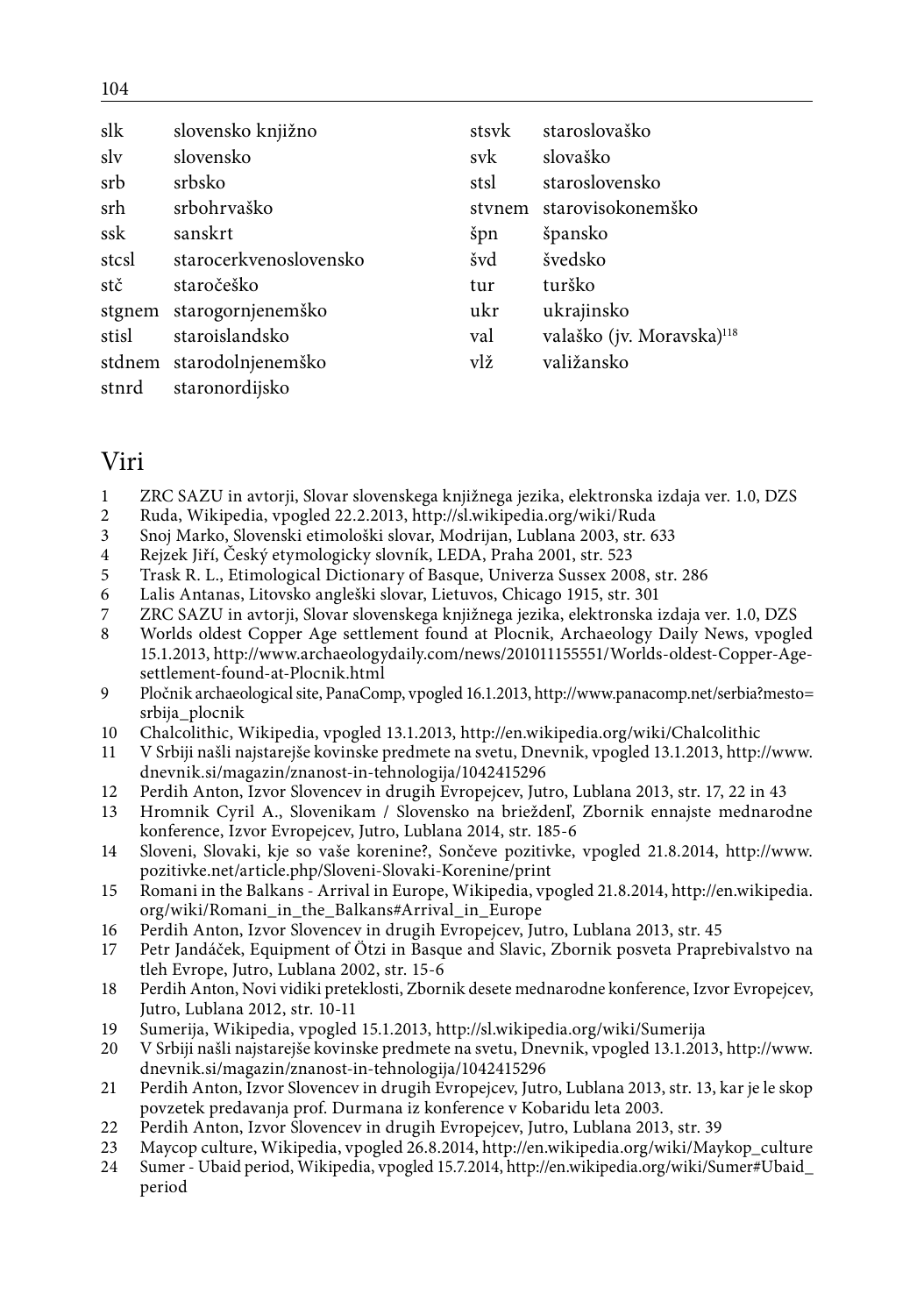- 25 Clauson Gerard, An Etymological Dictionary of Pre-Thirteenth-Century Turkish, Oxford University press, Oxford 1972, str. 785-92
- 26 Clauson Gerard, An Etymological Dictionary of Pre-Thirteenth-Century Turkish, Oxford University press, Oxford 1972, str. 829
- 27 Abecedna knižica, Peter Dajnko, Knigarna Alojz Wajcinger, Radgona 1824, str. 19
- 28 Historična gramatika slovenskega jezika II Konzonantizem, Franc Ramovš, Učiteljska tiskarna Ljubljana 1924, str 126<sup>(1)</sup>, 98<sup>(2)</sup>, 57<sup>(3)</sup>, 183<sup>(4)</sup>, 188<sup>(5)</sup>, 152<sup>(6)</sup>, 97<sup>(7)</sup>
- 29 Perdih Anton, Izvor Slovencev in drugih Evropejcev, Jutro, Lublana 2013, str. 21
- 30 Perdih Anton, Novi vidiki preteklosti, Zbornik desete mednarodne konference, Izvor Evropejcev, Jutro, Lublana 2012, str. 9
- 31 Jožica Gerden, Prvobitnost Venetov srednje Evrope, Zbornik posveta Praprebivalstvo na tleh Evrope, Jutro, Lublana 2002, str. 19-24
- 32 Perdih Anton, Izvor Slovencev in drugih Evropejcev, Jutro, Lublana 2013, str. 39-41
- 33 Perdih Anton, Izvor Slovencev in drugih Evropejcev, Jutro, Lublana 2013, str. 21 in 39-41
- 34 Marjeta Manfreda Vakar inDarko Vrečko, Analita Y-DNK haplotipov Slovencev, Dvanajsta mednarodna konferenca, Izvor Evropejcev, Ljubljana 5.6.2014
- 35 Predih Anton navaja, da je v letu 1983, v takratni V. Nemčiji slišal izpoved domačega etnologa, da so se nemški cesarji s svojim dvorom in vojsko še v 12. stol. selili po slovenskih pokrajinah, ker so bili nomadi in so se parazitsko preživljali z izčrpavanjem Slovenov. Ko so eno pokrajino izčrpali, so se preelili v drugo ali z vojaško silo zasedli novo. Ker pa so pri tem iztrebili preveč Slovenov in so se pokrajine zarasle, je nemški cesar na koncu ukazal svojim vojakom, da naj drevje iztrebijo in naredijo vsak svojo kmetijo. To je v nemški zgodovini poimenovano »Rodenzeit« ali »Zeit der Rodung«.
- 36 Horvat Jože, Lužica in njeni Srbi, Slovenska matica, Lublana 1988, str. 184
- 37 Greeks, Wikipedia, vpogled 16.1.2013, http://en.wikipedia.org/wiki/Greeks
- 38 Minoan civilization, Wikipedia, vpogled 14.1.2013, http://en.wikipedia.org/wiki/Minoan\_ civilization
- 39 Latins (Italic tribe), Wikipedia, vpogled 5.1.2013, http://en.wikipedia.org/wiki/Latins\_(Italic\_ tribe)
- 40 Lalis Antanas, Litovsko angleški slovar, Lietuvos, Chicago 1915
- 41 Prevajalnik slovensko-grški, Google, vpogled 24.1.2013, http://translate.google.com
- 42 Bradač Fran, Slovensko-latinski slovar, DZS, Lublana 2004
- 43 Debenjak Doris, Božidar in Primož, Slovensko-nemški slovar, elektronska oblika ver. 1.0, DZS
- 44 Grad Anton, Leeming Henry, Slovensko-angleški slovar, elektronska izdaja vez. 1,0, DZS
- 45 Snoj Marko, Slovenski etimološki slovar, Modrijan, Lublana 2003, str. 608
- 46 Rejzek Jiří, Český etymologicky slovník, LEDA, Praha 2001, str. 523
- 47 Rejzek Jiří, Český etymologicky slovník, LEDA, Praha 2001, str. 510
- 48 Rejzek Jiří, Český etymologicky slovník, LEDA, Praha 2001, str. 522
- 49 Rejzek Jiří, Český etymologicky slovník, LEDA, Praha 2001, str. 510
- 50 Rejzek Jiří, Český etymologicky slovník, LEDA, Praha 2001, str. 532
- 51 Rejzek Jiří, Český etymologicky slovník, LEDA, Praha 2001, str. 523
- 52 Hrovat Marko, Etimologija besed črepinje, trebiti, trebuh, čreva, cev, črv in červena (barva), Zbornik enajste mednarodne konference, Izvor Evropejcev, Jutro, Lublana 2014, str. 233-8
- 53 History of the organization of work, Encyclopædia Britannica, vpogled 5.3.2013, http:// www.britannica.com/EBchecked/topic/648000/history-of-the-organization-of-work/67015/ Agriculture
- 54 Predih Anton navaja, da je v letu 1983, v takratni V. Nemčiji slišal izpoved domačega etnologa, da so se nemški cesarji s svojim dvorom in vojsko še v 12. stol. selili po slovenskih pokrajinah, ker so bili nomadi in so se parazitsko preživljali z izčrpavanjem Slovenov. Ko so eno pokrajino izčrpali, so se preelili v drugo ali z vojaško silo zasedli novo. Ker pa so pri tem iztrebili preveč Slovenov in so se pokrajine zarasle, je nemški cesar na koncu ukazal svojim vojakom, da naj drevje iztrebijo in naredijo vsak svojo kmetijo. To je v nemški zgodovini poimenovano »Rodenzeit« ali »Zeit der Rodung«.
- 55 ZRC SAZU in avtorji, Slovar slovenskega knjižnega jezika, elektronska izdaja ver. 1.0, DZS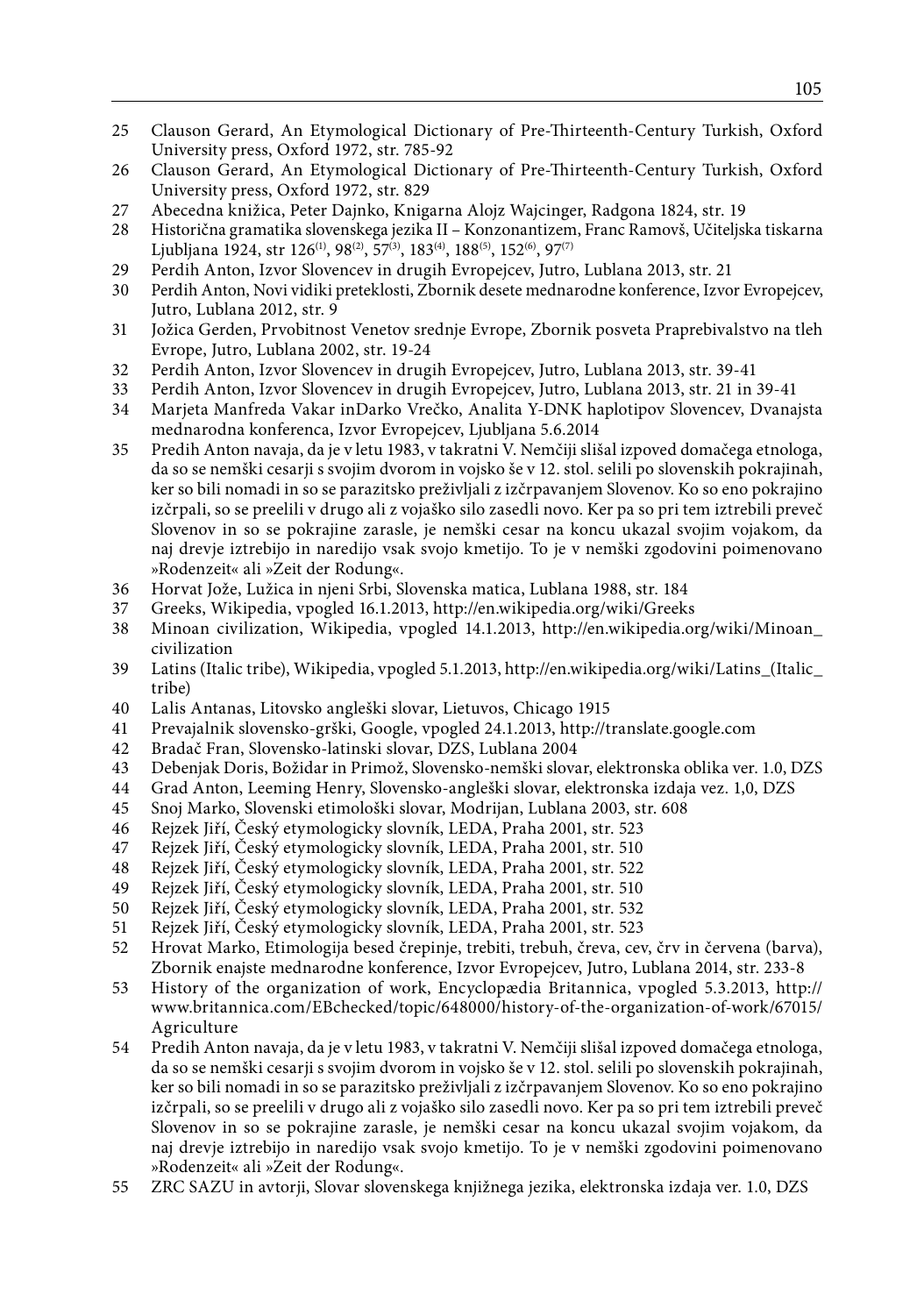- Jelenc Robert, Načrt gozdnogospodarske enote Selca, Diplomsko delo, Biotehniška fakulteta, Lublana 2007, str. 37
- Ramovš Franc, Historična gramatika slovenskega jezika II Konzonantizem, Učiteljska tiskarna Lublana 1924, str 77, 111
- Die rote Halde Donnersberg, Geocaching, vpogled 23.3.2013, http://www.geocaching.com/ seek/cache\_details.aspx?guid=a383309a-f17f-4181-a5fc-a36a35d60007
- Lalis Antanas, Litovsko angleški slovar, Lietuvos, Chicago 1915
- Snoj Marko, Slovenski etimološki slovar, Modrijan, Lublana 2003, str. 601
- Iron Wrought iron, Wikipedia, vpogled 22.8.2014, http://en.wikipedia.org/wiki/Iron#Wrought\_ iron
- Perdih Anton, Izvor Slovencev in drugih Evropejcev, Jutro, Lublana 2013, str. 45
- Hematit, Wikipedia, vpogled 18.2.2013, http://sl.wikipedia.org/wiki/Hematit
- Piknik Archeologiczny »Rydno«, Urzad Marszałkowski Województwa Swietokrzyskiego, Starachowice 2009, str. 9, http://mcamedia.pl/wp-content/uploads/co-gdzie-kiedy\_sklad\_60\_ POL\_ang2.pdf
- Jesenski vodič po arboretumu Navadni ruj, Arboretum Volčji Potok, vpogled 21.2.2013, http:// arboretumvolcjipotok.wordpress.com/tag/ruj
- Botanične zanimivosti Posavja in Zasavja Navadni ruj, vpogled 21.2.2013, http://www2. arnes.si/~oskksavokl3/ruj.htm
- Ruj, Kotány, vpogled 22.2.2013, http://si.kotanyi.com/svet-zacimb-in-zelisc/zacimbe-in-zeliscaabc/product/papryka-ostra-mielona-wegierska-moc/letter/MR
- Snoj Marko, Slovenski etimološki slovar, Modrijan, Lublana 2003, str. 633
- 69 Rejzek Jiří, Český etymologicky slovník, LEDA, Praha 2001, str. 510<br>70 Rejzek Jiří, Český etymologicky slovník, LEDA, Praha 2001, str. 522
- Rejzek Jiří, Český etymologicky slovník, LEDA, Praha 2001, str. 522
- Rejzek Jiří, Český etymologicky slovník, LEDA, Praha 2001, str. 532
- Grško-angleški slovar, Perseus Digital Library, vpogled 28.2.2013, http://www.perseus.tufts. edu/hopper/resolveform?type=start&lookup=rhous&lang=greek
- Dokler Anton, Grško-slovenski slovar, Cankarjeva založba, Lublana 1999, str. 681-682
- Grško-angleški slovar, Perseus Digital Library, vpogled 28.2.2013, http:// www.perseus.tufts.edu/hopper/text?doc=Perseus%3Atext%3A1999.04.0057% 3Aentry%3Dr%28h%3Don
- Grško-angleški slovar, Perseus Digital Library, vpogled 28.2.2013, http://www.perseus.tufts. edu/hopper/resolveform?type=start&lookup=rou&lang=greek
- Grško-angleški slovar, Perseus Digital Library, vpogled 28.2.2013, http://www.perseus.tufts. edu/hopper/resolveform?type=start&lookup=rus&lang=greek
- Latinsko-angleški slovar, Perseus Digital Library, vpogled 28.2.2013, http://www.perseus.tufts. edu/hopper/text?doc=Perseus%3Atext%3A1999.04.0059%3Aentry%3Drhus
- Shrub, Wikipedia, vpogled 3.3.2013, http://en.wikipedia.org/wiki/Shrub
- Sumac, Wikipedia, vpogled 3.3.2013, http://en.wikipedia.org/wiki/Sumac
- Latinsko-angleški slovar, Perseus Digital Library, vpogled 28.2.2013, http://www.perseus.tufts. edu/hopper/morph?l=rhuselinon&la=la
- Apiusm rusticum, Heinrich Heine Universität Düsseldorf, vpogled 26.2.2013, http://digital. ub.uni-duesseldorf.de/ihd/content/pageview/4278715
- Apium, Wikipedia, vpogled 7.3.2013, http://la.wikipedia.org/wiki/Apium
- Latinsko-angleški slovar, Perseus Digital Library, vpogled 28.2.2013, http://www.perseus.tufts. edu/hopper/resolveform?type=start&lookup=rus&lang=la
- How to say Red in the Greek language?, Yahoo Answers, vpogled 2.3.2013, http://answers. yahoo.com/question/index?qid=20091102125609AA9goWh
- ZRC SAZU in avtorji, Slovar slovenskega knjižnega jezika, elektronska izdaja ver. 1.0, DZS
- Snoj Marko, Slovenski etimološki slovar, Modrijan, Lublana 2003, str. 848
- Rejzek Jiří, Český etymologicky slovník, LEDA, Praha 2001, str. 710
- Rejzek Jiří, Český etymologicky slovník, LEDA, Praha 2001, str. 710
- Debenjak Doris, Božidar in Primož, Slovensko-nemški slovar, elektronska oblika ver. 1.0, DZS
- Grad Anton, Leeming Henry, Slovensko-angleški slovar, elektronska izdaja vez. 1,0, DZS
- Prevajalnik slovensko-valižanski, Google, vpogled 18.3.2013, http://translate.google.com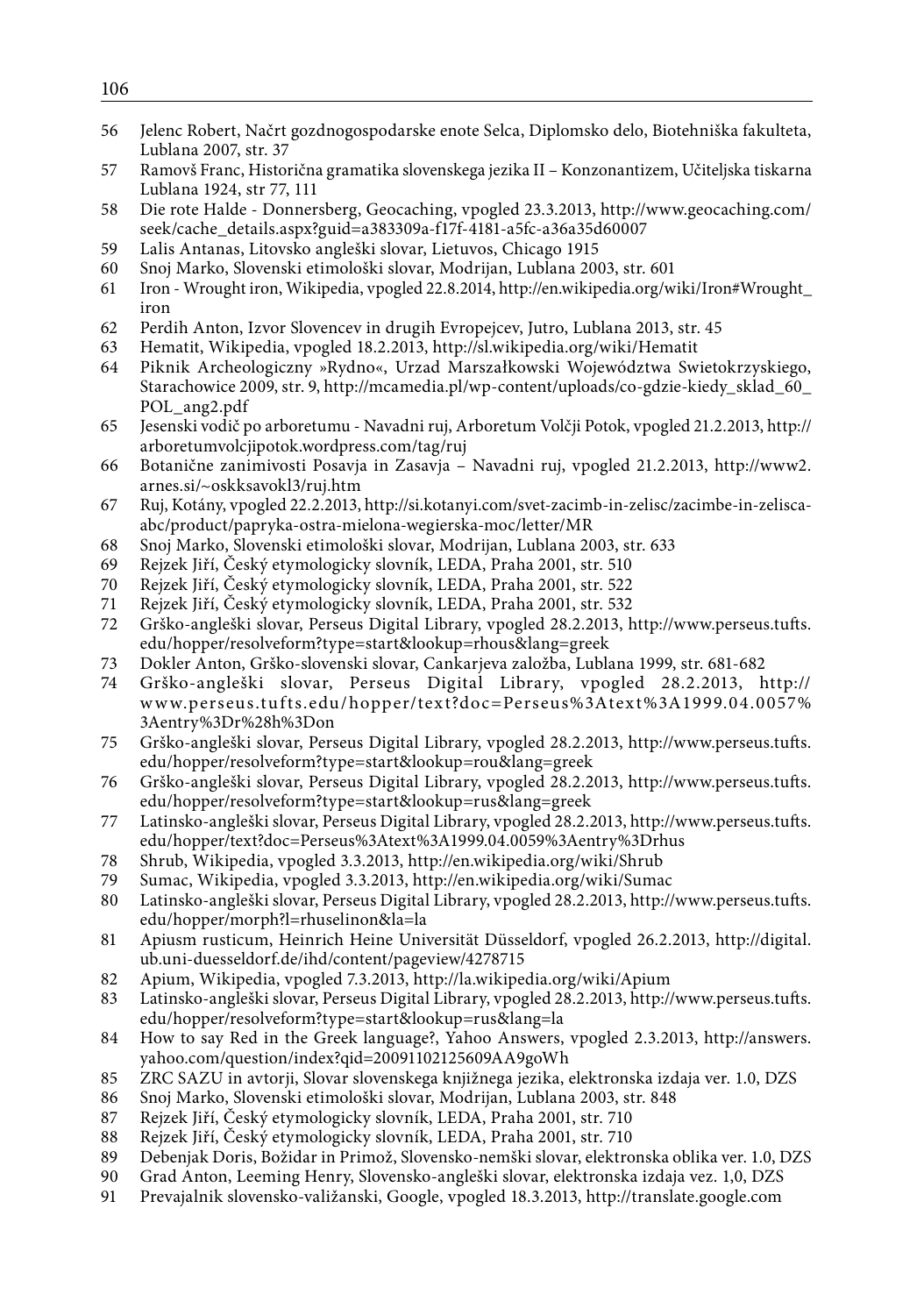- 92 Grško-angleški slovar, Perseus Digital Library, vpogled 28.2.2013, http://www.perseus.tufts. edu/hopper/resolveform?type=start&lookup=augh&lang=greek
- 93 Rejzek Jiří, Český etymologicky slovník, LEDA, Praha 2001, str. 99
- 94 Words for Dawn in Sanskrit, Lorin Roche, vpogled 28.2.2013, http://www.lorinroche.com/ Sanskrit-ar/glossary/dawn.html
- 95 Rejzek Jiří, Český etymologicky slovník, LEDA, Praha 2001, str. 115<br>96 Nilsson Morgan, Švedsko-slovenski slovar, Cankarieva založba, Liul
- 96 Nilsson Morgan, Švedsko-slovenski slovar, Cankarjeva založba, Ljubljana 2006, str. 36
- 97 Zupan Minna Maria, Finsko-slovenski slovar, Cankarjeva založba, Ljubljana 2006, str. 94
- 98 Rejzek Jiří, Český etymologicky slovník, LEDA, Praha 2001, str. 522
- Lalis Antanas, Litovsko angleški slovar, Lietuvos, Chicago 1915, str. 432
- 100 ZRC SAZU in avtorji, Slovar slovenskega knjižnega jezika, elektronska izdaja ver. 1.0, DZS
- 101 Snoj Marko, Slovenski etimološki slovar, Modrijan, Lublana 2003, str. 633
- 102 Rejzek Jiří, Český etymologicky slovník, LEDA, Praha 2001, str. 532
- 103 Rejzek Jiří, Český etymologicky slovník, LEDA, Praha 2001, str. 523
- 104 How to say Red in the Greek language?, Yahoo Answers, vpogled 15.3.2013, http://answers. yahoo.com/question/index?qid=20091102125609AA9goWh
- 105 ZRC SAZU in avtorji, Slovar slovenskega knjižnega jezika, elektronska izdaja ver. 1.0, DZS
- 106 ZRC SAZU in avtorji, Slovar slovenskega knjižnega jezika, elektronska izdaja ver. 1.0, DZS
- 107 Radič, Cornus, vpogled 14.3.2013, http://www.cornus.si/radic.html
- 108 Cimerman Polona, Radič za dober tek in prebavo, Viva, vpogled 12.3.2013, http://www.viva. si/Zdrav-način-prehrane/8889/Radič-za-dober-tek-in-prebavo
- 109 Snoj Marko, Slovenski etimološki slovar, Modrijan, Lublana 2003, str. 598
- 110 Rejzek Jiří, Český etymologicky slovník, LEDA, Praha 2001, str. 96
- 111 Radicchio, Merriam-Webster, vpogled 17.3.2013, http://www.merriam-webster.com/dictionary/ radicchio
- 112 Latinsko-angleški slovar, Perseus Digital Library, vpogled 11.3.2013, http://www.perseus.tufts. edu/hopper/resolveform?type=start&lookup=rad&lang=la
- 113 Völk Peter, Latinska slovnica, Mladinska knjiga, Ljubljana 2005, str. 19
- 114 Vardjan France, Vrtno zelenjadarstvo, ČZP Kmečki glas, Ljubljana 1980, str. 179
- 115 Vodopivec Vinko, Napisi na ptujskih oljenkah, Zbornik sedme mednarodne konference, Izvor Evropejcev, Jutro, Lublana 2009, str. 143
- 116 Haná Region, Hanáci Praha, vpogled 3.4.2013, http://www.hanaci.vivat.cz/hana\_gb.php
- 117 Lašsko, Wikipedia, vpogled 18.2.2013, http://cs.wikipedia.org/wiki/Lašsko
- 118 Valašsko, Wikipedia, vpogled 18.2.2013, http://cs.wikipedia.org/wiki/Valašsko

# Povzetek

Zadnji podatki kažejo, da se kovinarstvo ni začelo ne v Mezopotamiji in ne v Mali Aziji, pač pa pred najmanj 7500 leti v Evropi. Vsaj toliko je stara beseda ruda, ki prvotno pomeni izkopan, iz zemlje iztrgan material, namenjen za gospodarsko predelavo ali prodajo. Na tako razlago poleg slovenskih besed: ruváč, ruváti, rúti, rováriti, róv, rováti, róvka, róvnica, itd., kaže tudi litovska beseda rausti, ki pomeni: kopati, izkopati, izkopana zemlja, rudniški odpadki in riti. Ruda je snov pridobljena z ruvánjem, rьvanjem, rútjem ali ritjem. Nosilci besede ruda niso ne Grki, ne Latini in še manj »Germani«, kar jasno kaže primerjava sorodnih besed iz korena \*rud-. Beseda je slovenskega izvora in so jo Balti prevzeli v prvotni obliki, Sumerci, »Nemci«, idr. pa so jo prilagodili. Vzpon sumerske civilizacije sovpada z zatonom najstarejšega središča kovinarskega na svetu, kar daje slutiti, da slavna sumerska civilizacija počiva na kriminalnem ropu visokotehnološko napredne slovenske družbe in na genocidnem iztrebljenju teh Slovenov.